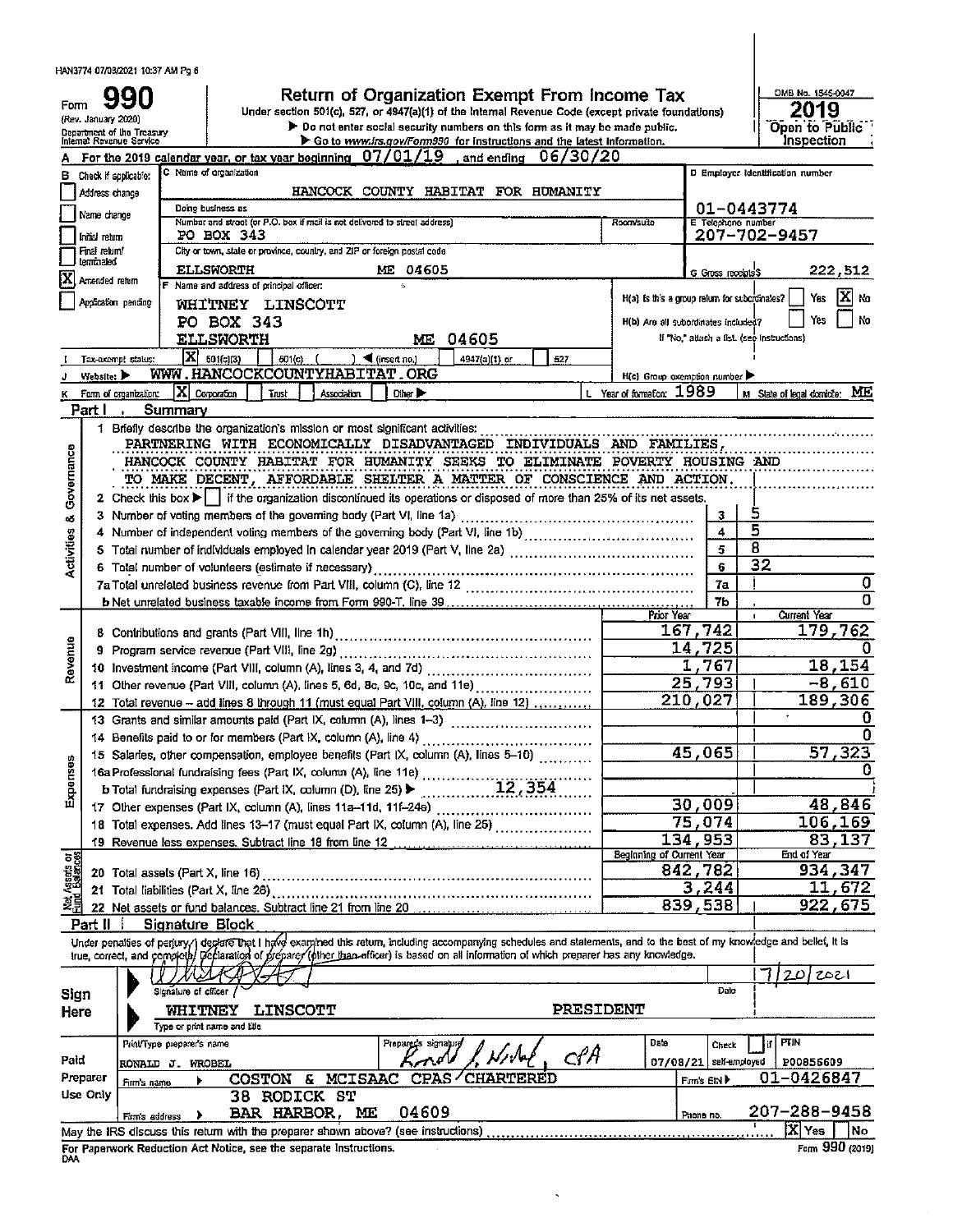HAN3774 07/08/2021 10:37 AM Pg 7

| $Form$ 990 (2019) <b>HANCOCK COUNTY HABITAT FOR HUMANITY 01-0443774</b><br><b>Statement of Program Service Accomplishments</b><br>Part III                                                                                                                                                                                                  |                                                                                                               |                                                                                                                                                                                          | Page 2                |
|---------------------------------------------------------------------------------------------------------------------------------------------------------------------------------------------------------------------------------------------------------------------------------------------------------------------------------------------|---------------------------------------------------------------------------------------------------------------|------------------------------------------------------------------------------------------------------------------------------------------------------------------------------------------|-----------------------|
| Briefly describe the organization's mission:<br>1<br>PARTNERING WITH ECONOMICALLY DISADVANTAGED INDIVIDUALS AND FAMILIES,<br>HANCOCK COUNTY HABITIAT SEEKS TO ELIMINATE POVERTY HOUSING AND TO MAKE<br>DECENT, AFFORDABLE SHLETER A MATTER OF CONSCIENCE AND ACTION.                                                                        |                                                                                                               |                                                                                                                                                                                          | $ \mathbf{x} $        |
| Did the organization undertake any significant program services during the year which were not listed on the<br>2<br>prior Form 990 or 990-EZ?                                                                                                                                                                                              |                                                                                                               |                                                                                                                                                                                          | Yes $ X $ No          |
| If "Yes," describe these new services on Schedule O.<br>Did the organization cease conducting, or make significant changes in how it conducts, any program<br>3.<br>services?<br>If "Yes," describe these changes on Schedule O.                                                                                                            |                                                                                                               |                                                                                                                                                                                          | Yes $\overline{X}$ No |
| Describe the organization's program service accomplishments for each of its three largest program services, as measured by<br>expenses. Section 501(c)(3) and 501(c)(4) organizations are required to report the amount of grants and allocations to others,<br>the total expenses, and revenue, if any, for each program service reported. |                                                                                                               |                                                                                                                                                                                          |                       |
| 4a (Code:<br>) (Expenses \$<br>SEE SCHEDULE O                                                                                                                                                                                                                                                                                               |                                                                                                               |                                                                                                                                                                                          | 14,554                |
|                                                                                                                                                                                                                                                                                                                                             |                                                                                                               |                                                                                                                                                                                          |                       |
|                                                                                                                                                                                                                                                                                                                                             |                                                                                                               |                                                                                                                                                                                          |                       |
|                                                                                                                                                                                                                                                                                                                                             |                                                                                                               |                                                                                                                                                                                          |                       |
|                                                                                                                                                                                                                                                                                                                                             |                                                                                                               |                                                                                                                                                                                          |                       |
| 4b (Code:                                                                                                                                                                                                                                                                                                                                   |                                                                                                               |                                                                                                                                                                                          | 8,216                 |
| SEE SCHEDULE O                                                                                                                                                                                                                                                                                                                              |                                                                                                               |                                                                                                                                                                                          |                       |
|                                                                                                                                                                                                                                                                                                                                             |                                                                                                               |                                                                                                                                                                                          |                       |
|                                                                                                                                                                                                                                                                                                                                             |                                                                                                               |                                                                                                                                                                                          |                       |
|                                                                                                                                                                                                                                                                                                                                             |                                                                                                               |                                                                                                                                                                                          |                       |
| 4c (Code:<br>) (Expenses \$                                                                                                                                                                                                                                                                                                                 | including grants of $\$\ldots$ .                                                                              | ) (Revenue \$                                                                                                                                                                            |                       |
| HANCOCK COUNTY HABITAT FOR HUMANITY SUPPORTS HABITAT<br>INTERNATIONAL'S GLOBAL HOUSING EFFORTS<br><b>CONTRIBUTIONS</b><br>INTERNATIONALLY.<br><b>EFFORTS</b><br>TITHE HAS SERVED OVER 35 FAMILES<br>COUNTRIES. OUR AFFILIATES STRIVE<br>STABILITY AND<br>SELF                                                                               | BY<br>(INCLUDING NET RESTORE<br><b>PROCEEDS )</b><br>TO CONTINUE<br>THROUGH HOMEOWNERSHIP.<br><b>RELIANCE</b> | FOR<br><b>HUMANITY</b><br>TITHING<br>10% OF<br>TO HELP HOUSING RELIEF<br>IN ADDITION TO OUR WORK IN HANCOCK COUNTY, OUR<br>IN ROMANIA, NAPAL, HAITI AND OTHER<br>TO HELP BUILD STRENGTH, | ITS UNRESTRICTED      |
|                                                                                                                                                                                                                                                                                                                                             |                                                                                                               |                                                                                                                                                                                          |                       |
| 4d Other program services (Describe on Schedule O.)                                                                                                                                                                                                                                                                                         |                                                                                                               |                                                                                                                                                                                          |                       |
| (Expenses \$<br>4e Total program service expenses u                                                                                                                                                                                                                                                                                         | 147 including grants of \$<br>36,249                                                                          | (Revenue \$                                                                                                                                                                              |                       |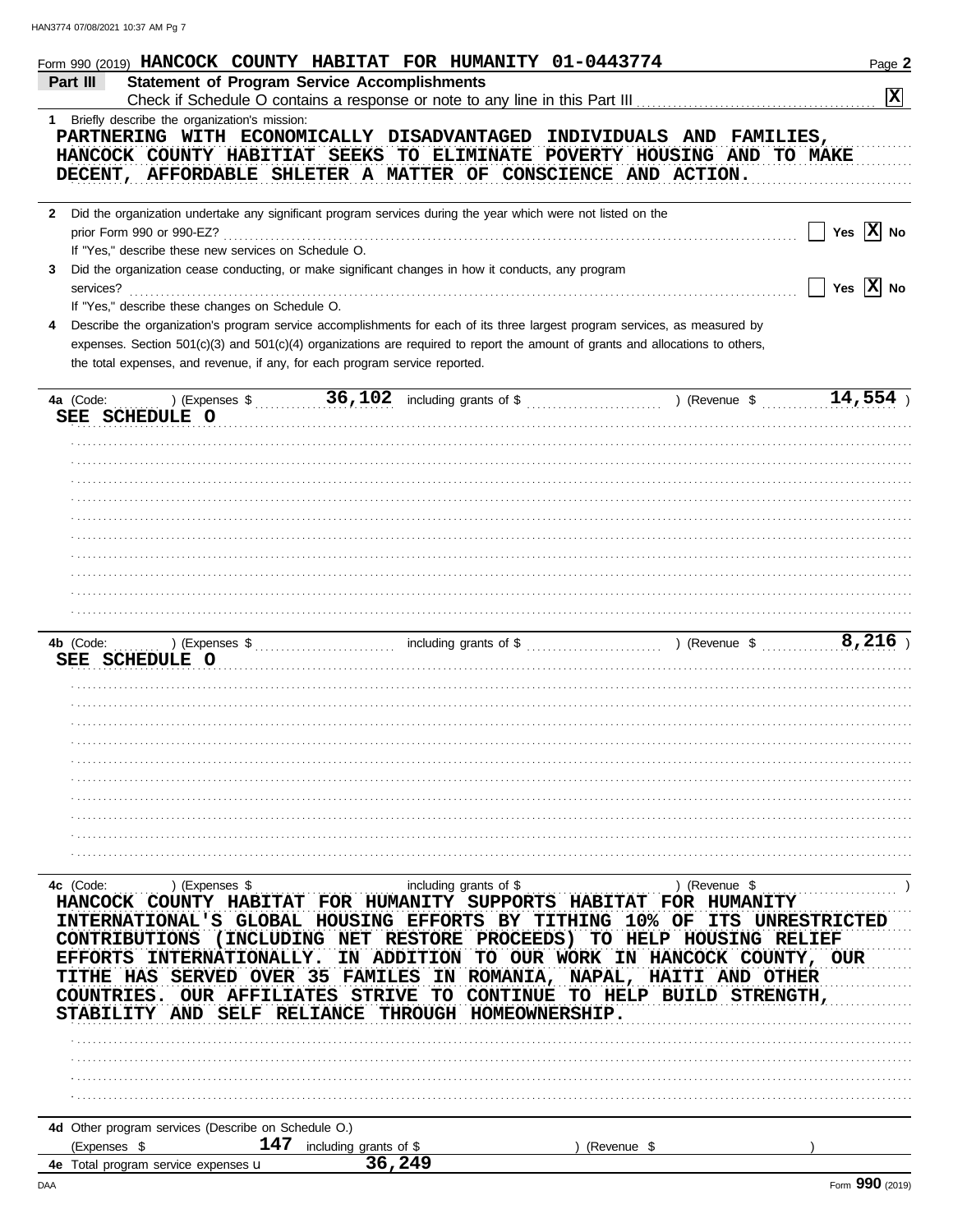**Part IV Checklist of Required Schedules**

### **Form 990 (2019) HANCOCK COUNTY HABITAT FOR HUMANITY 01-0443774** Page 3

| Is the organization described in section $501(c)(3)$ or $4947(a)(1)$ (other than a private foundation)? If "Yes,"<br>1<br>X<br>complete Schedule A<br>1<br>$\mathbf x$<br>Is the organization required to complete Schedule B, Schedule of Contributors (see instructions)?<br>$\mathbf{2}$<br>2<br>Did the organization engage in direct or indirect political campaign activities on behalf of or in opposition to<br>3<br>X<br>candidates for public office? If "Yes," complete Schedule C, Part I<br>3<br>4<br>Section 501(c)(3) organizations. Did the organization engage in lobbying activities, or have a section 501(h)<br>X<br>election in effect during the tax year? If "Yes," complete Schedule C, Part II<br>4<br>Is the organization a section $501(c)(4)$ , $501(c)(5)$ , or $501(c)(6)$ organization that receives membership dues,<br>5<br>x<br>5<br>assessments, or similar amounts as defined in Revenue Procedure 98-19? If "Yes," complete Schedule C, Part III<br>Did the organization maintain any donor advised funds or any similar funds or accounts for which donors<br>6<br>have the right to provide advice on the distribution or investment of amounts in such funds or accounts? If<br>x<br>"Yes," complete Schedule D, Part I<br>6<br>Did the organization receive or hold a conservation easement, including easements to preserve open space,<br>7<br>x<br>the environment, historic land areas, or historic structures? If "Yes," complete Schedule D, Part II<br>7<br>Did the organization maintain collections of works of art, historical treasures, or other similar assets? If "Yes,"<br>8<br>X<br>8<br>complete Schedule D, Part III<br>Did the organization report an amount in Part X, line 21, for escrow or custodial account liability, serve as a<br>9<br>custodian for amounts not listed in Part X; or provide credit counseling, debt management, credit repair, or<br>x<br>debt negotiation services? If "Yes," complete Schedule D, Part IV<br>9<br>Did the organization, directly or through a related organization, hold assets in donor-restricted endowments<br>10<br>x<br>or in quasi endowments? If "Yes," complete Schedule D, Part V<br>10<br>If the organization's answer to any of the following questions is "Yes," then complete Schedule D, Parts VI,<br>11<br>VII, VIII, IX, or X as applicable.<br>Did the organization report an amount for land, buildings, and equipment in Part X, line 10? If "Yes,"<br>a<br>X<br>complete Schedule D, Part VI<br>11a  <br>Did the organization report an amount for investments—other securities in Part X, line 12, that is 5% or more<br>b<br>X<br>of its total assets reported in Part X, line 16? If "Yes," complete Schedule D, Part VII<br>11b<br>Did the organization report an amount for investments—program related in Part X, line 13, that is 5% or more<br>c<br>X<br>of its total assets reported in Part X, line 16? If "Yes," complete Schedule D, Part VIII<br>11c<br>Did the organization report an amount for other assets in Part X, line 15, that is 5% or more of its total assets<br>d<br>X<br>reported in Part X, line 16? If "Yes," complete Schedule D, Part IX<br>11d<br>X<br>Did the organization report an amount for other liabilities in Part X, line 25? If "Yes," complete Schedule D, Part X<br>11e<br>Did the organization's separate or consolidated financial statements for the tax year include a footnote that addresses<br>f<br>X<br>the organization's liability for uncertain tax positions under FIN 48 (ASC 740)? If "Yes," complete Schedule D, Part X<br>11f<br>12a Did the organization obtain separate, independent audited financial statements for the tax year? If "Yes," complete<br>X<br>12a<br>Was the organization included in consolidated, independent audited financial statements for the tax year? If<br><u>x</u><br>"Yes," and if the organization answered "No" to line 12a, then completing Schedule D, Parts XI and XII is optional<br>12 <sub>b</sub><br>X<br>13<br>13<br>X<br>Did the organization maintain an office, employees, or agents outside of the United States?<br>14a<br>14a<br>Did the organization have aggregate revenues or expenses of more than \$10,000 from grantmaking,<br>b<br>fundraising, business, investment, and program service activities outside the United States, or aggregate<br>X,<br>foreign investments valued at \$100,000 or more? If "Yes," complete Schedule F, Parts I and IV [[[[[[[[[[[[[[[[<br>14b<br>Did the organization report on Part IX, column (A), line 3, more than \$5,000 of grants or other assistance to or<br>15<br>X,<br>for any foreign organization? If "Yes," complete Schedule F, Parts II and IV<br>15<br>Did the organization report on Part IX, column (A), line 3, more than \$5,000 of aggregate grants or other<br>16<br>X,<br>assistance to or for foreign individuals? If "Yes," complete Schedule F, Parts III and IV [[[[[[[[[[[[[[[[[[[<br>16<br>17<br>Did the organization report a total of more than \$15,000 of expenses for professional fundraising services on<br>X,<br>17<br>Did the organization report more than \$15,000 total of fundraising event gross income and contributions on<br>18<br>X<br>18<br>Did the organization report more than \$15,000 of gross income from gaming activities on Part VIII, line 9a?<br>19<br><u>x</u><br>19<br>X<br><b>20a</b><br>20a<br>20 <sub>b</sub><br>b<br>Did the organization report more than \$5,000 of grants or other assistance to any domestic organization or<br>21<br>X<br>21 |  | Yes | No |
|--------------------------------------------------------------------------------------------------------------------------------------------------------------------------------------------------------------------------------------------------------------------------------------------------------------------------------------------------------------------------------------------------------------------------------------------------------------------------------------------------------------------------------------------------------------------------------------------------------------------------------------------------------------------------------------------------------------------------------------------------------------------------------------------------------------------------------------------------------------------------------------------------------------------------------------------------------------------------------------------------------------------------------------------------------------------------------------------------------------------------------------------------------------------------------------------------------------------------------------------------------------------------------------------------------------------------------------------------------------------------------------------------------------------------------------------------------------------------------------------------------------------------------------------------------------------------------------------------------------------------------------------------------------------------------------------------------------------------------------------------------------------------------------------------------------------------------------------------------------------------------------------------------------------------------------------------------------------------------------------------------------------------------------------------------------------------------------------------------------------------------------------------------------------------------------------------------------------------------------------------------------------------------------------------------------------------------------------------------------------------------------------------------------------------------------------------------------------------------------------------------------------------------------------------------------------------------------------------------------------------------------------------------------------------------------------------------------------------------------------------------------------------------------------------------------------------------------------------------------------------------------------------------------------------------------------------------------------------------------------------------------------------------------------------------------------------------------------------------------------------------------------------------------------------------------------------------------------------------------------------------------------------------------------------------------------------------------------------------------------------------------------------------------------------------------------------------------------------------------------------------------------------------------------------------------------------------------------------------------------------------------------------------------------------------------------------------------------------------------------------------------------------------------------------------------------------------------------------------------------------------------------------------------------------------------------------------------------------------------------------------------------------------------------------------------------------------------------------------------------------------------------------------------------------------------------------------------------------------------------------------------------------------------------------------------------------------------------------------------------------------------------------------------------------------------------------------------------------------------------------------------------------------------------------------------------------------------------------------------------------------------------------------------------------------------------------------------------------------------------------------------------------------------------------------------------------------------------------------------------------------------------------------------------------------------------------------------------------------------------------------------------------------------------------------------------------------------------------------------------------------------------------------------------------------------------------------------------------------------------------------------------------------------------------------------------------------------------------------------------------------------------------------------------------------------------------------------------------------------------------------------------------------------------------------------------------------------------------|--|-----|----|
|                                                                                                                                                                                                                                                                                                                                                                                                                                                                                                                                                                                                                                                                                                                                                                                                                                                                                                                                                                                                                                                                                                                                                                                                                                                                                                                                                                                                                                                                                                                                                                                                                                                                                                                                                                                                                                                                                                                                                                                                                                                                                                                                                                                                                                                                                                                                                                                                                                                                                                                                                                                                                                                                                                                                                                                                                                                                                                                                                                                                                                                                                                                                                                                                                                                                                                                                                                                                                                                                                                                                                                                                                                                                                                                                                                                                                                                                                                                                                                                                                                                                                                                                                                                                                                                                                                                                                                                                                                                                                                                                                                                                                                                                                                                                                                                                                                                                                                                                                                                                                                                                                                                                                                                                                                                                                                                                                                                                                                                                                                                                                                                                  |  |     |    |
|                                                                                                                                                                                                                                                                                                                                                                                                                                                                                                                                                                                                                                                                                                                                                                                                                                                                                                                                                                                                                                                                                                                                                                                                                                                                                                                                                                                                                                                                                                                                                                                                                                                                                                                                                                                                                                                                                                                                                                                                                                                                                                                                                                                                                                                                                                                                                                                                                                                                                                                                                                                                                                                                                                                                                                                                                                                                                                                                                                                                                                                                                                                                                                                                                                                                                                                                                                                                                                                                                                                                                                                                                                                                                                                                                                                                                                                                                                                                                                                                                                                                                                                                                                                                                                                                                                                                                                                                                                                                                                                                                                                                                                                                                                                                                                                                                                                                                                                                                                                                                                                                                                                                                                                                                                                                                                                                                                                                                                                                                                                                                                                                  |  |     |    |
|                                                                                                                                                                                                                                                                                                                                                                                                                                                                                                                                                                                                                                                                                                                                                                                                                                                                                                                                                                                                                                                                                                                                                                                                                                                                                                                                                                                                                                                                                                                                                                                                                                                                                                                                                                                                                                                                                                                                                                                                                                                                                                                                                                                                                                                                                                                                                                                                                                                                                                                                                                                                                                                                                                                                                                                                                                                                                                                                                                                                                                                                                                                                                                                                                                                                                                                                                                                                                                                                                                                                                                                                                                                                                                                                                                                                                                                                                                                                                                                                                                                                                                                                                                                                                                                                                                                                                                                                                                                                                                                                                                                                                                                                                                                                                                                                                                                                                                                                                                                                                                                                                                                                                                                                                                                                                                                                                                                                                                                                                                                                                                                                  |  |     |    |
|                                                                                                                                                                                                                                                                                                                                                                                                                                                                                                                                                                                                                                                                                                                                                                                                                                                                                                                                                                                                                                                                                                                                                                                                                                                                                                                                                                                                                                                                                                                                                                                                                                                                                                                                                                                                                                                                                                                                                                                                                                                                                                                                                                                                                                                                                                                                                                                                                                                                                                                                                                                                                                                                                                                                                                                                                                                                                                                                                                                                                                                                                                                                                                                                                                                                                                                                                                                                                                                                                                                                                                                                                                                                                                                                                                                                                                                                                                                                                                                                                                                                                                                                                                                                                                                                                                                                                                                                                                                                                                                                                                                                                                                                                                                                                                                                                                                                                                                                                                                                                                                                                                                                                                                                                                                                                                                                                                                                                                                                                                                                                                                                  |  |     |    |
|                                                                                                                                                                                                                                                                                                                                                                                                                                                                                                                                                                                                                                                                                                                                                                                                                                                                                                                                                                                                                                                                                                                                                                                                                                                                                                                                                                                                                                                                                                                                                                                                                                                                                                                                                                                                                                                                                                                                                                                                                                                                                                                                                                                                                                                                                                                                                                                                                                                                                                                                                                                                                                                                                                                                                                                                                                                                                                                                                                                                                                                                                                                                                                                                                                                                                                                                                                                                                                                                                                                                                                                                                                                                                                                                                                                                                                                                                                                                                                                                                                                                                                                                                                                                                                                                                                                                                                                                                                                                                                                                                                                                                                                                                                                                                                                                                                                                                                                                                                                                                                                                                                                                                                                                                                                                                                                                                                                                                                                                                                                                                                                                  |  |     |    |
|                                                                                                                                                                                                                                                                                                                                                                                                                                                                                                                                                                                                                                                                                                                                                                                                                                                                                                                                                                                                                                                                                                                                                                                                                                                                                                                                                                                                                                                                                                                                                                                                                                                                                                                                                                                                                                                                                                                                                                                                                                                                                                                                                                                                                                                                                                                                                                                                                                                                                                                                                                                                                                                                                                                                                                                                                                                                                                                                                                                                                                                                                                                                                                                                                                                                                                                                                                                                                                                                                                                                                                                                                                                                                                                                                                                                                                                                                                                                                                                                                                                                                                                                                                                                                                                                                                                                                                                                                                                                                                                                                                                                                                                                                                                                                                                                                                                                                                                                                                                                                                                                                                                                                                                                                                                                                                                                                                                                                                                                                                                                                                                                  |  |     |    |
|                                                                                                                                                                                                                                                                                                                                                                                                                                                                                                                                                                                                                                                                                                                                                                                                                                                                                                                                                                                                                                                                                                                                                                                                                                                                                                                                                                                                                                                                                                                                                                                                                                                                                                                                                                                                                                                                                                                                                                                                                                                                                                                                                                                                                                                                                                                                                                                                                                                                                                                                                                                                                                                                                                                                                                                                                                                                                                                                                                                                                                                                                                                                                                                                                                                                                                                                                                                                                                                                                                                                                                                                                                                                                                                                                                                                                                                                                                                                                                                                                                                                                                                                                                                                                                                                                                                                                                                                                                                                                                                                                                                                                                                                                                                                                                                                                                                                                                                                                                                                                                                                                                                                                                                                                                                                                                                                                                                                                                                                                                                                                                                                  |  |     |    |
|                                                                                                                                                                                                                                                                                                                                                                                                                                                                                                                                                                                                                                                                                                                                                                                                                                                                                                                                                                                                                                                                                                                                                                                                                                                                                                                                                                                                                                                                                                                                                                                                                                                                                                                                                                                                                                                                                                                                                                                                                                                                                                                                                                                                                                                                                                                                                                                                                                                                                                                                                                                                                                                                                                                                                                                                                                                                                                                                                                                                                                                                                                                                                                                                                                                                                                                                                                                                                                                                                                                                                                                                                                                                                                                                                                                                                                                                                                                                                                                                                                                                                                                                                                                                                                                                                                                                                                                                                                                                                                                                                                                                                                                                                                                                                                                                                                                                                                                                                                                                                                                                                                                                                                                                                                                                                                                                                                                                                                                                                                                                                                                                  |  |     |    |
|                                                                                                                                                                                                                                                                                                                                                                                                                                                                                                                                                                                                                                                                                                                                                                                                                                                                                                                                                                                                                                                                                                                                                                                                                                                                                                                                                                                                                                                                                                                                                                                                                                                                                                                                                                                                                                                                                                                                                                                                                                                                                                                                                                                                                                                                                                                                                                                                                                                                                                                                                                                                                                                                                                                                                                                                                                                                                                                                                                                                                                                                                                                                                                                                                                                                                                                                                                                                                                                                                                                                                                                                                                                                                                                                                                                                                                                                                                                                                                                                                                                                                                                                                                                                                                                                                                                                                                                                                                                                                                                                                                                                                                                                                                                                                                                                                                                                                                                                                                                                                                                                                                                                                                                                                                                                                                                                                                                                                                                                                                                                                                                                  |  |     |    |
|                                                                                                                                                                                                                                                                                                                                                                                                                                                                                                                                                                                                                                                                                                                                                                                                                                                                                                                                                                                                                                                                                                                                                                                                                                                                                                                                                                                                                                                                                                                                                                                                                                                                                                                                                                                                                                                                                                                                                                                                                                                                                                                                                                                                                                                                                                                                                                                                                                                                                                                                                                                                                                                                                                                                                                                                                                                                                                                                                                                                                                                                                                                                                                                                                                                                                                                                                                                                                                                                                                                                                                                                                                                                                                                                                                                                                                                                                                                                                                                                                                                                                                                                                                                                                                                                                                                                                                                                                                                                                                                                                                                                                                                                                                                                                                                                                                                                                                                                                                                                                                                                                                                                                                                                                                                                                                                                                                                                                                                                                                                                                                                                  |  |     |    |
|                                                                                                                                                                                                                                                                                                                                                                                                                                                                                                                                                                                                                                                                                                                                                                                                                                                                                                                                                                                                                                                                                                                                                                                                                                                                                                                                                                                                                                                                                                                                                                                                                                                                                                                                                                                                                                                                                                                                                                                                                                                                                                                                                                                                                                                                                                                                                                                                                                                                                                                                                                                                                                                                                                                                                                                                                                                                                                                                                                                                                                                                                                                                                                                                                                                                                                                                                                                                                                                                                                                                                                                                                                                                                                                                                                                                                                                                                                                                                                                                                                                                                                                                                                                                                                                                                                                                                                                                                                                                                                                                                                                                                                                                                                                                                                                                                                                                                                                                                                                                                                                                                                                                                                                                                                                                                                                                                                                                                                                                                                                                                                                                  |  |     |    |
|                                                                                                                                                                                                                                                                                                                                                                                                                                                                                                                                                                                                                                                                                                                                                                                                                                                                                                                                                                                                                                                                                                                                                                                                                                                                                                                                                                                                                                                                                                                                                                                                                                                                                                                                                                                                                                                                                                                                                                                                                                                                                                                                                                                                                                                                                                                                                                                                                                                                                                                                                                                                                                                                                                                                                                                                                                                                                                                                                                                                                                                                                                                                                                                                                                                                                                                                                                                                                                                                                                                                                                                                                                                                                                                                                                                                                                                                                                                                                                                                                                                                                                                                                                                                                                                                                                                                                                                                                                                                                                                                                                                                                                                                                                                                                                                                                                                                                                                                                                                                                                                                                                                                                                                                                                                                                                                                                                                                                                                                                                                                                                                                  |  |     |    |
|                                                                                                                                                                                                                                                                                                                                                                                                                                                                                                                                                                                                                                                                                                                                                                                                                                                                                                                                                                                                                                                                                                                                                                                                                                                                                                                                                                                                                                                                                                                                                                                                                                                                                                                                                                                                                                                                                                                                                                                                                                                                                                                                                                                                                                                                                                                                                                                                                                                                                                                                                                                                                                                                                                                                                                                                                                                                                                                                                                                                                                                                                                                                                                                                                                                                                                                                                                                                                                                                                                                                                                                                                                                                                                                                                                                                                                                                                                                                                                                                                                                                                                                                                                                                                                                                                                                                                                                                                                                                                                                                                                                                                                                                                                                                                                                                                                                                                                                                                                                                                                                                                                                                                                                                                                                                                                                                                                                                                                                                                                                                                                                                  |  |     |    |
|                                                                                                                                                                                                                                                                                                                                                                                                                                                                                                                                                                                                                                                                                                                                                                                                                                                                                                                                                                                                                                                                                                                                                                                                                                                                                                                                                                                                                                                                                                                                                                                                                                                                                                                                                                                                                                                                                                                                                                                                                                                                                                                                                                                                                                                                                                                                                                                                                                                                                                                                                                                                                                                                                                                                                                                                                                                                                                                                                                                                                                                                                                                                                                                                                                                                                                                                                                                                                                                                                                                                                                                                                                                                                                                                                                                                                                                                                                                                                                                                                                                                                                                                                                                                                                                                                                                                                                                                                                                                                                                                                                                                                                                                                                                                                                                                                                                                                                                                                                                                                                                                                                                                                                                                                                                                                                                                                                                                                                                                                                                                                                                                  |  |     |    |
|                                                                                                                                                                                                                                                                                                                                                                                                                                                                                                                                                                                                                                                                                                                                                                                                                                                                                                                                                                                                                                                                                                                                                                                                                                                                                                                                                                                                                                                                                                                                                                                                                                                                                                                                                                                                                                                                                                                                                                                                                                                                                                                                                                                                                                                                                                                                                                                                                                                                                                                                                                                                                                                                                                                                                                                                                                                                                                                                                                                                                                                                                                                                                                                                                                                                                                                                                                                                                                                                                                                                                                                                                                                                                                                                                                                                                                                                                                                                                                                                                                                                                                                                                                                                                                                                                                                                                                                                                                                                                                                                                                                                                                                                                                                                                                                                                                                                                                                                                                                                                                                                                                                                                                                                                                                                                                                                                                                                                                                                                                                                                                                                  |  |     |    |
|                                                                                                                                                                                                                                                                                                                                                                                                                                                                                                                                                                                                                                                                                                                                                                                                                                                                                                                                                                                                                                                                                                                                                                                                                                                                                                                                                                                                                                                                                                                                                                                                                                                                                                                                                                                                                                                                                                                                                                                                                                                                                                                                                                                                                                                                                                                                                                                                                                                                                                                                                                                                                                                                                                                                                                                                                                                                                                                                                                                                                                                                                                                                                                                                                                                                                                                                                                                                                                                                                                                                                                                                                                                                                                                                                                                                                                                                                                                                                                                                                                                                                                                                                                                                                                                                                                                                                                                                                                                                                                                                                                                                                                                                                                                                                                                                                                                                                                                                                                                                                                                                                                                                                                                                                                                                                                                                                                                                                                                                                                                                                                                                  |  |     |    |
|                                                                                                                                                                                                                                                                                                                                                                                                                                                                                                                                                                                                                                                                                                                                                                                                                                                                                                                                                                                                                                                                                                                                                                                                                                                                                                                                                                                                                                                                                                                                                                                                                                                                                                                                                                                                                                                                                                                                                                                                                                                                                                                                                                                                                                                                                                                                                                                                                                                                                                                                                                                                                                                                                                                                                                                                                                                                                                                                                                                                                                                                                                                                                                                                                                                                                                                                                                                                                                                                                                                                                                                                                                                                                                                                                                                                                                                                                                                                                                                                                                                                                                                                                                                                                                                                                                                                                                                                                                                                                                                                                                                                                                                                                                                                                                                                                                                                                                                                                                                                                                                                                                                                                                                                                                                                                                                                                                                                                                                                                                                                                                                                  |  |     |    |
|                                                                                                                                                                                                                                                                                                                                                                                                                                                                                                                                                                                                                                                                                                                                                                                                                                                                                                                                                                                                                                                                                                                                                                                                                                                                                                                                                                                                                                                                                                                                                                                                                                                                                                                                                                                                                                                                                                                                                                                                                                                                                                                                                                                                                                                                                                                                                                                                                                                                                                                                                                                                                                                                                                                                                                                                                                                                                                                                                                                                                                                                                                                                                                                                                                                                                                                                                                                                                                                                                                                                                                                                                                                                                                                                                                                                                                                                                                                                                                                                                                                                                                                                                                                                                                                                                                                                                                                                                                                                                                                                                                                                                                                                                                                                                                                                                                                                                                                                                                                                                                                                                                                                                                                                                                                                                                                                                                                                                                                                                                                                                                                                  |  |     |    |
|                                                                                                                                                                                                                                                                                                                                                                                                                                                                                                                                                                                                                                                                                                                                                                                                                                                                                                                                                                                                                                                                                                                                                                                                                                                                                                                                                                                                                                                                                                                                                                                                                                                                                                                                                                                                                                                                                                                                                                                                                                                                                                                                                                                                                                                                                                                                                                                                                                                                                                                                                                                                                                                                                                                                                                                                                                                                                                                                                                                                                                                                                                                                                                                                                                                                                                                                                                                                                                                                                                                                                                                                                                                                                                                                                                                                                                                                                                                                                                                                                                                                                                                                                                                                                                                                                                                                                                                                                                                                                                                                                                                                                                                                                                                                                                                                                                                                                                                                                                                                                                                                                                                                                                                                                                                                                                                                                                                                                                                                                                                                                                                                  |  |     |    |
|                                                                                                                                                                                                                                                                                                                                                                                                                                                                                                                                                                                                                                                                                                                                                                                                                                                                                                                                                                                                                                                                                                                                                                                                                                                                                                                                                                                                                                                                                                                                                                                                                                                                                                                                                                                                                                                                                                                                                                                                                                                                                                                                                                                                                                                                                                                                                                                                                                                                                                                                                                                                                                                                                                                                                                                                                                                                                                                                                                                                                                                                                                                                                                                                                                                                                                                                                                                                                                                                                                                                                                                                                                                                                                                                                                                                                                                                                                                                                                                                                                                                                                                                                                                                                                                                                                                                                                                                                                                                                                                                                                                                                                                                                                                                                                                                                                                                                                                                                                                                                                                                                                                                                                                                                                                                                                                                                                                                                                                                                                                                                                                                  |  |     |    |
|                                                                                                                                                                                                                                                                                                                                                                                                                                                                                                                                                                                                                                                                                                                                                                                                                                                                                                                                                                                                                                                                                                                                                                                                                                                                                                                                                                                                                                                                                                                                                                                                                                                                                                                                                                                                                                                                                                                                                                                                                                                                                                                                                                                                                                                                                                                                                                                                                                                                                                                                                                                                                                                                                                                                                                                                                                                                                                                                                                                                                                                                                                                                                                                                                                                                                                                                                                                                                                                                                                                                                                                                                                                                                                                                                                                                                                                                                                                                                                                                                                                                                                                                                                                                                                                                                                                                                                                                                                                                                                                                                                                                                                                                                                                                                                                                                                                                                                                                                                                                                                                                                                                                                                                                                                                                                                                                                                                                                                                                                                                                                                                                  |  |     |    |
|                                                                                                                                                                                                                                                                                                                                                                                                                                                                                                                                                                                                                                                                                                                                                                                                                                                                                                                                                                                                                                                                                                                                                                                                                                                                                                                                                                                                                                                                                                                                                                                                                                                                                                                                                                                                                                                                                                                                                                                                                                                                                                                                                                                                                                                                                                                                                                                                                                                                                                                                                                                                                                                                                                                                                                                                                                                                                                                                                                                                                                                                                                                                                                                                                                                                                                                                                                                                                                                                                                                                                                                                                                                                                                                                                                                                                                                                                                                                                                                                                                                                                                                                                                                                                                                                                                                                                                                                                                                                                                                                                                                                                                                                                                                                                                                                                                                                                                                                                                                                                                                                                                                                                                                                                                                                                                                                                                                                                                                                                                                                                                                                  |  |     |    |
|                                                                                                                                                                                                                                                                                                                                                                                                                                                                                                                                                                                                                                                                                                                                                                                                                                                                                                                                                                                                                                                                                                                                                                                                                                                                                                                                                                                                                                                                                                                                                                                                                                                                                                                                                                                                                                                                                                                                                                                                                                                                                                                                                                                                                                                                                                                                                                                                                                                                                                                                                                                                                                                                                                                                                                                                                                                                                                                                                                                                                                                                                                                                                                                                                                                                                                                                                                                                                                                                                                                                                                                                                                                                                                                                                                                                                                                                                                                                                                                                                                                                                                                                                                                                                                                                                                                                                                                                                                                                                                                                                                                                                                                                                                                                                                                                                                                                                                                                                                                                                                                                                                                                                                                                                                                                                                                                                                                                                                                                                                                                                                                                  |  |     |    |
|                                                                                                                                                                                                                                                                                                                                                                                                                                                                                                                                                                                                                                                                                                                                                                                                                                                                                                                                                                                                                                                                                                                                                                                                                                                                                                                                                                                                                                                                                                                                                                                                                                                                                                                                                                                                                                                                                                                                                                                                                                                                                                                                                                                                                                                                                                                                                                                                                                                                                                                                                                                                                                                                                                                                                                                                                                                                                                                                                                                                                                                                                                                                                                                                                                                                                                                                                                                                                                                                                                                                                                                                                                                                                                                                                                                                                                                                                                                                                                                                                                                                                                                                                                                                                                                                                                                                                                                                                                                                                                                                                                                                                                                                                                                                                                                                                                                                                                                                                                                                                                                                                                                                                                                                                                                                                                                                                                                                                                                                                                                                                                                                  |  |     |    |
|                                                                                                                                                                                                                                                                                                                                                                                                                                                                                                                                                                                                                                                                                                                                                                                                                                                                                                                                                                                                                                                                                                                                                                                                                                                                                                                                                                                                                                                                                                                                                                                                                                                                                                                                                                                                                                                                                                                                                                                                                                                                                                                                                                                                                                                                                                                                                                                                                                                                                                                                                                                                                                                                                                                                                                                                                                                                                                                                                                                                                                                                                                                                                                                                                                                                                                                                                                                                                                                                                                                                                                                                                                                                                                                                                                                                                                                                                                                                                                                                                                                                                                                                                                                                                                                                                                                                                                                                                                                                                                                                                                                                                                                                                                                                                                                                                                                                                                                                                                                                                                                                                                                                                                                                                                                                                                                                                                                                                                                                                                                                                                                                  |  |     |    |
|                                                                                                                                                                                                                                                                                                                                                                                                                                                                                                                                                                                                                                                                                                                                                                                                                                                                                                                                                                                                                                                                                                                                                                                                                                                                                                                                                                                                                                                                                                                                                                                                                                                                                                                                                                                                                                                                                                                                                                                                                                                                                                                                                                                                                                                                                                                                                                                                                                                                                                                                                                                                                                                                                                                                                                                                                                                                                                                                                                                                                                                                                                                                                                                                                                                                                                                                                                                                                                                                                                                                                                                                                                                                                                                                                                                                                                                                                                                                                                                                                                                                                                                                                                                                                                                                                                                                                                                                                                                                                                                                                                                                                                                                                                                                                                                                                                                                                                                                                                                                                                                                                                                                                                                                                                                                                                                                                                                                                                                                                                                                                                                                  |  |     |    |
|                                                                                                                                                                                                                                                                                                                                                                                                                                                                                                                                                                                                                                                                                                                                                                                                                                                                                                                                                                                                                                                                                                                                                                                                                                                                                                                                                                                                                                                                                                                                                                                                                                                                                                                                                                                                                                                                                                                                                                                                                                                                                                                                                                                                                                                                                                                                                                                                                                                                                                                                                                                                                                                                                                                                                                                                                                                                                                                                                                                                                                                                                                                                                                                                                                                                                                                                                                                                                                                                                                                                                                                                                                                                                                                                                                                                                                                                                                                                                                                                                                                                                                                                                                                                                                                                                                                                                                                                                                                                                                                                                                                                                                                                                                                                                                                                                                                                                                                                                                                                                                                                                                                                                                                                                                                                                                                                                                                                                                                                                                                                                                                                  |  |     |    |
|                                                                                                                                                                                                                                                                                                                                                                                                                                                                                                                                                                                                                                                                                                                                                                                                                                                                                                                                                                                                                                                                                                                                                                                                                                                                                                                                                                                                                                                                                                                                                                                                                                                                                                                                                                                                                                                                                                                                                                                                                                                                                                                                                                                                                                                                                                                                                                                                                                                                                                                                                                                                                                                                                                                                                                                                                                                                                                                                                                                                                                                                                                                                                                                                                                                                                                                                                                                                                                                                                                                                                                                                                                                                                                                                                                                                                                                                                                                                                                                                                                                                                                                                                                                                                                                                                                                                                                                                                                                                                                                                                                                                                                                                                                                                                                                                                                                                                                                                                                                                                                                                                                                                                                                                                                                                                                                                                                                                                                                                                                                                                                                                  |  |     |    |
|                                                                                                                                                                                                                                                                                                                                                                                                                                                                                                                                                                                                                                                                                                                                                                                                                                                                                                                                                                                                                                                                                                                                                                                                                                                                                                                                                                                                                                                                                                                                                                                                                                                                                                                                                                                                                                                                                                                                                                                                                                                                                                                                                                                                                                                                                                                                                                                                                                                                                                                                                                                                                                                                                                                                                                                                                                                                                                                                                                                                                                                                                                                                                                                                                                                                                                                                                                                                                                                                                                                                                                                                                                                                                                                                                                                                                                                                                                                                                                                                                                                                                                                                                                                                                                                                                                                                                                                                                                                                                                                                                                                                                                                                                                                                                                                                                                                                                                                                                                                                                                                                                                                                                                                                                                                                                                                                                                                                                                                                                                                                                                                                  |  |     |    |
|                                                                                                                                                                                                                                                                                                                                                                                                                                                                                                                                                                                                                                                                                                                                                                                                                                                                                                                                                                                                                                                                                                                                                                                                                                                                                                                                                                                                                                                                                                                                                                                                                                                                                                                                                                                                                                                                                                                                                                                                                                                                                                                                                                                                                                                                                                                                                                                                                                                                                                                                                                                                                                                                                                                                                                                                                                                                                                                                                                                                                                                                                                                                                                                                                                                                                                                                                                                                                                                                                                                                                                                                                                                                                                                                                                                                                                                                                                                                                                                                                                                                                                                                                                                                                                                                                                                                                                                                                                                                                                                                                                                                                                                                                                                                                                                                                                                                                                                                                                                                                                                                                                                                                                                                                                                                                                                                                                                                                                                                                                                                                                                                  |  |     |    |
|                                                                                                                                                                                                                                                                                                                                                                                                                                                                                                                                                                                                                                                                                                                                                                                                                                                                                                                                                                                                                                                                                                                                                                                                                                                                                                                                                                                                                                                                                                                                                                                                                                                                                                                                                                                                                                                                                                                                                                                                                                                                                                                                                                                                                                                                                                                                                                                                                                                                                                                                                                                                                                                                                                                                                                                                                                                                                                                                                                                                                                                                                                                                                                                                                                                                                                                                                                                                                                                                                                                                                                                                                                                                                                                                                                                                                                                                                                                                                                                                                                                                                                                                                                                                                                                                                                                                                                                                                                                                                                                                                                                                                                                                                                                                                                                                                                                                                                                                                                                                                                                                                                                                                                                                                                                                                                                                                                                                                                                                                                                                                                                                  |  |     |    |
|                                                                                                                                                                                                                                                                                                                                                                                                                                                                                                                                                                                                                                                                                                                                                                                                                                                                                                                                                                                                                                                                                                                                                                                                                                                                                                                                                                                                                                                                                                                                                                                                                                                                                                                                                                                                                                                                                                                                                                                                                                                                                                                                                                                                                                                                                                                                                                                                                                                                                                                                                                                                                                                                                                                                                                                                                                                                                                                                                                                                                                                                                                                                                                                                                                                                                                                                                                                                                                                                                                                                                                                                                                                                                                                                                                                                                                                                                                                                                                                                                                                                                                                                                                                                                                                                                                                                                                                                                                                                                                                                                                                                                                                                                                                                                                                                                                                                                                                                                                                                                                                                                                                                                                                                                                                                                                                                                                                                                                                                                                                                                                                                  |  |     |    |
|                                                                                                                                                                                                                                                                                                                                                                                                                                                                                                                                                                                                                                                                                                                                                                                                                                                                                                                                                                                                                                                                                                                                                                                                                                                                                                                                                                                                                                                                                                                                                                                                                                                                                                                                                                                                                                                                                                                                                                                                                                                                                                                                                                                                                                                                                                                                                                                                                                                                                                                                                                                                                                                                                                                                                                                                                                                                                                                                                                                                                                                                                                                                                                                                                                                                                                                                                                                                                                                                                                                                                                                                                                                                                                                                                                                                                                                                                                                                                                                                                                                                                                                                                                                                                                                                                                                                                                                                                                                                                                                                                                                                                                                                                                                                                                                                                                                                                                                                                                                                                                                                                                                                                                                                                                                                                                                                                                                                                                                                                                                                                                                                  |  |     |    |
|                                                                                                                                                                                                                                                                                                                                                                                                                                                                                                                                                                                                                                                                                                                                                                                                                                                                                                                                                                                                                                                                                                                                                                                                                                                                                                                                                                                                                                                                                                                                                                                                                                                                                                                                                                                                                                                                                                                                                                                                                                                                                                                                                                                                                                                                                                                                                                                                                                                                                                                                                                                                                                                                                                                                                                                                                                                                                                                                                                                                                                                                                                                                                                                                                                                                                                                                                                                                                                                                                                                                                                                                                                                                                                                                                                                                                                                                                                                                                                                                                                                                                                                                                                                                                                                                                                                                                                                                                                                                                                                                                                                                                                                                                                                                                                                                                                                                                                                                                                                                                                                                                                                                                                                                                                                                                                                                                                                                                                                                                                                                                                                                  |  |     |    |
|                                                                                                                                                                                                                                                                                                                                                                                                                                                                                                                                                                                                                                                                                                                                                                                                                                                                                                                                                                                                                                                                                                                                                                                                                                                                                                                                                                                                                                                                                                                                                                                                                                                                                                                                                                                                                                                                                                                                                                                                                                                                                                                                                                                                                                                                                                                                                                                                                                                                                                                                                                                                                                                                                                                                                                                                                                                                                                                                                                                                                                                                                                                                                                                                                                                                                                                                                                                                                                                                                                                                                                                                                                                                                                                                                                                                                                                                                                                                                                                                                                                                                                                                                                                                                                                                                                                                                                                                                                                                                                                                                                                                                                                                                                                                                                                                                                                                                                                                                                                                                                                                                                                                                                                                                                                                                                                                                                                                                                                                                                                                                                                                  |  |     |    |
|                                                                                                                                                                                                                                                                                                                                                                                                                                                                                                                                                                                                                                                                                                                                                                                                                                                                                                                                                                                                                                                                                                                                                                                                                                                                                                                                                                                                                                                                                                                                                                                                                                                                                                                                                                                                                                                                                                                                                                                                                                                                                                                                                                                                                                                                                                                                                                                                                                                                                                                                                                                                                                                                                                                                                                                                                                                                                                                                                                                                                                                                                                                                                                                                                                                                                                                                                                                                                                                                                                                                                                                                                                                                                                                                                                                                                                                                                                                                                                                                                                                                                                                                                                                                                                                                                                                                                                                                                                                                                                                                                                                                                                                                                                                                                                                                                                                                                                                                                                                                                                                                                                                                                                                                                                                                                                                                                                                                                                                                                                                                                                                                  |  |     |    |
|                                                                                                                                                                                                                                                                                                                                                                                                                                                                                                                                                                                                                                                                                                                                                                                                                                                                                                                                                                                                                                                                                                                                                                                                                                                                                                                                                                                                                                                                                                                                                                                                                                                                                                                                                                                                                                                                                                                                                                                                                                                                                                                                                                                                                                                                                                                                                                                                                                                                                                                                                                                                                                                                                                                                                                                                                                                                                                                                                                                                                                                                                                                                                                                                                                                                                                                                                                                                                                                                                                                                                                                                                                                                                                                                                                                                                                                                                                                                                                                                                                                                                                                                                                                                                                                                                                                                                                                                                                                                                                                                                                                                                                                                                                                                                                                                                                                                                                                                                                                                                                                                                                                                                                                                                                                                                                                                                                                                                                                                                                                                                                                                  |  |     |    |
|                                                                                                                                                                                                                                                                                                                                                                                                                                                                                                                                                                                                                                                                                                                                                                                                                                                                                                                                                                                                                                                                                                                                                                                                                                                                                                                                                                                                                                                                                                                                                                                                                                                                                                                                                                                                                                                                                                                                                                                                                                                                                                                                                                                                                                                                                                                                                                                                                                                                                                                                                                                                                                                                                                                                                                                                                                                                                                                                                                                                                                                                                                                                                                                                                                                                                                                                                                                                                                                                                                                                                                                                                                                                                                                                                                                                                                                                                                                                                                                                                                                                                                                                                                                                                                                                                                                                                                                                                                                                                                                                                                                                                                                                                                                                                                                                                                                                                                                                                                                                                                                                                                                                                                                                                                                                                                                                                                                                                                                                                                                                                                                                  |  |     |    |
|                                                                                                                                                                                                                                                                                                                                                                                                                                                                                                                                                                                                                                                                                                                                                                                                                                                                                                                                                                                                                                                                                                                                                                                                                                                                                                                                                                                                                                                                                                                                                                                                                                                                                                                                                                                                                                                                                                                                                                                                                                                                                                                                                                                                                                                                                                                                                                                                                                                                                                                                                                                                                                                                                                                                                                                                                                                                                                                                                                                                                                                                                                                                                                                                                                                                                                                                                                                                                                                                                                                                                                                                                                                                                                                                                                                                                                                                                                                                                                                                                                                                                                                                                                                                                                                                                                                                                                                                                                                                                                                                                                                                                                                                                                                                                                                                                                                                                                                                                                                                                                                                                                                                                                                                                                                                                                                                                                                                                                                                                                                                                                                                  |  |     |    |
|                                                                                                                                                                                                                                                                                                                                                                                                                                                                                                                                                                                                                                                                                                                                                                                                                                                                                                                                                                                                                                                                                                                                                                                                                                                                                                                                                                                                                                                                                                                                                                                                                                                                                                                                                                                                                                                                                                                                                                                                                                                                                                                                                                                                                                                                                                                                                                                                                                                                                                                                                                                                                                                                                                                                                                                                                                                                                                                                                                                                                                                                                                                                                                                                                                                                                                                                                                                                                                                                                                                                                                                                                                                                                                                                                                                                                                                                                                                                                                                                                                                                                                                                                                                                                                                                                                                                                                                                                                                                                                                                                                                                                                                                                                                                                                                                                                                                                                                                                                                                                                                                                                                                                                                                                                                                                                                                                                                                                                                                                                                                                                                                  |  |     |    |
|                                                                                                                                                                                                                                                                                                                                                                                                                                                                                                                                                                                                                                                                                                                                                                                                                                                                                                                                                                                                                                                                                                                                                                                                                                                                                                                                                                                                                                                                                                                                                                                                                                                                                                                                                                                                                                                                                                                                                                                                                                                                                                                                                                                                                                                                                                                                                                                                                                                                                                                                                                                                                                                                                                                                                                                                                                                                                                                                                                                                                                                                                                                                                                                                                                                                                                                                                                                                                                                                                                                                                                                                                                                                                                                                                                                                                                                                                                                                                                                                                                                                                                                                                                                                                                                                                                                                                                                                                                                                                                                                                                                                                                                                                                                                                                                                                                                                                                                                                                                                                                                                                                                                                                                                                                                                                                                                                                                                                                                                                                                                                                                                  |  |     |    |
|                                                                                                                                                                                                                                                                                                                                                                                                                                                                                                                                                                                                                                                                                                                                                                                                                                                                                                                                                                                                                                                                                                                                                                                                                                                                                                                                                                                                                                                                                                                                                                                                                                                                                                                                                                                                                                                                                                                                                                                                                                                                                                                                                                                                                                                                                                                                                                                                                                                                                                                                                                                                                                                                                                                                                                                                                                                                                                                                                                                                                                                                                                                                                                                                                                                                                                                                                                                                                                                                                                                                                                                                                                                                                                                                                                                                                                                                                                                                                                                                                                                                                                                                                                                                                                                                                                                                                                                                                                                                                                                                                                                                                                                                                                                                                                                                                                                                                                                                                                                                                                                                                                                                                                                                                                                                                                                                                                                                                                                                                                                                                                                                  |  |     |    |
|                                                                                                                                                                                                                                                                                                                                                                                                                                                                                                                                                                                                                                                                                                                                                                                                                                                                                                                                                                                                                                                                                                                                                                                                                                                                                                                                                                                                                                                                                                                                                                                                                                                                                                                                                                                                                                                                                                                                                                                                                                                                                                                                                                                                                                                                                                                                                                                                                                                                                                                                                                                                                                                                                                                                                                                                                                                                                                                                                                                                                                                                                                                                                                                                                                                                                                                                                                                                                                                                                                                                                                                                                                                                                                                                                                                                                                                                                                                                                                                                                                                                                                                                                                                                                                                                                                                                                                                                                                                                                                                                                                                                                                                                                                                                                                                                                                                                                                                                                                                                                                                                                                                                                                                                                                                                                                                                                                                                                                                                                                                                                                                                  |  |     |    |
|                                                                                                                                                                                                                                                                                                                                                                                                                                                                                                                                                                                                                                                                                                                                                                                                                                                                                                                                                                                                                                                                                                                                                                                                                                                                                                                                                                                                                                                                                                                                                                                                                                                                                                                                                                                                                                                                                                                                                                                                                                                                                                                                                                                                                                                                                                                                                                                                                                                                                                                                                                                                                                                                                                                                                                                                                                                                                                                                                                                                                                                                                                                                                                                                                                                                                                                                                                                                                                                                                                                                                                                                                                                                                                                                                                                                                                                                                                                                                                                                                                                                                                                                                                                                                                                                                                                                                                                                                                                                                                                                                                                                                                                                                                                                                                                                                                                                                                                                                                                                                                                                                                                                                                                                                                                                                                                                                                                                                                                                                                                                                                                                  |  |     |    |
|                                                                                                                                                                                                                                                                                                                                                                                                                                                                                                                                                                                                                                                                                                                                                                                                                                                                                                                                                                                                                                                                                                                                                                                                                                                                                                                                                                                                                                                                                                                                                                                                                                                                                                                                                                                                                                                                                                                                                                                                                                                                                                                                                                                                                                                                                                                                                                                                                                                                                                                                                                                                                                                                                                                                                                                                                                                                                                                                                                                                                                                                                                                                                                                                                                                                                                                                                                                                                                                                                                                                                                                                                                                                                                                                                                                                                                                                                                                                                                                                                                                                                                                                                                                                                                                                                                                                                                                                                                                                                                                                                                                                                                                                                                                                                                                                                                                                                                                                                                                                                                                                                                                                                                                                                                                                                                                                                                                                                                                                                                                                                                                                  |  |     |    |
|                                                                                                                                                                                                                                                                                                                                                                                                                                                                                                                                                                                                                                                                                                                                                                                                                                                                                                                                                                                                                                                                                                                                                                                                                                                                                                                                                                                                                                                                                                                                                                                                                                                                                                                                                                                                                                                                                                                                                                                                                                                                                                                                                                                                                                                                                                                                                                                                                                                                                                                                                                                                                                                                                                                                                                                                                                                                                                                                                                                                                                                                                                                                                                                                                                                                                                                                                                                                                                                                                                                                                                                                                                                                                                                                                                                                                                                                                                                                                                                                                                                                                                                                                                                                                                                                                                                                                                                                                                                                                                                                                                                                                                                                                                                                                                                                                                                                                                                                                                                                                                                                                                                                                                                                                                                                                                                                                                                                                                                                                                                                                                                                  |  |     |    |
|                                                                                                                                                                                                                                                                                                                                                                                                                                                                                                                                                                                                                                                                                                                                                                                                                                                                                                                                                                                                                                                                                                                                                                                                                                                                                                                                                                                                                                                                                                                                                                                                                                                                                                                                                                                                                                                                                                                                                                                                                                                                                                                                                                                                                                                                                                                                                                                                                                                                                                                                                                                                                                                                                                                                                                                                                                                                                                                                                                                                                                                                                                                                                                                                                                                                                                                                                                                                                                                                                                                                                                                                                                                                                                                                                                                                                                                                                                                                                                                                                                                                                                                                                                                                                                                                                                                                                                                                                                                                                                                                                                                                                                                                                                                                                                                                                                                                                                                                                                                                                                                                                                                                                                                                                                                                                                                                                                                                                                                                                                                                                                                                  |  |     |    |
|                                                                                                                                                                                                                                                                                                                                                                                                                                                                                                                                                                                                                                                                                                                                                                                                                                                                                                                                                                                                                                                                                                                                                                                                                                                                                                                                                                                                                                                                                                                                                                                                                                                                                                                                                                                                                                                                                                                                                                                                                                                                                                                                                                                                                                                                                                                                                                                                                                                                                                                                                                                                                                                                                                                                                                                                                                                                                                                                                                                                                                                                                                                                                                                                                                                                                                                                                                                                                                                                                                                                                                                                                                                                                                                                                                                                                                                                                                                                                                                                                                                                                                                                                                                                                                                                                                                                                                                                                                                                                                                                                                                                                                                                                                                                                                                                                                                                                                                                                                                                                                                                                                                                                                                                                                                                                                                                                                                                                                                                                                                                                                                                  |  |     |    |
|                                                                                                                                                                                                                                                                                                                                                                                                                                                                                                                                                                                                                                                                                                                                                                                                                                                                                                                                                                                                                                                                                                                                                                                                                                                                                                                                                                                                                                                                                                                                                                                                                                                                                                                                                                                                                                                                                                                                                                                                                                                                                                                                                                                                                                                                                                                                                                                                                                                                                                                                                                                                                                                                                                                                                                                                                                                                                                                                                                                                                                                                                                                                                                                                                                                                                                                                                                                                                                                                                                                                                                                                                                                                                                                                                                                                                                                                                                                                                                                                                                                                                                                                                                                                                                                                                                                                                                                                                                                                                                                                                                                                                                                                                                                                                                                                                                                                                                                                                                                                                                                                                                                                                                                                                                                                                                                                                                                                                                                                                                                                                                                                  |  |     |    |
|                                                                                                                                                                                                                                                                                                                                                                                                                                                                                                                                                                                                                                                                                                                                                                                                                                                                                                                                                                                                                                                                                                                                                                                                                                                                                                                                                                                                                                                                                                                                                                                                                                                                                                                                                                                                                                                                                                                                                                                                                                                                                                                                                                                                                                                                                                                                                                                                                                                                                                                                                                                                                                                                                                                                                                                                                                                                                                                                                                                                                                                                                                                                                                                                                                                                                                                                                                                                                                                                                                                                                                                                                                                                                                                                                                                                                                                                                                                                                                                                                                                                                                                                                                                                                                                                                                                                                                                                                                                                                                                                                                                                                                                                                                                                                                                                                                                                                                                                                                                                                                                                                                                                                                                                                                                                                                                                                                                                                                                                                                                                                                                                  |  |     |    |
|                                                                                                                                                                                                                                                                                                                                                                                                                                                                                                                                                                                                                                                                                                                                                                                                                                                                                                                                                                                                                                                                                                                                                                                                                                                                                                                                                                                                                                                                                                                                                                                                                                                                                                                                                                                                                                                                                                                                                                                                                                                                                                                                                                                                                                                                                                                                                                                                                                                                                                                                                                                                                                                                                                                                                                                                                                                                                                                                                                                                                                                                                                                                                                                                                                                                                                                                                                                                                                                                                                                                                                                                                                                                                                                                                                                                                                                                                                                                                                                                                                                                                                                                                                                                                                                                                                                                                                                                                                                                                                                                                                                                                                                                                                                                                                                                                                                                                                                                                                                                                                                                                                                                                                                                                                                                                                                                                                                                                                                                                                                                                                                                  |  |     |    |
|                                                                                                                                                                                                                                                                                                                                                                                                                                                                                                                                                                                                                                                                                                                                                                                                                                                                                                                                                                                                                                                                                                                                                                                                                                                                                                                                                                                                                                                                                                                                                                                                                                                                                                                                                                                                                                                                                                                                                                                                                                                                                                                                                                                                                                                                                                                                                                                                                                                                                                                                                                                                                                                                                                                                                                                                                                                                                                                                                                                                                                                                                                                                                                                                                                                                                                                                                                                                                                                                                                                                                                                                                                                                                                                                                                                                                                                                                                                                                                                                                                                                                                                                                                                                                                                                                                                                                                                                                                                                                                                                                                                                                                                                                                                                                                                                                                                                                                                                                                                                                                                                                                                                                                                                                                                                                                                                                                                                                                                                                                                                                                                                  |  |     |    |
|                                                                                                                                                                                                                                                                                                                                                                                                                                                                                                                                                                                                                                                                                                                                                                                                                                                                                                                                                                                                                                                                                                                                                                                                                                                                                                                                                                                                                                                                                                                                                                                                                                                                                                                                                                                                                                                                                                                                                                                                                                                                                                                                                                                                                                                                                                                                                                                                                                                                                                                                                                                                                                                                                                                                                                                                                                                                                                                                                                                                                                                                                                                                                                                                                                                                                                                                                                                                                                                                                                                                                                                                                                                                                                                                                                                                                                                                                                                                                                                                                                                                                                                                                                                                                                                                                                                                                                                                                                                                                                                                                                                                                                                                                                                                                                                                                                                                                                                                                                                                                                                                                                                                                                                                                                                                                                                                                                                                                                                                                                                                                                                                  |  |     |    |
|                                                                                                                                                                                                                                                                                                                                                                                                                                                                                                                                                                                                                                                                                                                                                                                                                                                                                                                                                                                                                                                                                                                                                                                                                                                                                                                                                                                                                                                                                                                                                                                                                                                                                                                                                                                                                                                                                                                                                                                                                                                                                                                                                                                                                                                                                                                                                                                                                                                                                                                                                                                                                                                                                                                                                                                                                                                                                                                                                                                                                                                                                                                                                                                                                                                                                                                                                                                                                                                                                                                                                                                                                                                                                                                                                                                                                                                                                                                                                                                                                                                                                                                                                                                                                                                                                                                                                                                                                                                                                                                                                                                                                                                                                                                                                                                                                                                                                                                                                                                                                                                                                                                                                                                                                                                                                                                                                                                                                                                                                                                                                                                                  |  |     |    |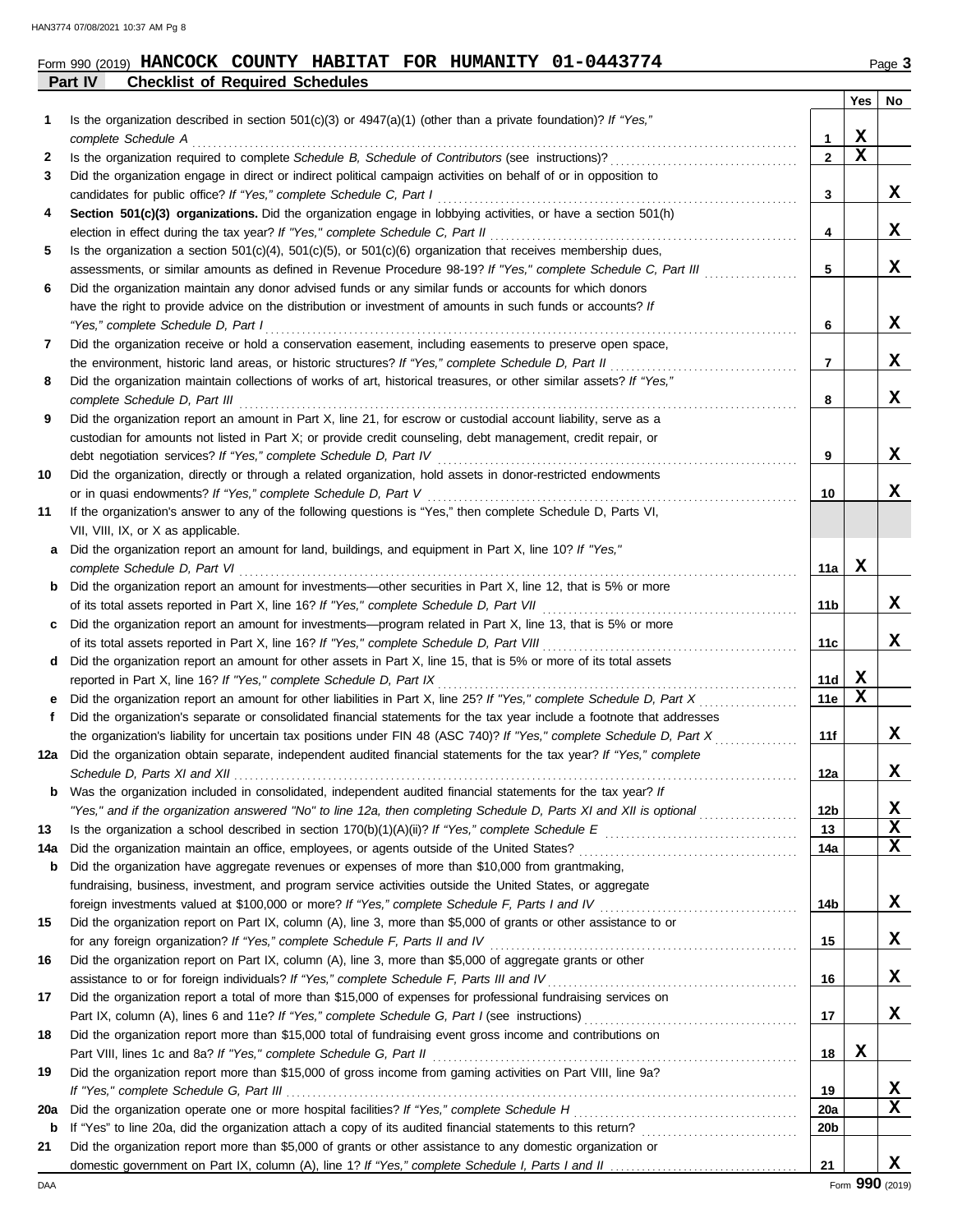|     | Part IV<br><b>Checklist of Required Schedules (continued)</b>                                                                                                                                                                  |                 |     |                 |
|-----|--------------------------------------------------------------------------------------------------------------------------------------------------------------------------------------------------------------------------------|-----------------|-----|-----------------|
|     |                                                                                                                                                                                                                                |                 | Yes | No              |
| 22  | Did the organization report more than \$5,000 of grants or other assistance to or for domestic individuals on                                                                                                                  |                 |     |                 |
|     |                                                                                                                                                                                                                                | 22              |     | x               |
| 23  | Did the organization answer "Yes" to Part VII, Section A, line 3, 4, or 5 about compensation of the                                                                                                                            |                 |     |                 |
|     | organization's current and former officers, directors, trustees, key employees, and highest compensated                                                                                                                        |                 |     |                 |
|     |                                                                                                                                                                                                                                | 23              |     | x               |
| 24a | Did the organization have a tax-exempt bond issue with an outstanding principal amount of more than                                                                                                                            |                 |     |                 |
|     | \$100,000 as of the last day of the year, that was issued after December 31, 2002? If "Yes," answer lines 24b                                                                                                                  |                 |     |                 |
|     |                                                                                                                                                                                                                                | 24a             |     | X               |
| b   |                                                                                                                                                                                                                                | 24 <sub>b</sub> |     |                 |
| c   | Did the organization maintain an escrow account other than a refunding escrow at any time during the year                                                                                                                      |                 |     |                 |
|     |                                                                                                                                                                                                                                | 24c             |     |                 |
| d   |                                                                                                                                                                                                                                | 24d             |     |                 |
| 25a | Section 501(c)(3), 501(c)(4), and 501(c)(29) organizations. Did the organization engage in an excess benefit                                                                                                                   |                 |     |                 |
|     |                                                                                                                                                                                                                                | 25a             |     | X               |
| b   | Is the organization aware that it engaged in an excess benefit transaction with a disqualified person in a prior                                                                                                               |                 |     |                 |
|     | year, and that the transaction has not been reported on any of the organization's prior Forms 990 or 990-EZ?                                                                                                                   |                 |     |                 |
|     |                                                                                                                                                                                                                                | 25b             |     | x               |
| 26  | Did the organization report any amount on Part X, line 5 or 22, for receivables from or payables to any current                                                                                                                |                 |     |                 |
|     | or former officer, director, trustee, key employee, creator or founder, substantial contributor, or 35%                                                                                                                        |                 |     |                 |
|     | controlled entity or family member of any of these persons? If "Yes," complete Schedule L, Part II                                                                                                                             | 26              |     | X               |
| 27  | Did the organization provide a grant or other assistance to any current or former officer, director, trustee, key                                                                                                              |                 |     |                 |
|     | employee, creator or founder, substantial contributor or employee thereof, a grant selection committee                                                                                                                         |                 |     |                 |
|     | member, or to a 35% controlled entity (including an employee thereof) or family member of any of these                                                                                                                         |                 |     |                 |
|     |                                                                                                                                                                                                                                | 27              |     | x               |
| 28  | Was the organization a party to a business transaction with one of the following parties (see Schedule L, Part                                                                                                                 |                 |     |                 |
|     | IV instructions, for applicable filing thresholds, conditions, and exceptions):                                                                                                                                                |                 |     |                 |
| a   | A current or former officer, director, trustee, key employee, creator or founder, or substantial contributor? If                                                                                                               |                 |     |                 |
|     | "Yes," complete Schedule L, Part IV [[20] No. 2010 [20] No. 2010 [20] No. 2010 [20] No. 2010 [20] No. 2010 [20] No. 2010 [20] No. 2010 [20] No. 2010 [20] No. 2010 [20] No. 2010 [20] No. 2010 [20] No. 2010 [20] No. 2010 [20 | 28a             |     | X               |
| b   | A family member of any individual described in line 28a? If "Yes," complete Schedule L, Part IV [[[[[[[[[[[[[                                                                                                                  | 28b             |     | x               |
| c   | A 35% controlled entity of one or more individuals and/or organizations described in lines 28a or 28b? If                                                                                                                      |                 |     |                 |
|     | "Yes," complete Schedule L, Part IV [[20] No. 2010 [20] No. 2010 [20] No. 2010 [20] No. 2010 [20] No. 2010 [20] No. 2010 [20] No. 2010 [20] No. 2010 [20] No. 2010 [20] No. 2010 [20] No. 2010 [20] No. 2010 [20] No. 2010 [20 | 28c             |     | х               |
| 29  |                                                                                                                                                                                                                                | 29              |     | X               |
| 30  | Did the organization receive contributions of art, historical treasures, or other similar assets, or qualified                                                                                                                 |                 |     |                 |
|     |                                                                                                                                                                                                                                | 30              |     | X               |
| 31  | Did the organization liquidate, terminate, or dissolve and cease operations? If "Yes," complete Schedule N, Part I                                                                                                             | 31              |     | X               |
| 32  | Did the organization sell, exchange, dispose of, or transfer more than 25% of its net assets? If "Yes,"                                                                                                                        |                 |     |                 |
|     | complete Schedule N, Part II                                                                                                                                                                                                   | 32              |     | X               |
| 33  | Did the organization own 100% of an entity disregarded as separate from the organization under Regulations                                                                                                                     |                 |     |                 |
|     |                                                                                                                                                                                                                                | 33              |     | X               |
| 34  | Was the organization related to any tax-exempt or taxable entity? If "Yes," complete Schedule R, Part II, III,                                                                                                                 |                 |     |                 |
|     |                                                                                                                                                                                                                                | 34              |     | X               |
| 35a |                                                                                                                                                                                                                                | 35a             |     | X               |
| b   | If "Yes" to line 35a, did the organization receive any payment from or engage in any transaction with a                                                                                                                        |                 |     |                 |
|     |                                                                                                                                                                                                                                | 35 <sub>b</sub> |     |                 |
| 36  | Section 501(c)(3) organizations. Did the organization make any transfers to an exempt non-charitable                                                                                                                           |                 |     |                 |
|     |                                                                                                                                                                                                                                | 36              |     | X               |
| 37  | Did the organization conduct more than 5% of its activities through an entity that is not a related organization                                                                                                               |                 |     |                 |
|     |                                                                                                                                                                                                                                | 37              |     | X               |
| 38  | Did the organization complete Schedule O and provide explanations in Schedule O for Part VI, lines 11b and                                                                                                                     |                 |     |                 |
|     | 19? Note: All Form 990 filers are required to complete Schedule O.                                                                                                                                                             | 38              | X   |                 |
|     | Statements Regarding Other IRS Filings and Tax Compliance<br>Part V                                                                                                                                                            |                 |     |                 |
|     |                                                                                                                                                                                                                                |                 |     |                 |
|     |                                                                                                                                                                                                                                |                 | Yes | No              |
| 1а  | 10<br>Enter the number reported in Box 3 of Form 1096. Enter -0- if not applicable<br>1a                                                                                                                                       |                 |     |                 |
| b   | 0<br>1 <sub>b</sub><br>Enter the number of Forms W-2G included in line 1a. Enter -0- if not applicable                                                                                                                         |                 |     |                 |
| c   | Did the organization comply with backup withholding rules for reportable payments to vendors and                                                                                                                               |                 |     |                 |
|     |                                                                                                                                                                                                                                | 1c              | X   |                 |
| DAA |                                                                                                                                                                                                                                |                 |     | Form 990 (2019) |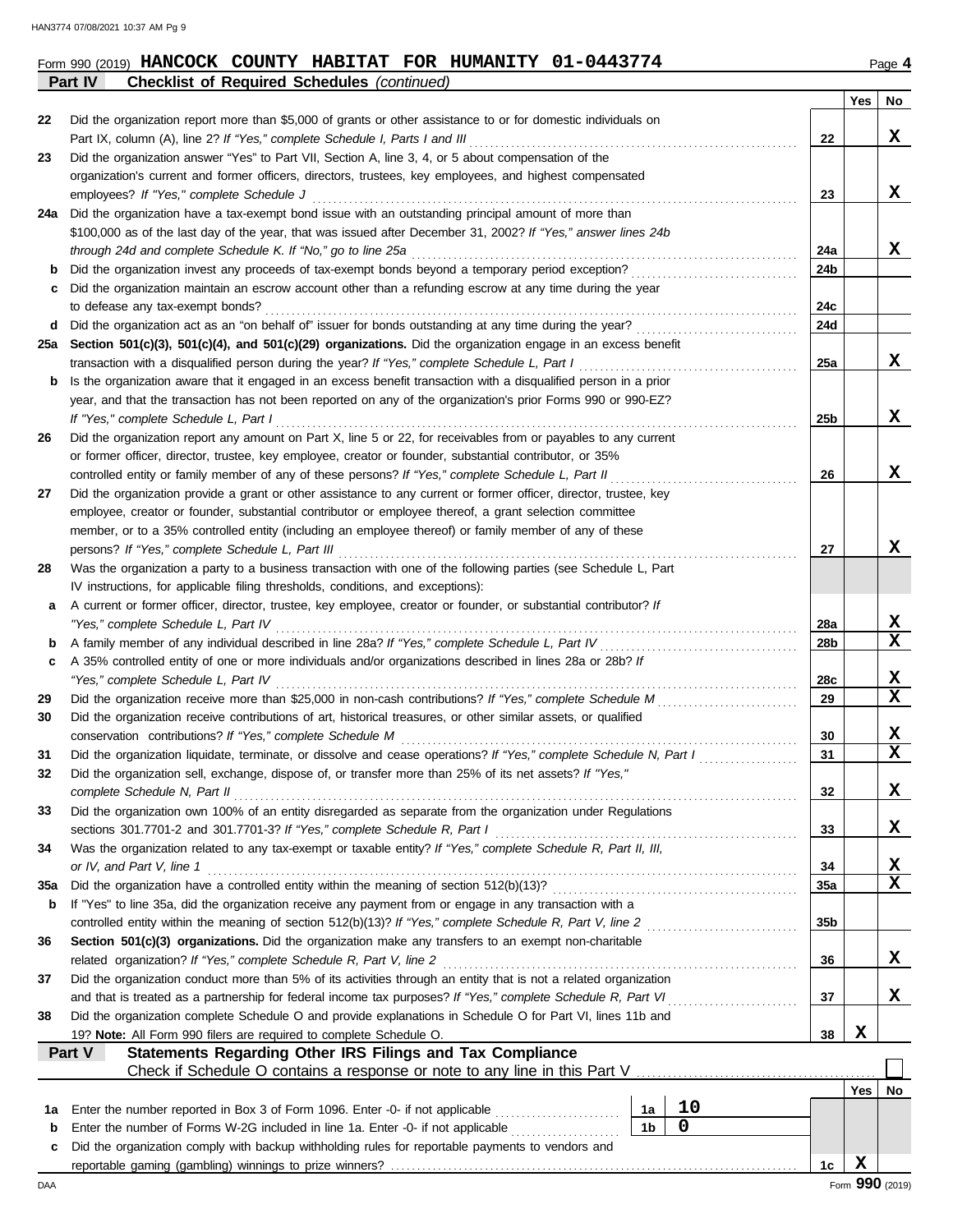#### **Part V Statements Regarding Other IRS Filings and Tax Compliance** *(continued)* **Form 990 (2019) HANCOCK COUNTY HABITAT FOR HUMANITY 01-0443774** Page 5

|--|

|                                                                                                                                       |                                                                                                                                    |                 |   |                | Yes | No     |
|---------------------------------------------------------------------------------------------------------------------------------------|------------------------------------------------------------------------------------------------------------------------------------|-----------------|---|----------------|-----|--------|
| 2a                                                                                                                                    | Enter the number of employees reported on Form W-3, Transmittal of Wage and Tax                                                    |                 |   |                |     |        |
|                                                                                                                                       | Statements, filed for the calendar year ending with or within the year covered by this return                                      | 2a              | 8 |                |     |        |
| b                                                                                                                                     | If at least one is reported on line 2a, did the organization file all required federal employment tax returns?                     |                 |   | 2b             | x   |        |
|                                                                                                                                       | Note: If the sum of lines 1a and 2a is greater than 250, you may be required to e-file (see instructions)                          |                 |   |                |     |        |
| За                                                                                                                                    | Did the organization have unrelated business gross income of \$1,000 or more during the year?                                      |                 |   | 3a             |     | x      |
| b                                                                                                                                     |                                                                                                                                    |                 |   | 3b             |     |        |
| 4a                                                                                                                                    | At any time during the calendar year, did the organization have an interest in, or a signature or other authority over,            |                 |   |                |     |        |
|                                                                                                                                       | a financial account in a foreign country (such as a bank account, securities account, or other financial account)?                 |                 |   | 4a             |     | x      |
| b                                                                                                                                     | If "Yes," enter the name of the foreign country $\mathbf u$                                                                        |                 |   |                |     |        |
|                                                                                                                                       | See instructions for filing requirements for FinCEN Form 114, Report of Foreign Bank and Financial Accounts (FBAR).                |                 |   |                |     |        |
| 5а                                                                                                                                    | Was the organization a party to a prohibited tax shelter transaction at any time during the tax year?                              |                 |   | 5a             |     | x      |
| b                                                                                                                                     |                                                                                                                                    |                 |   | 5 <sub>b</sub> |     | x      |
| c                                                                                                                                     | If "Yes" to line 5a or 5b, did the organization file Form 8886-T?                                                                  |                 |   | 5c             |     |        |
| 6а                                                                                                                                    | Does the organization have annual gross receipts that are normally greater than \$100,000, and did the                             |                 |   |                |     |        |
|                                                                                                                                       | organization solicit any contributions that were not tax deductible as charitable contributions?                                   |                 |   | 6a             |     | x      |
| b                                                                                                                                     | If "Yes," did the organization include with every solicitation an express statement that such contributions or                     |                 |   |                |     |        |
|                                                                                                                                       | gifts were not tax deductible?                                                                                                     |                 |   | 6b             |     |        |
| 7                                                                                                                                     | Organizations that may receive deductible contributions under section 170(c).                                                      |                 |   |                |     |        |
| a                                                                                                                                     | Did the organization receive a payment in excess of \$75 made partly as a contribution and partly for goods                        |                 |   |                |     |        |
|                                                                                                                                       | and services provided to the payor?                                                                                                |                 |   | 7a             | x   |        |
| b                                                                                                                                     |                                                                                                                                    |                 |   | 7b             | х   |        |
| c                                                                                                                                     | Did the organization sell, exchange, or otherwise dispose of tangible personal property for which it was                           |                 |   |                |     |        |
|                                                                                                                                       |                                                                                                                                    |                 |   | 7c             |     | X.     |
| d                                                                                                                                     |                                                                                                                                    | 7d              |   |                |     |        |
| е                                                                                                                                     | Did the organization receive any funds, directly or indirectly, to pay premiums on a personal benefit contract?                    |                 |   | 7e             |     | x<br>X |
| f                                                                                                                                     | Did the organization, during the year, pay premiums, directly or indirectly, on a personal benefit contract?                       |                 |   |                |     |        |
| If the organization received a contribution of qualified intellectual property, did the organization file Form 8899 as required?<br>g |                                                                                                                                    |                 |   |                |     | X      |
| h                                                                                                                                     | If the organization received a contribution of cars, boats, airplanes, or other vehicles, did the organization file a Form 1098-C? |                 |   | 7h             |     | x      |
| 8                                                                                                                                     | Sponsoring organizations maintaining donor advised funds. Did a donor advised fund maintained by the                               |                 |   |                |     |        |
|                                                                                                                                       |                                                                                                                                    |                 |   | 8              |     |        |
| 9                                                                                                                                     | Sponsoring organizations maintaining donor advised funds.                                                                          |                 |   |                |     |        |
| а                                                                                                                                     | Did the sponsoring organization make any taxable distributions under section 4966?                                                 |                 |   | 9a             |     |        |
| b                                                                                                                                     | Did the sponsoring organization make a distribution to a donor, donor advisor, or related person?                                  |                 |   | 9b             |     |        |
| 10                                                                                                                                    | Section 501(c)(7) organizations. Enter:                                                                                            |                 |   |                |     |        |
| а                                                                                                                                     | Initiation fees and capital contributions included on Part VIII, line 12                                                           | 10a             |   |                |     |        |
| b                                                                                                                                     | Gross receipts, included on Form 990, Part VIII, line 12, for public use of club facilities                                        | 10 <sub>b</sub> |   |                |     |        |
| 11                                                                                                                                    | Section 501(c)(12) organizations. Enter:                                                                                           |                 |   |                |     |        |
| a                                                                                                                                     |                                                                                                                                    | 11a             |   |                |     |        |
| b                                                                                                                                     | Gross income from other sources (Do not net amounts due or paid to other sources                                                   |                 |   |                |     |        |
|                                                                                                                                       |                                                                                                                                    | 11 <sub>b</sub> |   |                |     |        |
| 12a                                                                                                                                   | Section 4947(a)(1) non-exempt charitable trusts. Is the organization filing Form 990 in lieu of Form 1041?                         |                 |   | 12a            |     |        |
| b                                                                                                                                     | If "Yes," enter the amount of tax-exempt interest received or accrued during the year                                              | 12 <sub>b</sub> |   |                |     |        |
| 13                                                                                                                                    | Section 501(c)(29) qualified nonprofit health insurance issuers.                                                                   |                 |   |                |     |        |
| а                                                                                                                                     | Is the organization licensed to issue qualified health plans in more than one state?                                               |                 |   | 13а            |     |        |
|                                                                                                                                       | Note: See the instructions for additional information the organization must report on Schedule O.                                  |                 |   |                |     |        |
| b                                                                                                                                     | Enter the amount of reserves the organization is required to maintain by the states in which                                       |                 |   |                |     |        |
|                                                                                                                                       |                                                                                                                                    | 13 <sub>b</sub> |   |                |     |        |
| c                                                                                                                                     |                                                                                                                                    | 13с             |   | 14a            |     | X      |
| 14a                                                                                                                                   |                                                                                                                                    |                 |   |                |     |        |
| b                                                                                                                                     |                                                                                                                                    |                 |   | 14b            |     |        |
| 15                                                                                                                                    | Is the organization subject to the section 4960 tax on payment(s) of more than \$1,000,000 in remuneration or                      |                 |   |                |     |        |
|                                                                                                                                       |                                                                                                                                    |                 |   | 15             |     | X.     |
|                                                                                                                                       | If "Yes," see instructions and file Form 4720, Schedule N.                                                                         |                 |   |                |     | X.     |
| 16                                                                                                                                    | Is the organization an educational institution subject to the section 4968 excise tax on net investment income?                    |                 |   | 16             |     |        |
|                                                                                                                                       | If "Yes," complete Form 4720, Schedule O.                                                                                          |                 |   |                |     |        |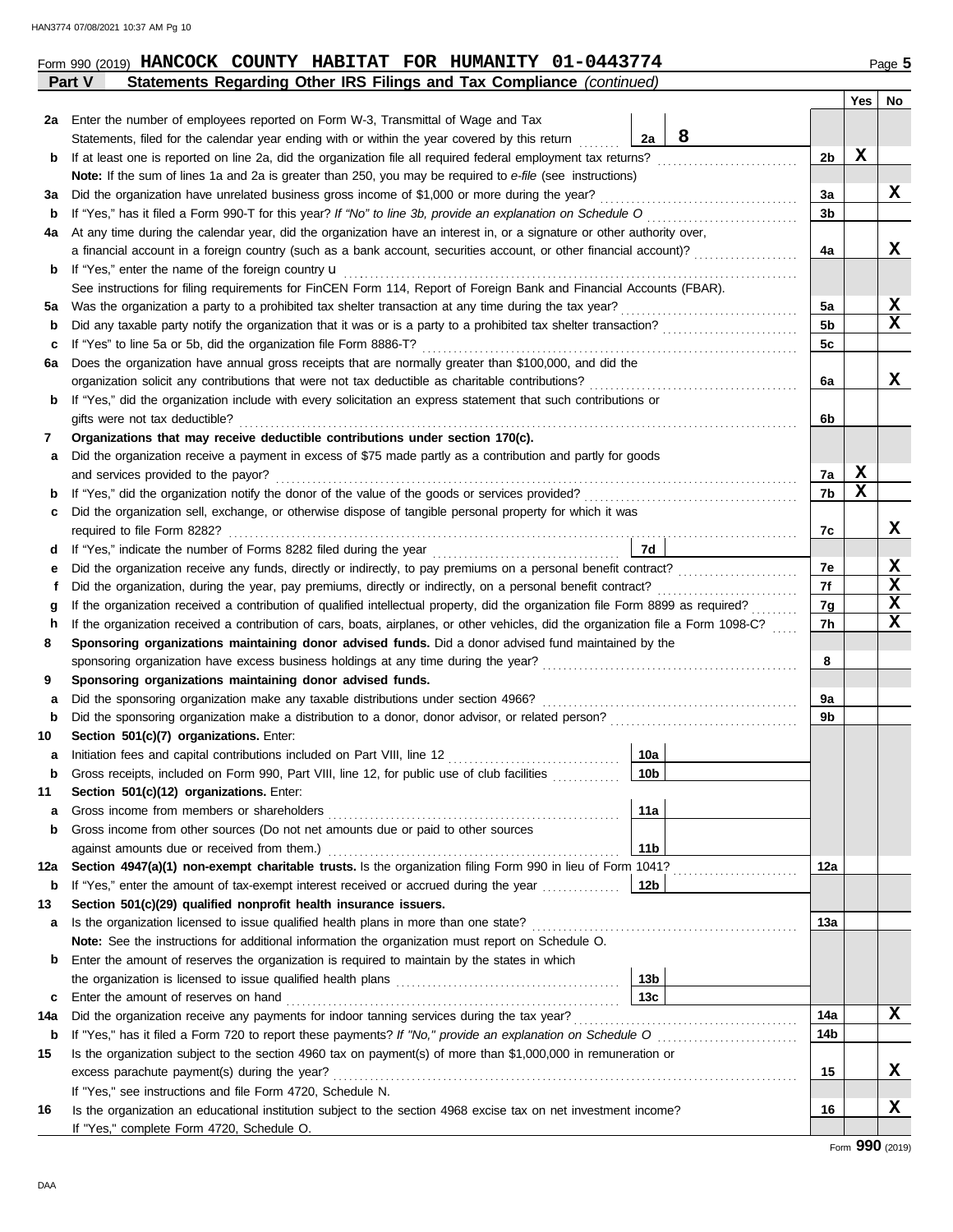| $Form$ 990 (2019) HANCOCK COUNTY HABITAT FOR HUMANITY 01-0443774 |  |  |  |  |  |  |  | Page $\bm{6}$ |
|------------------------------------------------------------------|--|--|--|--|--|--|--|---------------|
|------------------------------------------------------------------|--|--|--|--|--|--|--|---------------|

| Part VI | Governance, Management, and Disclosure For each "Yes" response to lines 2 through 7b below, and for a "No"                |
|---------|---------------------------------------------------------------------------------------------------------------------------|
|         | response to line 8a, 8b, or 10b below, describe the circumstances, processes, or changes on Schedule O. See instructions. |
|         | <u>  </u> x                                                                                                               |

|          | Section A. Governing Body and Management                                                                                            |    |   |                         |             |             |
|----------|-------------------------------------------------------------------------------------------------------------------------------------|----|---|-------------------------|-------------|-------------|
|          |                                                                                                                                     |    |   |                         | Yes         | No.         |
| 1а       | Enter the number of voting members of the governing body at the end of the tax year                                                 | 1a | 5 |                         |             |             |
|          | If there are material differences in voting rights among members of the governing body, or                                          |    |   |                         |             |             |
|          | if the governing body delegated broad authority to an executive committee or similar                                                |    |   |                         |             |             |
|          | committee, explain on Schedule O.                                                                                                   |    |   |                         |             |             |
| b        | Enter the number of voting members included on line 1a, above, who are independent                                                  | 1b | 5 |                         |             |             |
| 2        | Did any officer, director, trustee, or key employee have a family relationship or a business relationship with                      |    |   |                         |             |             |
|          |                                                                                                                                     |    |   | $\mathbf{2}$            |             | X           |
| 3        | Did the organization delegate control over management duties customarily performed by or under the direct                           |    |   |                         |             |             |
|          | supervision of officers, directors, trustees, or key employees to a management company or other person?                             |    |   | 3                       |             | x           |
| 4        | Did the organization make any significant changes to its governing documents since the prior Form 990 was filed?                    |    |   | $\overline{\mathbf{4}}$ | $\mathbf x$ |             |
| 5        | Did the organization become aware during the year of a significant diversion of the organization's assets?                          |    |   | 5                       |             | X           |
| 6        | Did the organization have members or stockholders?                                                                                  |    |   | 6                       |             | $\mathbf x$ |
| 7a       | Did the organization have members, stockholders, or other persons who had the power to elect or appoint                             |    |   |                         |             |             |
|          | one or more members of the governing body?                                                                                          |    |   | 7а                      |             | X           |
| b        | Are any governance decisions of the organization reserved to (or subject to approval by) members,                                   |    |   |                         |             |             |
|          | stockholders, or persons other than the governing body?                                                                             |    |   | 7b                      |             | x           |
| 8        | Did the organization contemporaneously document the meetings held or written actions undertaken during the year by the following:   |    |   |                         |             |             |
| а        | The governing body?                                                                                                                 |    |   | 8а                      | x           |             |
| b        |                                                                                                                                     |    |   | 8b                      | x           |             |
| 9        | Is there any officer, director, trustee, or key employee listed in Part VII, Section A, who cannot be reached at                    |    |   |                         |             |             |
|          |                                                                                                                                     |    |   | 9                       |             | x           |
|          | Section B. Policies (This Section B requests information about policies not required by the Internal Revenue Code.)                 |    |   |                         |             |             |
|          |                                                                                                                                     |    |   | 10a                     | Yes         | No<br>x     |
| 10a<br>b | Did the organization have local chapters, branches, or affiliates?                                                                  |    |   |                         |             |             |
|          | If "Yes," did the organization have written policies and procedures governing the activities of such chapters,                      |    |   | 10b                     |             |             |
| 11a      | Has the organization provided a complete copy of this Form 990 to all members of its governing body before filing the form?         |    |   | 11a                     | x           |             |
| b        | Describe in Schedule O the process, if any, used by the organization to review this Form 990.                                       |    |   |                         |             |             |
| 12a      |                                                                                                                                     |    |   | 12a                     | X           |             |
| b        | Were officers, directors, or trustees, and key employees required to disclose annually interests that could give rise to conflicts? |    |   | 12 <sub>b</sub>         | X           |             |
| c        | Did the organization regularly and consistently monitor and enforce compliance with the policy? If "Yes,"                           |    |   |                         |             |             |
|          | describe in Schedule O how this was done                                                                                            |    |   | 12c                     | X           |             |
| 13       | Did the organization have a written whistleblower policy?                                                                           |    |   | 13                      | X           |             |
| 14       |                                                                                                                                     |    |   | 14                      | X           |             |
| 15       | Did the process for determining compensation of the following persons include a review and approval by                              |    |   |                         |             |             |
|          | independent persons, comparability data, and contemporaneous substantiation of the deliberation and decision?                       |    |   |                         |             |             |
| a        |                                                                                                                                     |    |   | 15a                     | x           |             |
| b        | Other officers or key employees of the organization                                                                                 |    |   | 15 <sub>b</sub>         |             | x           |
|          | If "Yes" to line 15a or 15b, describe the process in Schedule O (see instructions).                                                 |    |   |                         |             |             |
| 16a      | Did the organization invest in, contribute assets to, or participate in a joint venture or similar arrangement                      |    |   |                         |             |             |
|          | with a taxable entity during the year?                                                                                              |    |   | 16a                     |             | X           |
| b        | If "Yes," did the organization follow a written policy or procedure requiring the organization to evaluate its                      |    |   |                         |             |             |
|          | participation in joint venture arrangements under applicable federal tax law, and take steps to safeguard the                       |    |   |                         |             |             |
|          |                                                                                                                                     |    |   | 16b                     |             |             |
|          | <b>Section C. Disclosure</b>                                                                                                        |    |   |                         |             |             |

**17** List the states with which a copy of this Form 990 is required to be filed  ${\bf u}$  MONE . An example the states with which a copy of this Form 990 is required to be filed  ${\bf u}$  MONE . An example the state state with which

| 18 Section 6104 requires an organization to make its Forms 1023 (1024 or 1024-A, if applicable), 990, and 990-T (Section 501(c) |  |
|---------------------------------------------------------------------------------------------------------------------------------|--|
|---------------------------------------------------------------------------------------------------------------------------------|--|

(3)s only) available for public inspection. Indicate how you made these available. Check all that apply.

 $\overline{X}$  Own website  $\overline{X}$  Another's website  $\overline{X}$  Upon request  $\overline{X}$  Other *(explain on Schedule O)* 

| Describe on Schedule O whether (and if so, how) the organization made its governing documents, conflict of interest policy, and |
|---------------------------------------------------------------------------------------------------------------------------------|
| financial statements available to the public during the tax year.                                                               |

**20** State the name, address, and telephone number of the person who possesses the organization's books and records u

# **KELLEY ELLSWORTH HANCOCK COUNTY HABITAT FOR HUMANITY ORLAND ME 04472 207-702-9457**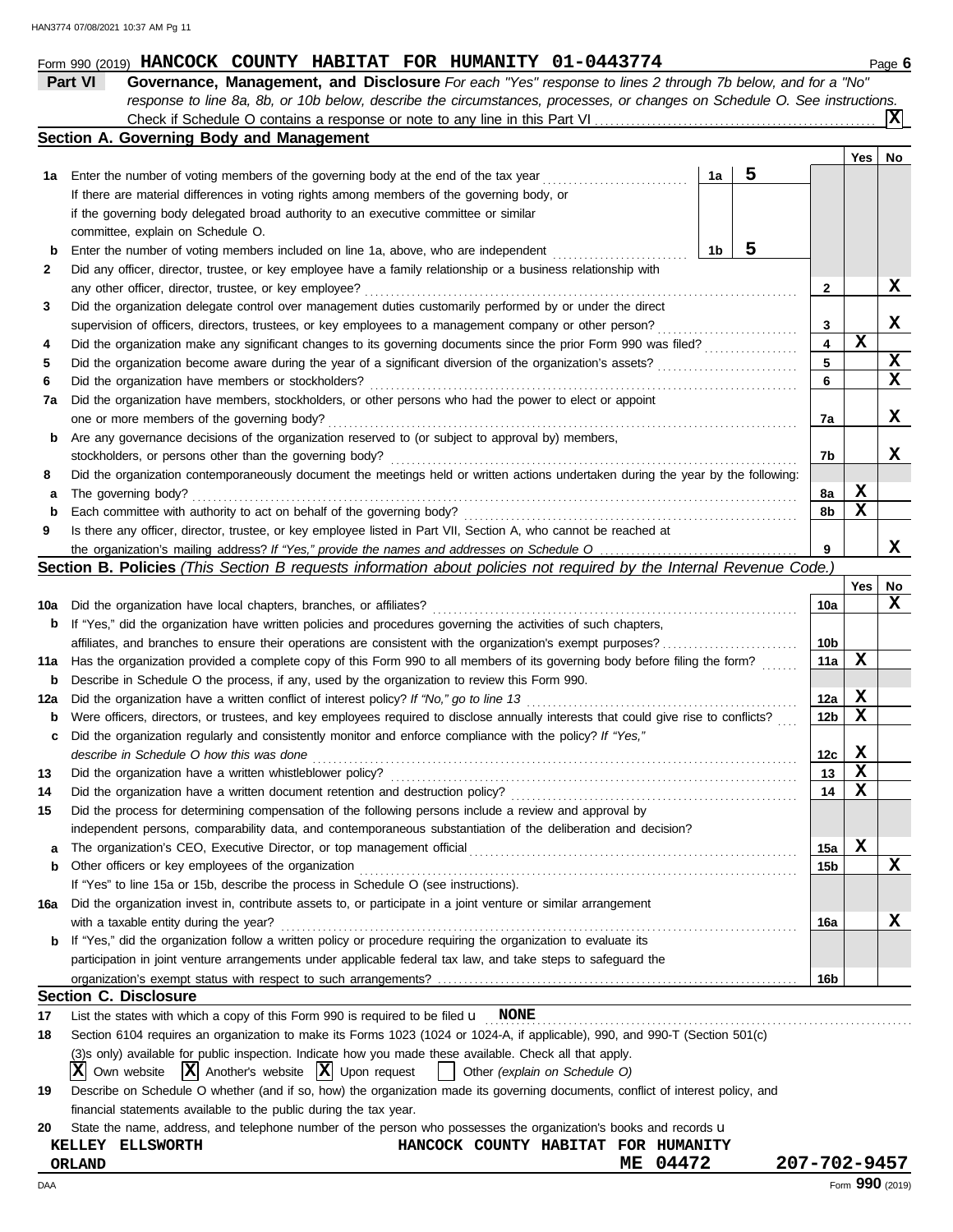| <b>Part VII</b>          | Compensation of Officers, Directors, Trustees, Key Employees, Highest Compensated Employees, and                                  |
|--------------------------|-----------------------------------------------------------------------------------------------------------------------------------|
|                          | <b>Independent Contractors</b>                                                                                                    |
|                          |                                                                                                                                   |
| Section A.               | Officers, Directors, Trustees, Key Employees, and Highest Compensated Employees                                                   |
| organization's tax year. | 1a Complete this table for all persons required to be listed. Report compensation for the calendar year ending with or within the |

■ List all of the organization's **current** officers, directors, trustees (whether individuals or organizations), regardless of amount of compensation. Enter -0- in columns (D), (E), and (F) if no compensation was paid.

● List all of the organization's **current** key employees, if any. See instructions for definition of "key employee."

■ List the organization's five **current** highest compensated employees (other than an officer, director, trustee, or key employee)<br> **•** Preceived reportable compensation (Box 5 of Form M/-2 and/or Box 7 of Form 1099-MISC)

who received reportable compensation (Box 5 of Form W-2 and/or Box 7 of Form 1099-MISC) of more than \$100,000 from the organization and any related organizations.

■ List all of the organization's **former** officers, key employees, and highest compensated employees who received more than<br>00,000 of reportable compensation from the organization and any related organizations \$100,000 of reportable compensation from the organization and any related organizations.

■ List all of the organization's **former directors or trustees** that received, in the capacity as a former director or trustee of the property as a former director or trustee of the property of the organization and any re organization, more than \$10,000 of reportable compensation from the organization and any related organizations. See instructions for the order in which to list the persons above.

Check this box if neither the organization nor any related organization compensated any current officer, director, or trustee.

| (A)<br>Name and title                     | (B)<br>Average<br>hours<br>per week<br>(list any               |                                   |                       | (C)<br>Position<br>(do not check more than one<br>box, unless person is both an<br>officer and a director/trustee) |              |                                 |               | (D)<br>Reportable<br>compensation<br>from the<br>organization<br>(W-2/1099-MISC) | (E)<br>Reportable<br>compensation<br>from related<br>organizations<br>(W-2/1099-MISC) | (F)<br>Estimated amount<br>of other<br>compensation<br>from the<br>organization and |
|-------------------------------------------|----------------------------------------------------------------|-----------------------------------|-----------------------|--------------------------------------------------------------------------------------------------------------------|--------------|---------------------------------|---------------|----------------------------------------------------------------------------------|---------------------------------------------------------------------------------------|-------------------------------------------------------------------------------------|
|                                           | hours for<br>related<br>organizations<br>below<br>dotted line) | Individual trustee<br>or director | Institutional trustee | Officer                                                                                                            | Key employee | Highest compensated<br>employee | <b>Former</b> |                                                                                  |                                                                                       | related organizations                                                               |
| $(1)$ KELLEY ELLSWORTH                    | 40.25                                                          |                                   |                       |                                                                                                                    |              |                                 |               |                                                                                  |                                                                                       |                                                                                     |
| EXECUTIVE DIRECTOR                        | 0.00                                                           |                                   |                       | $\mathbf x$                                                                                                        |              |                                 |               | 44,000                                                                           | 0                                                                                     | 8,492                                                                               |
| (2) WHITNEY LINSCOTT                      |                                                                |                                   |                       |                                                                                                                    |              |                                 |               |                                                                                  |                                                                                       |                                                                                     |
|                                           | 1.50                                                           |                                   |                       |                                                                                                                    |              |                                 |               |                                                                                  |                                                                                       |                                                                                     |
| <b>PRESIDENT</b><br>(3) WAYNE RIVERS      | 0.00                                                           | $\mathbf x$                       |                       | X                                                                                                                  |              |                                 |               | 0                                                                                | 0                                                                                     | $\mathbf 0$                                                                         |
| <b>DIRECTOR</b>                           | 0.25<br>0.00                                                   | $\mathbf x$                       |                       |                                                                                                                    |              |                                 |               | 0                                                                                | 0                                                                                     | $\mathbf 0$                                                                         |
| (4) CAROL ROBERTS                         |                                                                |                                   |                       |                                                                                                                    |              |                                 |               |                                                                                  |                                                                                       |                                                                                     |
| <b>SECRETARY</b>                          | 1.00<br>0.00                                                   | $\mathbf x$                       |                       | $\mathbf x$                                                                                                        |              |                                 |               | 0                                                                                | 0                                                                                     | $\mathbf 0$                                                                         |
| (5) MITCHELL<br><b>SMALL</b>              | 1.00                                                           |                                   |                       |                                                                                                                    |              |                                 |               |                                                                                  |                                                                                       |                                                                                     |
| <b>TREASURER</b>                          | 0.00                                                           | $\mathbf x$                       |                       | X                                                                                                                  |              |                                 |               | 0                                                                                | 0                                                                                     | $\mathbf 0$                                                                         |
| ZILDJIAN<br>(6) WILSON<br><b>DIRECTOR</b> | 0.25<br>0.00                                                   | $\mathbf x$                       |                       |                                                                                                                    |              |                                 |               | 0                                                                                | 0                                                                                     | $\mathbf 0$                                                                         |
| (7)                                       |                                                                |                                   |                       |                                                                                                                    |              |                                 |               |                                                                                  |                                                                                       |                                                                                     |
|                                           |                                                                |                                   |                       |                                                                                                                    |              |                                 |               |                                                                                  |                                                                                       |                                                                                     |
| (8)                                       |                                                                |                                   |                       |                                                                                                                    |              |                                 |               |                                                                                  |                                                                                       |                                                                                     |
|                                           |                                                                |                                   |                       |                                                                                                                    |              |                                 |               |                                                                                  |                                                                                       |                                                                                     |
| (9)                                       |                                                                |                                   |                       |                                                                                                                    |              |                                 |               |                                                                                  |                                                                                       |                                                                                     |
|                                           |                                                                |                                   |                       |                                                                                                                    |              |                                 |               |                                                                                  |                                                                                       |                                                                                     |
| (10)                                      |                                                                |                                   |                       |                                                                                                                    |              |                                 |               |                                                                                  |                                                                                       |                                                                                     |
|                                           |                                                                |                                   |                       |                                                                                                                    |              |                                 |               |                                                                                  |                                                                                       |                                                                                     |
| (11)                                      |                                                                |                                   |                       |                                                                                                                    |              |                                 |               |                                                                                  |                                                                                       |                                                                                     |
|                                           |                                                                |                                   |                       |                                                                                                                    |              |                                 |               |                                                                                  |                                                                                       |                                                                                     |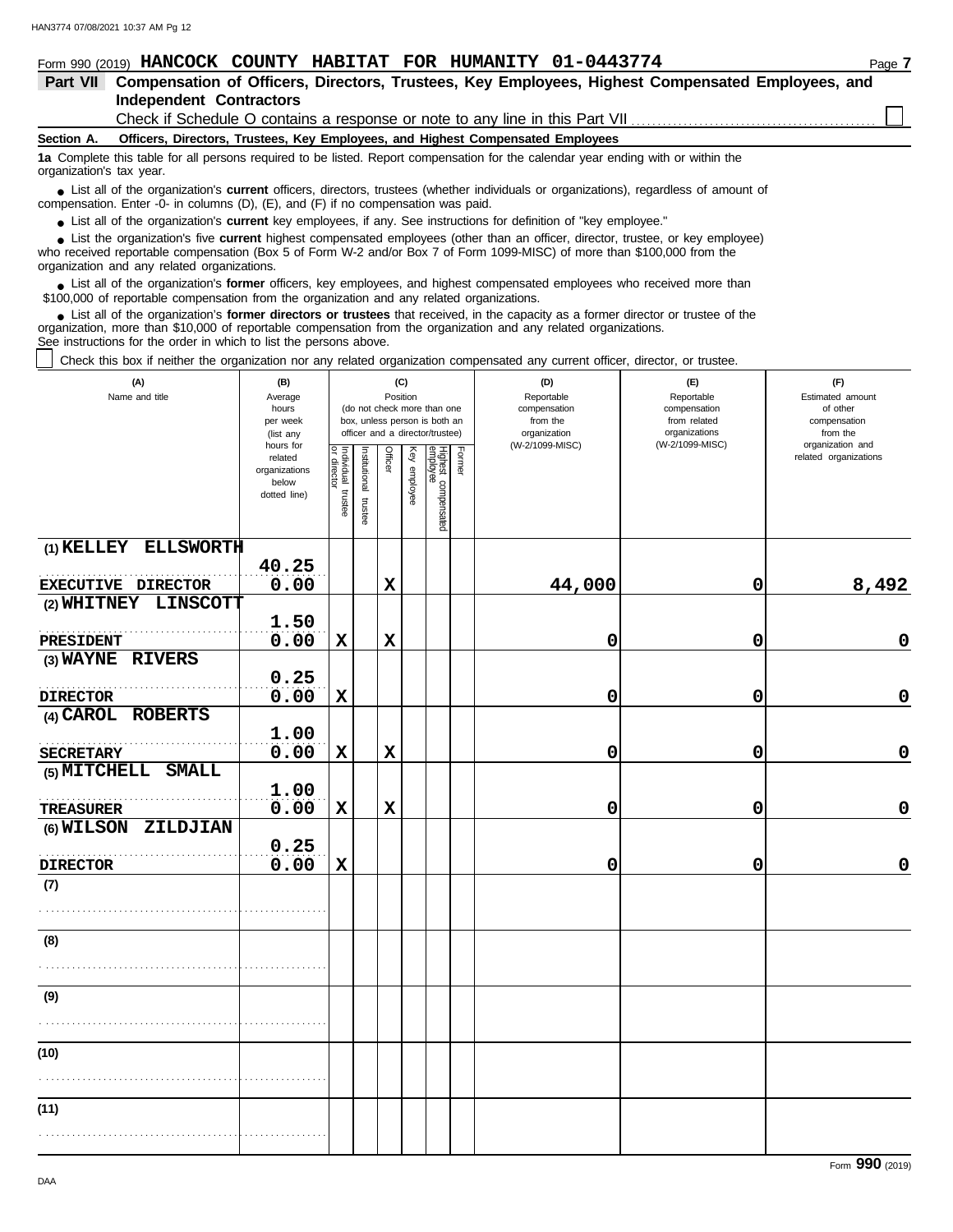| (C)<br>(A)<br>(B)<br>(D)<br>(F)<br>(E)<br>Position<br>Name and title<br>Reportable<br>Reportable<br>Average<br>Estimated amount<br>(do not check more than one<br>hours<br>compensation<br>compensation<br>of other<br>box, unless person is both an<br>from the<br>from related<br>per week<br>compensation<br>officer and a director/trustee)<br>organization<br>organizations<br>from the<br>(list any<br>(W-2/1099-MISC)<br>(W-2/1099-MISC)<br>organization and<br>hours for<br>Officer<br>Highest compensated<br>employee<br>Former<br>Individual 1<br>or director<br>Institutional trustee<br>Key employee<br>related organizations<br>related<br>organizations<br>below<br>trustee<br>dotted line)<br>8,492<br>44,000<br>u<br>c Total from continuation sheets to Part VII, Section A  u<br>44,000<br>d<br>Total number of individuals (including but not limited to those listed above) who received more than \$100,000 of<br>2<br>reportable compensation from the organization $\bf{u}$ 0<br>Yes  <br>Did the organization list any former officer, director, trustee, key employee, or highest compensated<br>3<br>3<br>employee on line 1a? If "Yes," complete Schedule J for such individual [11] content content content and the schedule J for such individual [11] content content and the schedule of the schedule J for such an amount of the s<br>For any individual listed on line 1a, is the sum of reportable compensation and other compensation from the<br>4<br>organization and related organizations greater than \$150,000? If "Yes," complete Schedule J for such<br>4<br>individual<br>Did any person listed on line 1a receive or accrue compensation from any unrelated organization or individual<br>5<br>5<br>Section B. Independent Contractors<br>Complete this table for your five highest compensated independent contractors that received more than \$100,000 of<br>1<br>compensation from the organization. Report compensation for the calendar year ending with or within the organization's tax year.<br>(B)<br>Description of services<br>(C)<br>Compensation<br>(A)<br>Name and business address<br>2 |                                                                          |                                                                                                                                                                                                                                                                                                                           |  |  |  |  |  |  |  |  |  | Page 8 |
|------------------------------------------------------------------------------------------------------------------------------------------------------------------------------------------------------------------------------------------------------------------------------------------------------------------------------------------------------------------------------------------------------------------------------------------------------------------------------------------------------------------------------------------------------------------------------------------------------------------------------------------------------------------------------------------------------------------------------------------------------------------------------------------------------------------------------------------------------------------------------------------------------------------------------------------------------------------------------------------------------------------------------------------------------------------------------------------------------------------------------------------------------------------------------------------------------------------------------------------------------------------------------------------------------------------------------------------------------------------------------------------------------------------------------------------------------------------------------------------------------------------------------------------------------------------------------------------------------------------------------------------------------------------------------------------------------------------------------------------------------------------------------------------------------------------------------------------------------------------------------------------------------------------------------------------------------------------------------------------------------------------------------------------------------------------------------------------------------------------------------------------------------|--------------------------------------------------------------------------|---------------------------------------------------------------------------------------------------------------------------------------------------------------------------------------------------------------------------------------------------------------------------------------------------------------------------|--|--|--|--|--|--|--|--|--|--------|
|                                                                                                                                                                                                                                                                                                                                                                                                                                                                                                                                                                                                                                                                                                                                                                                                                                                                                                                                                                                                                                                                                                                                                                                                                                                                                                                                                                                                                                                                                                                                                                                                                                                                                                                                                                                                                                                                                                                                                                                                                                                                                                                                                      |                                                                          |                                                                                                                                                                                                                                                                                                                           |  |  |  |  |  |  |  |  |  |        |
|                                                                                                                                                                                                                                                                                                                                                                                                                                                                                                                                                                                                                                                                                                                                                                                                                                                                                                                                                                                                                                                                                                                                                                                                                                                                                                                                                                                                                                                                                                                                                                                                                                                                                                                                                                                                                                                                                                                                                                                                                                                                                                                                                      |                                                                          |                                                                                                                                                                                                                                                                                                                           |  |  |  |  |  |  |  |  |  |        |
|                                                                                                                                                                                                                                                                                                                                                                                                                                                                                                                                                                                                                                                                                                                                                                                                                                                                                                                                                                                                                                                                                                                                                                                                                                                                                                                                                                                                                                                                                                                                                                                                                                                                                                                                                                                                                                                                                                                                                                                                                                                                                                                                                      |                                                                          |                                                                                                                                                                                                                                                                                                                           |  |  |  |  |  |  |  |  |  |        |
|                                                                                                                                                                                                                                                                                                                                                                                                                                                                                                                                                                                                                                                                                                                                                                                                                                                                                                                                                                                                                                                                                                                                                                                                                                                                                                                                                                                                                                                                                                                                                                                                                                                                                                                                                                                                                                                                                                                                                                                                                                                                                                                                                      |                                                                          | COUNTY HABITAT FOR HUMANITY 01-0443774<br>Section A. Officers, Directors, Trustees, Key Employees, and Highest Compensated Employees (continued)<br>Total number of independent contractors (including but not limited to those listed above) who<br>received more than \$100,000 of compensation from the organization u |  |  |  |  |  |  |  |  |  |        |
|                                                                                                                                                                                                                                                                                                                                                                                                                                                                                                                                                                                                                                                                                                                                                                                                                                                                                                                                                                                                                                                                                                                                                                                                                                                                                                                                                                                                                                                                                                                                                                                                                                                                                                                                                                                                                                                                                                                                                                                                                                                                                                                                                      | HAN3774 07/08/2021 10:37 AM Pg 13<br>Form 990 (2019) HANCOCK<br>Part VII |                                                                                                                                                                                                                                                                                                                           |  |  |  |  |  |  |  |  |  |        |
|                                                                                                                                                                                                                                                                                                                                                                                                                                                                                                                                                                                                                                                                                                                                                                                                                                                                                                                                                                                                                                                                                                                                                                                                                                                                                                                                                                                                                                                                                                                                                                                                                                                                                                                                                                                                                                                                                                                                                                                                                                                                                                                                                      |                                                                          |                                                                                                                                                                                                                                                                                                                           |  |  |  |  |  |  |  |  |  |        |
|                                                                                                                                                                                                                                                                                                                                                                                                                                                                                                                                                                                                                                                                                                                                                                                                                                                                                                                                                                                                                                                                                                                                                                                                                                                                                                                                                                                                                                                                                                                                                                                                                                                                                                                                                                                                                                                                                                                                                                                                                                                                                                                                                      |                                                                          |                                                                                                                                                                                                                                                                                                                           |  |  |  |  |  |  |  |  |  |        |
|                                                                                                                                                                                                                                                                                                                                                                                                                                                                                                                                                                                                                                                                                                                                                                                                                                                                                                                                                                                                                                                                                                                                                                                                                                                                                                                                                                                                                                                                                                                                                                                                                                                                                                                                                                                                                                                                                                                                                                                                                                                                                                                                                      |                                                                          |                                                                                                                                                                                                                                                                                                                           |  |  |  |  |  |  |  |  |  |        |
|                                                                                                                                                                                                                                                                                                                                                                                                                                                                                                                                                                                                                                                                                                                                                                                                                                                                                                                                                                                                                                                                                                                                                                                                                                                                                                                                                                                                                                                                                                                                                                                                                                                                                                                                                                                                                                                                                                                                                                                                                                                                                                                                                      |                                                                          |                                                                                                                                                                                                                                                                                                                           |  |  |  |  |  |  |  |  |  |        |
|                                                                                                                                                                                                                                                                                                                                                                                                                                                                                                                                                                                                                                                                                                                                                                                                                                                                                                                                                                                                                                                                                                                                                                                                                                                                                                                                                                                                                                                                                                                                                                                                                                                                                                                                                                                                                                                                                                                                                                                                                                                                                                                                                      |                                                                          |                                                                                                                                                                                                                                                                                                                           |  |  |  |  |  |  |  |  |  |        |
|                                                                                                                                                                                                                                                                                                                                                                                                                                                                                                                                                                                                                                                                                                                                                                                                                                                                                                                                                                                                                                                                                                                                                                                                                                                                                                                                                                                                                                                                                                                                                                                                                                                                                                                                                                                                                                                                                                                                                                                                                                                                                                                                                      |                                                                          |                                                                                                                                                                                                                                                                                                                           |  |  |  |  |  |  |  |  |  |        |
|                                                                                                                                                                                                                                                                                                                                                                                                                                                                                                                                                                                                                                                                                                                                                                                                                                                                                                                                                                                                                                                                                                                                                                                                                                                                                                                                                                                                                                                                                                                                                                                                                                                                                                                                                                                                                                                                                                                                                                                                                                                                                                                                                      |                                                                          |                                                                                                                                                                                                                                                                                                                           |  |  |  |  |  |  |  |  |  | 8,492  |
|                                                                                                                                                                                                                                                                                                                                                                                                                                                                                                                                                                                                                                                                                                                                                                                                                                                                                                                                                                                                                                                                                                                                                                                                                                                                                                                                                                                                                                                                                                                                                                                                                                                                                                                                                                                                                                                                                                                                                                                                                                                                                                                                                      |                                                                          |                                                                                                                                                                                                                                                                                                                           |  |  |  |  |  |  |  |  |  | No     |
|                                                                                                                                                                                                                                                                                                                                                                                                                                                                                                                                                                                                                                                                                                                                                                                                                                                                                                                                                                                                                                                                                                                                                                                                                                                                                                                                                                                                                                                                                                                                                                                                                                                                                                                                                                                                                                                                                                                                                                                                                                                                                                                                                      |                                                                          |                                                                                                                                                                                                                                                                                                                           |  |  |  |  |  |  |  |  |  | X      |
|                                                                                                                                                                                                                                                                                                                                                                                                                                                                                                                                                                                                                                                                                                                                                                                                                                                                                                                                                                                                                                                                                                                                                                                                                                                                                                                                                                                                                                                                                                                                                                                                                                                                                                                                                                                                                                                                                                                                                                                                                                                                                                                                                      |                                                                          |                                                                                                                                                                                                                                                                                                                           |  |  |  |  |  |  |  |  |  |        |
|                                                                                                                                                                                                                                                                                                                                                                                                                                                                                                                                                                                                                                                                                                                                                                                                                                                                                                                                                                                                                                                                                                                                                                                                                                                                                                                                                                                                                                                                                                                                                                                                                                                                                                                                                                                                                                                                                                                                                                                                                                                                                                                                                      |                                                                          |                                                                                                                                                                                                                                                                                                                           |  |  |  |  |  |  |  |  |  | x      |
|                                                                                                                                                                                                                                                                                                                                                                                                                                                                                                                                                                                                                                                                                                                                                                                                                                                                                                                                                                                                                                                                                                                                                                                                                                                                                                                                                                                                                                                                                                                                                                                                                                                                                                                                                                                                                                                                                                                                                                                                                                                                                                                                                      |                                                                          |                                                                                                                                                                                                                                                                                                                           |  |  |  |  |  |  |  |  |  | x      |
|                                                                                                                                                                                                                                                                                                                                                                                                                                                                                                                                                                                                                                                                                                                                                                                                                                                                                                                                                                                                                                                                                                                                                                                                                                                                                                                                                                                                                                                                                                                                                                                                                                                                                                                                                                                                                                                                                                                                                                                                                                                                                                                                                      |                                                                          |                                                                                                                                                                                                                                                                                                                           |  |  |  |  |  |  |  |  |  |        |
|                                                                                                                                                                                                                                                                                                                                                                                                                                                                                                                                                                                                                                                                                                                                                                                                                                                                                                                                                                                                                                                                                                                                                                                                                                                                                                                                                                                                                                                                                                                                                                                                                                                                                                                                                                                                                                                                                                                                                                                                                                                                                                                                                      |                                                                          |                                                                                                                                                                                                                                                                                                                           |  |  |  |  |  |  |  |  |  |        |
|                                                                                                                                                                                                                                                                                                                                                                                                                                                                                                                                                                                                                                                                                                                                                                                                                                                                                                                                                                                                                                                                                                                                                                                                                                                                                                                                                                                                                                                                                                                                                                                                                                                                                                                                                                                                                                                                                                                                                                                                                                                                                                                                                      |                                                                          |                                                                                                                                                                                                                                                                                                                           |  |  |  |  |  |  |  |  |  |        |
|                                                                                                                                                                                                                                                                                                                                                                                                                                                                                                                                                                                                                                                                                                                                                                                                                                                                                                                                                                                                                                                                                                                                                                                                                                                                                                                                                                                                                                                                                                                                                                                                                                                                                                                                                                                                                                                                                                                                                                                                                                                                                                                                                      |                                                                          |                                                                                                                                                                                                                                                                                                                           |  |  |  |  |  |  |  |  |  |        |
|                                                                                                                                                                                                                                                                                                                                                                                                                                                                                                                                                                                                                                                                                                                                                                                                                                                                                                                                                                                                                                                                                                                                                                                                                                                                                                                                                                                                                                                                                                                                                                                                                                                                                                                                                                                                                                                                                                                                                                                                                                                                                                                                                      |                                                                          |                                                                                                                                                                                                                                                                                                                           |  |  |  |  |  |  |  |  |  |        |
|                                                                                                                                                                                                                                                                                                                                                                                                                                                                                                                                                                                                                                                                                                                                                                                                                                                                                                                                                                                                                                                                                                                                                                                                                                                                                                                                                                                                                                                                                                                                                                                                                                                                                                                                                                                                                                                                                                                                                                                                                                                                                                                                                      |                                                                          |                                                                                                                                                                                                                                                                                                                           |  |  |  |  |  |  |  |  |  |        |
|                                                                                                                                                                                                                                                                                                                                                                                                                                                                                                                                                                                                                                                                                                                                                                                                                                                                                                                                                                                                                                                                                                                                                                                                                                                                                                                                                                                                                                                                                                                                                                                                                                                                                                                                                                                                                                                                                                                                                                                                                                                                                                                                                      |                                                                          |                                                                                                                                                                                                                                                                                                                           |  |  |  |  |  |  |  |  |  |        |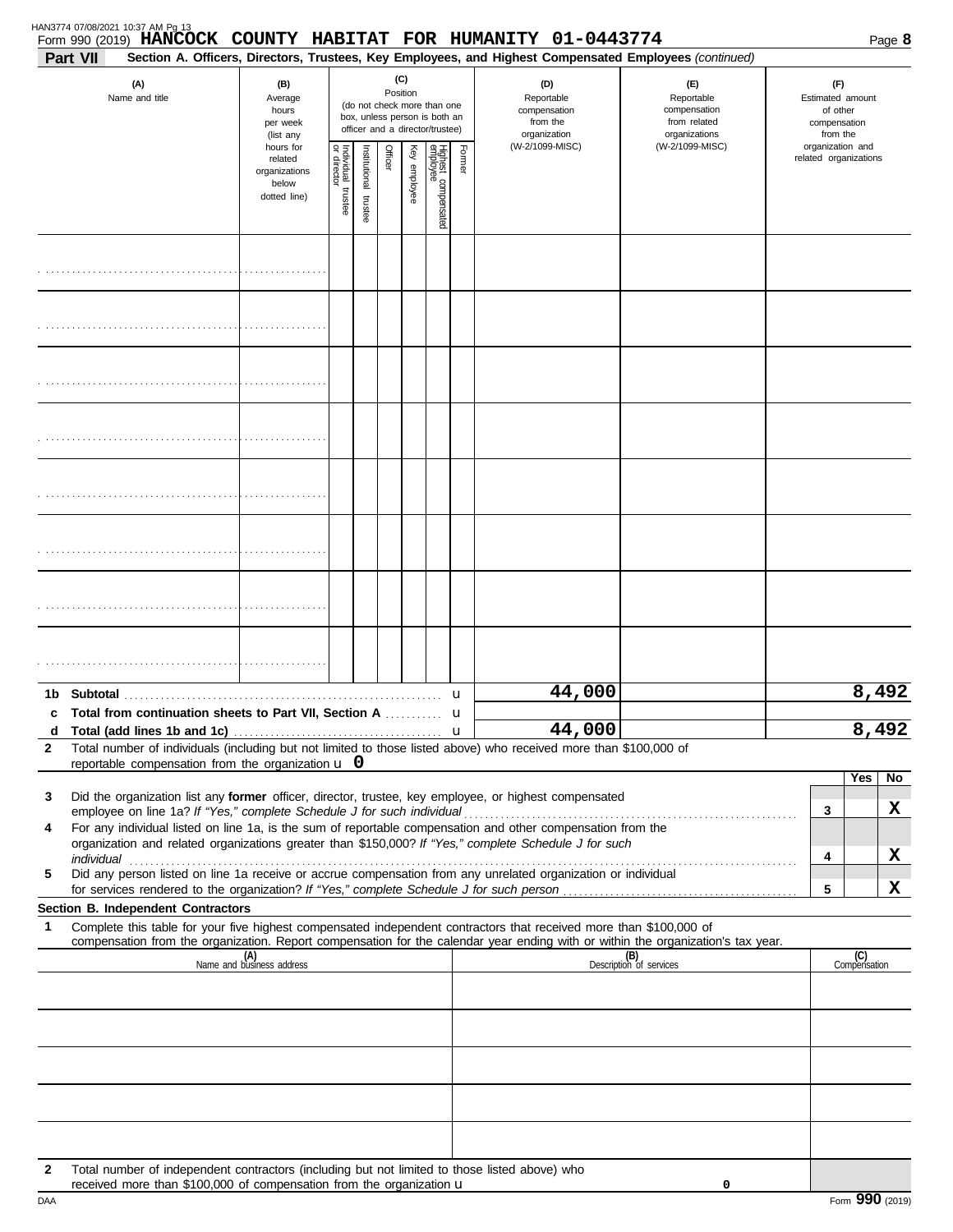#### **Part VIII Statement of Revenue**

|                                                                  |             |                                                                       |    | יטוונ שו ווע   |                 |                      |                      |                                              |                                      | $ \mathbf{x} $                                                |
|------------------------------------------------------------------|-------------|-----------------------------------------------------------------------|----|----------------|-----------------|----------------------|----------------------|----------------------------------------------|--------------------------------------|---------------------------------------------------------------|
|                                                                  |             |                                                                       |    |                |                 |                      | (A)<br>Total revenue | (B)<br>Related or exempt<br>function revenue | (C)<br>Unrelated<br>business revenue | (D)<br>Revenue excluded<br>from tax under<br>sections 512-514 |
|                                                                  |             | 1a Federated campaigns                                                |    |                | 1a              |                      |                      |                                              |                                      |                                                               |
| <b>Contributions, Gifts, Grants</b><br>and Other Similar Amounts |             | <b>b</b> Membership dues <i>[[[[[[[[[[[[[[[[[[[[[[[[[[]]]</i> ]]]     |    |                | 1 <sub>b</sub>  |                      |                      |                                              |                                      |                                                               |
|                                                                  |             | c Fundraising events                                                  |    |                | 1 <sub>c</sub>  |                      |                      |                                              |                                      |                                                               |
|                                                                  |             | d Related organizations                                               |    |                | 1 <sub>d</sub>  |                      |                      |                                              |                                      |                                                               |
|                                                                  |             | e Government grants (contributions)                                   |    |                | 1e              |                      |                      |                                              |                                      |                                                               |
|                                                                  |             | f All other contributions, gifts, grants,                             |    |                |                 |                      |                      |                                              |                                      |                                                               |
|                                                                  |             | and similar amounts not included above                                |    |                | 1f              | 179,762              |                      |                                              |                                      |                                                               |
|                                                                  |             | <b>g</b> Noncash contributions included in lines 1a-1f                |    |                | $1g$ \$         | 2,611                |                      |                                              |                                      |                                                               |
|                                                                  |             |                                                                       |    |                |                 |                      | 179,762              |                                              |                                      |                                                               |
|                                                                  |             |                                                                       |    |                |                 | <b>Business Code</b> |                      |                                              |                                      |                                                               |
|                                                                  | 2a          |                                                                       |    |                |                 |                      |                      |                                              |                                      |                                                               |
| Program Service<br>Revenue                                       |             |                                                                       |    |                |                 |                      |                      |                                              |                                      |                                                               |
|                                                                  |             |                                                                       |    |                |                 |                      |                      |                                              |                                      |                                                               |
|                                                                  |             |                                                                       |    |                |                 |                      |                      |                                              |                                      |                                                               |
|                                                                  |             |                                                                       |    |                |                 |                      |                      |                                              |                                      |                                                               |
|                                                                  |             | f All other program service revenue                                   |    |                |                 |                      |                      |                                              |                                      |                                                               |
|                                                                  |             |                                                                       |    |                |                 |                      |                      |                                              |                                      |                                                               |
|                                                                  | 3           | Investment income (including dividends, interest, and                 |    |                |                 |                      |                      |                                              |                                      |                                                               |
|                                                                  |             |                                                                       |    |                |                 | u                    | 18,154               |                                              |                                      | 18,154                                                        |
|                                                                  | 4           | Income from investment of tax-exempt bond proceeds                    |    |                |                 | u                    |                      |                                              |                                      |                                                               |
|                                                                  | 5           |                                                                       |    |                |                 | u                    |                      |                                              |                                      |                                                               |
|                                                                  |             |                                                                       |    | (i) Real       |                 | (ii) Personal        |                      |                                              |                                      |                                                               |
|                                                                  |             | 6a Gross rents                                                        | 6a |                |                 |                      |                      |                                              |                                      |                                                               |
|                                                                  |             | <b>b</b> Less: rental expenses                                        | 6b |                |                 |                      |                      |                                              |                                      |                                                               |
|                                                                  | c           | Rental inc. or (loss)                                                 | 6с |                |                 |                      |                      |                                              |                                      |                                                               |
|                                                                  |             | <b>7a</b> Gross amount from                                           |    |                |                 | u                    |                      |                                              |                                      |                                                               |
|                                                                  |             | sales of assets                                                       |    | (i) Securities |                 | (ii) Other           |                      |                                              |                                      |                                                               |
|                                                                  |             | other than inventory                                                  | 7а |                |                 |                      |                      |                                              |                                      |                                                               |
|                                                                  |             | <b>b</b> Less: cost or other                                          |    |                |                 |                      |                      |                                              |                                      |                                                               |
| Revenue                                                          |             | basis and sales exps.                                                 | 7b |                |                 |                      |                      |                                              |                                      |                                                               |
|                                                                  |             | c Gain or (loss)                                                      | 7c |                |                 |                      |                      |                                              |                                      |                                                               |
| Other                                                            |             |                                                                       |    |                |                 |                      |                      |                                              |                                      |                                                               |
|                                                                  |             | 8a Gross income from fundraising events                               |    |                |                 |                      |                      |                                              |                                      |                                                               |
|                                                                  |             | (not including $$$                                                    |    | .              |                 |                      |                      |                                              |                                      |                                                               |
|                                                                  |             | of contributions reported on line 1c).                                |    |                |                 | 16,355               |                      |                                              |                                      |                                                               |
|                                                                  |             | See Part IV, line 18<br><b>b</b> Less: direct expenses <i>minimum</i> |    | 8a<br>8b       | 8,349           |                      |                      |                                              |                                      |                                                               |
|                                                                  |             | <b>c</b> Net income or (loss) from fundraising events                 |    |                |                 | $\mathbf{u}$         | 8,006                |                                              |                                      |                                                               |
|                                                                  |             | 9a Gross income from gaming activities.                               |    |                |                 |                      |                      |                                              |                                      |                                                               |
|                                                                  |             | See Part IV, line 19                                                  |    |                | 9a              |                      |                      |                                              |                                      |                                                               |
|                                                                  |             | <b>b</b> Less: direct expenses                                        |    |                | 9b              |                      |                      |                                              |                                      |                                                               |
|                                                                  |             |                                                                       |    |                |                 | u                    |                      |                                              |                                      |                                                               |
|                                                                  |             | 10a Gross sales of inventory, less                                    |    |                |                 |                      |                      |                                              |                                      |                                                               |
|                                                                  |             | returns and allowances                                                |    |                | 10a             | 8,216                |                      |                                              |                                      |                                                               |
|                                                                  |             | <b>b</b> Less: cost of goods sold                                     |    |                | 10 <sub>b</sub> | 24,857               |                      |                                              |                                      |                                                               |
|                                                                  |             |                                                                       |    |                |                 | $\mathbf{u}$         | $-16,641$            | $-16,641$                                    |                                      |                                                               |
|                                                                  |             |                                                                       |    |                |                 | <b>Business Code</b> |                      |                                              |                                      |                                                               |
| Miscellaneous<br>Revenue                                         | 11a         | LOGO ITEMS SALES                                                      |    |                |                 | 541800               | 25                   | 25                                           |                                      |                                                               |
|                                                                  | $\mathbf b$ |                                                                       |    |                |                 |                      |                      |                                              |                                      |                                                               |
|                                                                  |             |                                                                       |    |                |                 |                      |                      |                                              |                                      |                                                               |
|                                                                  |             |                                                                       |    |                |                 |                      |                      |                                              |                                      |                                                               |
|                                                                  |             |                                                                       |    |                |                 | $\mathbf{u}$         | 25                   |                                              |                                      |                                                               |
|                                                                  |             |                                                                       |    |                |                 | $\mathbf{u}$         | 189,306              | $-16,616$                                    | 0                                    | 18,154                                                        |
|                                                                  |             |                                                                       |    |                |                 |                      |                      |                                              |                                      | Form 990 (2019)                                               |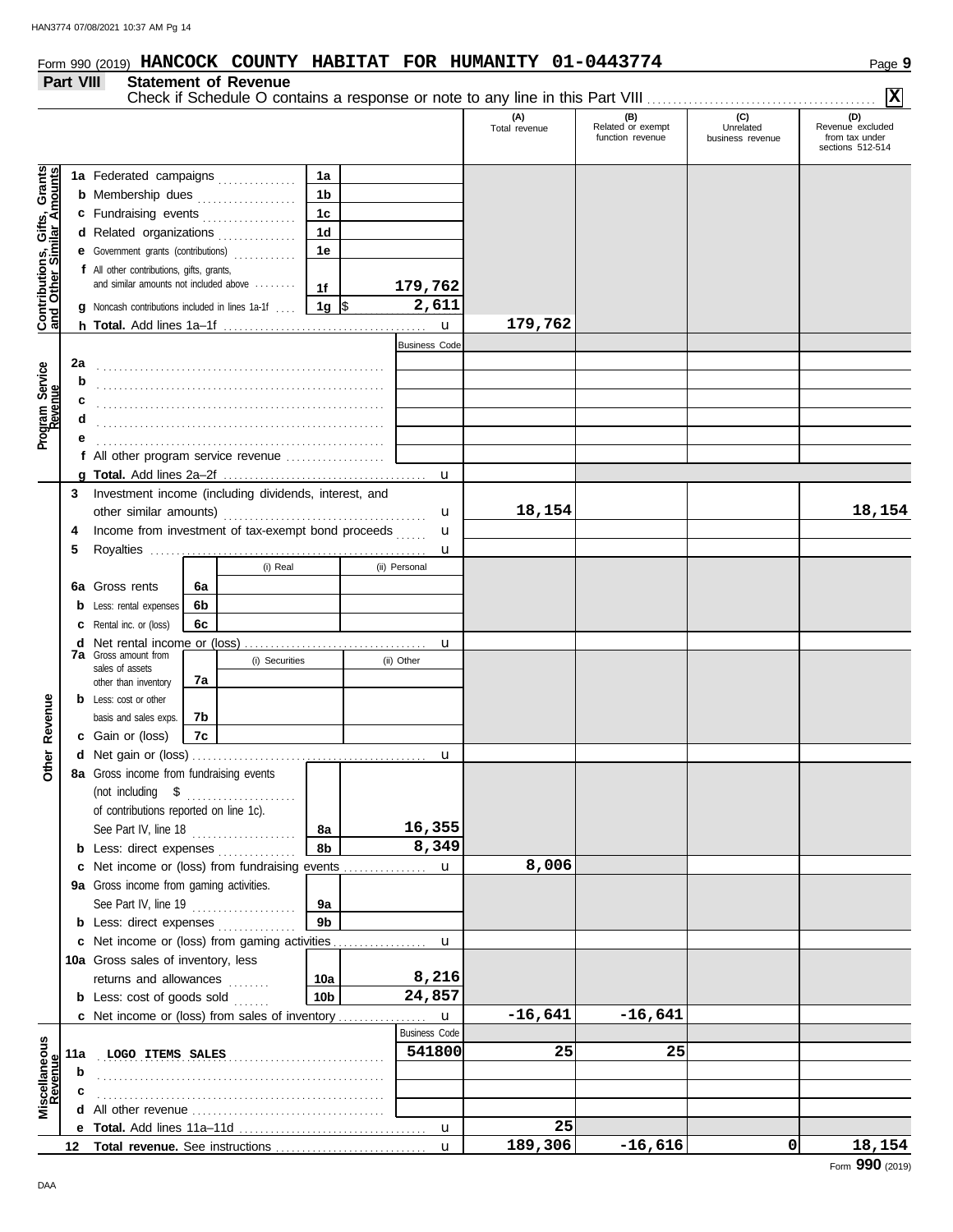|          | Part IX<br><b>Statement of Functional Expenses</b>                                                                         |                       |                        |                        |                        |
|----------|----------------------------------------------------------------------------------------------------------------------------|-----------------------|------------------------|------------------------|------------------------|
|          | Section 501(c)(3) and 501(c)(4) organizations must complete all columns. All other organizations must complete column (A). |                       |                        |                        |                        |
|          | Check if Schedule O contains a response or note to any line in this Part IX                                                |                       |                        |                        |                        |
|          | Do not include amounts reported on lines 6b,                                                                               | (A)<br>Total expenses | (B)<br>Program service | (C)<br>Management and  | (D)<br>Fundraising     |
|          | 7b, 8b, 9b, and 10b of Part VIII.                                                                                          |                       | expenses               | general expenses       | expenses               |
| 1.       | Grants and other assistance to domestic organizations                                                                      |                       |                        |                        |                        |
|          | and domestic governments. See Part IV, line 21                                                                             |                       |                        |                        |                        |
| 2        | Grants and other assistance to domestic                                                                                    |                       |                        |                        |                        |
| 3        | individuals. See Part IV, line 22<br>Grants and other assistance to foreign                                                |                       |                        |                        |                        |
|          | organizations, foreign governments, and foreign                                                                            |                       |                        |                        |                        |
|          | individuals. See Part IV, lines 15 and 16                                                                                  |                       |                        |                        |                        |
| 4        | Benefits paid to or for members                                                                                            |                       |                        |                        |                        |
| 5        | Compensation of current officers, directors,                                                                               |                       |                        |                        |                        |
|          | trustees, and key employees                                                                                                |                       |                        |                        |                        |
| 6        | Compensation not included above to disqualified                                                                            |                       |                        |                        |                        |
|          | persons (as defined under section 4958(f)(1)) and                                                                          |                       |                        |                        |                        |
|          | persons described in section 4958(c)(3)(B)                                                                                 | <u>43,287</u>         | 12,621                 |                        | 7,721                  |
| 7        | Other salaries and wages                                                                                                   | 1,634                 |                        | $\frac{22,945}{1,634}$ |                        |
| 8        | Pension plan accruals and contributions (include                                                                           |                       |                        |                        |                        |
|          | section 401(k) and 403(b) employer contributions)                                                                          |                       |                        |                        |                        |
| 9        | Other employee benefits                                                                                                    | 8,465                 | 2,383                  | 4,624                  | $\frac{1,458}{702}$    |
| 10       |                                                                                                                            | 3,937                 | 1,148                  | 2,087                  |                        |
| 11       | Fees for services (nonemployees):                                                                                          |                       |                        |                        |                        |
| a        | Management                                                                                                                 |                       |                        |                        |                        |
| b        |                                                                                                                            |                       |                        |                        |                        |
| c        |                                                                                                                            |                       |                        |                        |                        |
| d        |                                                                                                                            |                       |                        |                        |                        |
| е        | Professional fundraising services. See Part IV, line 17                                                                    |                       |                        |                        |                        |
| f        | Investment management fees                                                                                                 |                       |                        |                        |                        |
| g        | Other. (If line 11g amount exceeds 10% of line 25, column                                                                  |                       |                        |                        |                        |
|          | (A) amount, list line 11g expenses on Schedule O.)                                                                         | 1,886<br>776          | 260                    | 1,873<br>170           | 13<br>$\frac{1}{346}$  |
| 12<br>13 | Advertising and promotion                                                                                                  | 5,668                 | 851                    | 4,479                  | 338                    |
| 14       | Information technology                                                                                                     | 1,753                 |                        | 1,753                  |                        |
| 15       | Royalties                                                                                                                  |                       |                        |                        |                        |
| 16       |                                                                                                                            | 7,356                 | 2,256                  | 5,100                  |                        |
|          | 17 Travel                                                                                                                  | 1,029                 | 71                     | $\overline{538}$       | 420                    |
| 18       | Payments of travel or entertainment expenses                                                                               |                       |                        |                        |                        |
|          | for any federal, state, or local public officials                                                                          |                       |                        |                        |                        |
| 19       | Conferences, conventions, and meetings                                                                                     |                       |                        |                        |                        |
| 20       |                                                                                                                            |                       |                        |                        |                        |
| 21       |                                                                                                                            |                       |                        |                        |                        |
| 22       | Depreciation, depletion, and amortization                                                                                  | 736                   | 471                    | 265                    |                        |
| 23       |                                                                                                                            | 1,489                 | 345                    | 1,144                  |                        |
| 24       | Other expenses. Itemize expenses not covered                                                                               |                       |                        |                        |                        |
|          | above (List miscellaneous expenses on line 24e. If                                                                         |                       |                        |                        |                        |
|          | line 24e amount exceeds 10% of line 25, column                                                                             |                       |                        |                        |                        |
|          | (A) amount, list line 24e expenses on Schedule O.)                                                                         |                       |                        |                        |                        |
| a        | TITHE TO HABITAT INTERN                                                                                                    | 10,420                | 10,420                 |                        |                        |
| b        | OFFICE BUILD OUT                                                                                                           | 6,171                 |                        | 6,171                  |                        |
| c        | SMALL TOOLS AND SAFETY                                                                                                     | $\overline{5,231}$    | 5,231                  |                        |                        |
| d        | HFH INTERNATIONAL ANNUAL                                                                                                   | 5,000                 |                        | 5,000                  |                        |
| е        | All other expenses                                                                                                         | 1,331<br>106,169      | 192<br>36,249          | $-217$                 | <u>1,356</u><br>12,354 |
| 25<br>26 | Total functional expenses. Add lines 1 through 24e<br>Joint costs. Complete this line only if the                          |                       |                        | 57,566                 |                        |
|          | organization reported in column (B) joint costs                                                                            |                       |                        |                        |                        |
|          | from a combined educational campaign and                                                                                   |                       |                        |                        |                        |
|          | fundraising solicitation. Check here $\mathbf{u}$     if<br>following SOP 98-2 (ASC 958-720)                               |                       |                        |                        |                        |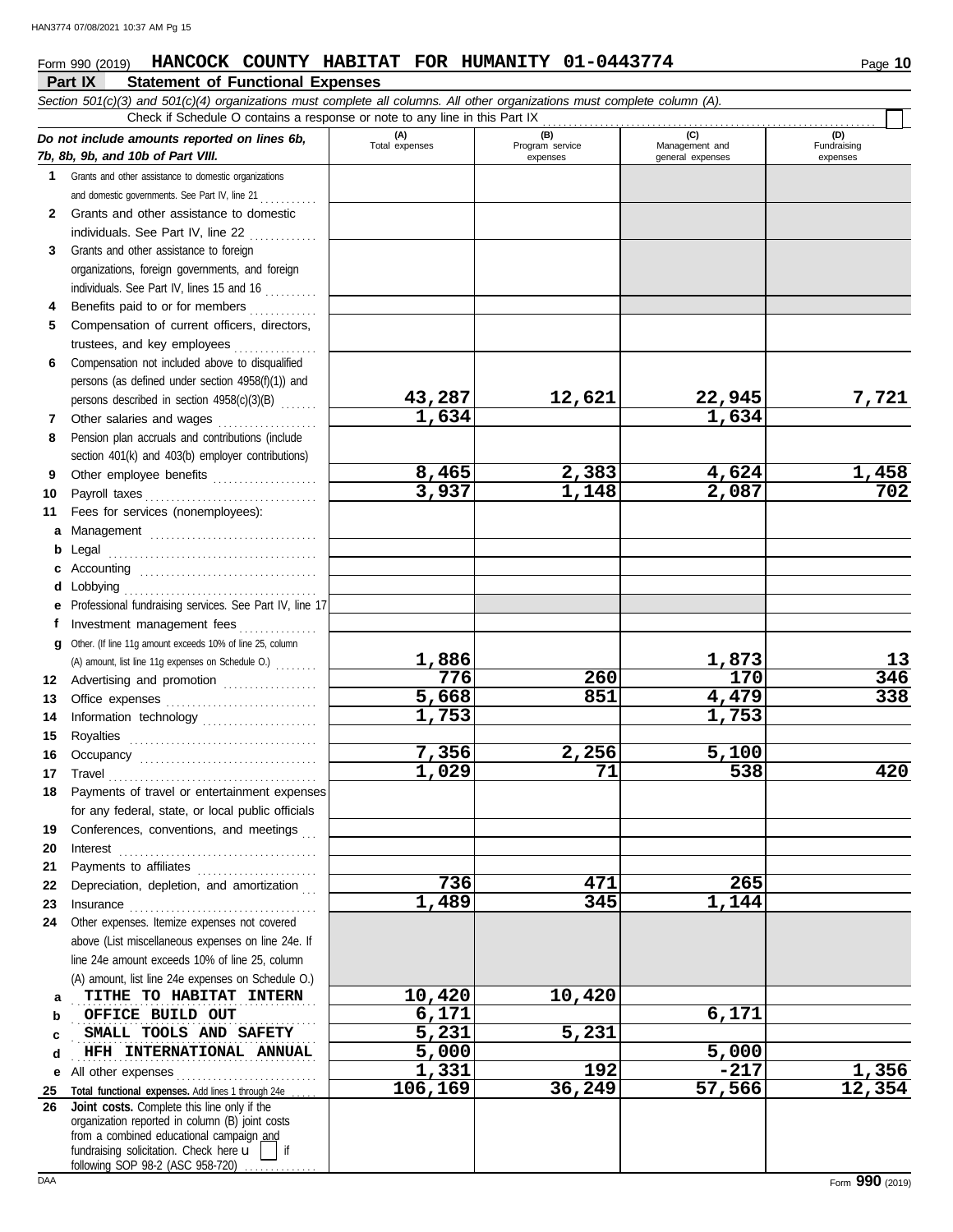#### $F$ orm 990 (2019) **HANCOCK COUNTY HABITAT FOR HUMANITY 01-0443774** Page 11 **HANCOCK COUNTY HABITAT FOR HUMANITY 01-0443774**

|                  | Part X | <b>Balance Sheet</b>                                                                                       |                 |                |                   |                 |              |
|------------------|--------|------------------------------------------------------------------------------------------------------------|-----------------|----------------|-------------------|-----------------|--------------|
|                  |        | Check if Schedule O contains a response or note to any line in this Part X                                 |                 |                |                   |                 |              |
|                  |        |                                                                                                            |                 |                | (A)               |                 | (B)          |
|                  |        |                                                                                                            |                 |                | Beginning of year |                 | End of year  |
|                  | 1      | Cash-non-interest-bearing                                                                                  |                 |                | 23,512            | $\mathbf{1}$    | 12,803       |
|                  | 2      |                                                                                                            |                 |                | 279,556           | $\mathbf{2}$    | 366,868      |
|                  | 3      |                                                                                                            |                 |                |                   | 3               |              |
|                  | 4      |                                                                                                            |                 |                | 110               | 4               | 87           |
|                  | 5      | Loans and other receivables from any current or former officer, director,                                  |                 |                |                   |                 |              |
|                  |        | trustee, key employee, creator or founder, substantial contributor, or 35%                                 |                 |                |                   |                 |              |
|                  |        | controlled entity or family member of any of these persons                                                 |                 |                |                   | 5               |              |
|                  | 6      | Loans and other receivables from other disqualified persons (as defined                                    |                 |                |                   |                 |              |
|                  |        | under section 4958(f)(1)), and persons described in section 4958(c)(3)(B)                                  |                 |                |                   | 6               |              |
| Assets           | 7      |                                                                                                            |                 |                |                   | $\overline{7}$  |              |
|                  | 8      | Inventories for sale or use <i>contained a contained a contained a contained a contained a contained a</i> |                 |                |                   | 8               |              |
|                  | 9      |                                                                                                            |                 |                | 5,106             | 9               | 1,332        |
|                  | 10a    | Land, buildings, and equipment: cost or other                                                              |                 |                |                   |                 |              |
|                  |        |                                                                                                            |                 | <u> 10,761</u> |                   |                 |              |
|                  | b      | Less: accumulated depreciation                                                                             | 10 <sub>b</sub> | 7,093          | 1,004             | 10 <sub>c</sub> | 3,668        |
|                  | 11     |                                                                                                            |                 | 11             |                   |                 |              |
|                  | 12     |                                                                                                            |                 | 12             |                   |                 |              |
|                  | 13     |                                                                                                            |                 |                |                   | 13              |              |
|                  | 14     | Intangible assets                                                                                          |                 |                |                   | 14              |              |
|                  | 15     |                                                                                                            |                 |                | 533,494           | 15              | 549,589      |
|                  | 16     |                                                                                                            |                 |                | 842,782           | 16              | 934,347      |
|                  | 17     |                                                                                                            |                 |                | 534               | 17              | 10,579       |
|                  | 18     | Grants payable                                                                                             |                 | 18             |                   |                 |              |
|                  | 19     |                                                                                                            |                 | 19             |                   |                 |              |
|                  | 20     |                                                                                                            |                 | 20             |                   |                 |              |
|                  | 21     | Escrow or custodial account liability. Complete Part IV of Schedule D                                      |                 | 21             |                   |                 |              |
|                  | 22     | Loans and other payables to any current or former officer, director,                                       |                 |                |                   |                 |              |
|                  |        | trustee, key employee, creator or founder, substantial contributor, or 35%                                 |                 |                |                   |                 |              |
| Liabilities      |        | controlled entity or family member of any of these persons                                                 |                 |                |                   | 22              |              |
|                  | 23     |                                                                                                            |                 |                |                   | 23              |              |
|                  | 24     |                                                                                                            |                 |                |                   | 24              |              |
|                  | 25     | Other liabilities (including federal income tax, payables to related third                                 |                 |                |                   |                 |              |
|                  |        | parties, and other liabilities not included on lines 17-24). Complete Part X                               |                 |                |                   |                 |              |
|                  |        | of Schedule D                                                                                              |                 |                | 2,710             | 25              | <u>1,093</u> |
|                  | 26     |                                                                                                            |                 |                | 3, 244            | 26              | 11,672       |
|                  |        | Organizations that follow FASB ASC 958, check here $\mathbf{u}[\overline{\mathbf{X}}]$                     |                 |                |                   |                 |              |
|                  |        | and complete lines 27, 28, 32, and 33.                                                                     |                 |                |                   |                 |              |
|                  | 27     | Net assets without donor restrictions                                                                      |                 |                | 838,342           | 27              | 863,815      |
|                  | 28     | Net assets with donor restrictions                                                                         | 1,196           | 28             | 58,860            |                 |              |
|                  |        | Organizations that do not follow FASB ASC 958, check here u                                                |                 |                |                   |                 |              |
| or Fund Balances |        | and complete lines 29 through 33.                                                                          |                 |                |                   |                 |              |
|                  | 29     |                                                                                                            |                 |                |                   | 29              |              |
| Assets           | 30     |                                                                                                            |                 |                |                   | 30              |              |
|                  | 31     | Retained earnings, endowment, accumulated income, or other funds                                           |                 |                |                   | 31              |              |
| <b>Met</b>       | 32     | Total net assets or fund balances                                                                          |                 |                | 839,538           | 32              | 922,675      |
|                  | 33     |                                                                                                            |                 |                | 842,782           | 33              | 934,347      |

Form **990** (2019)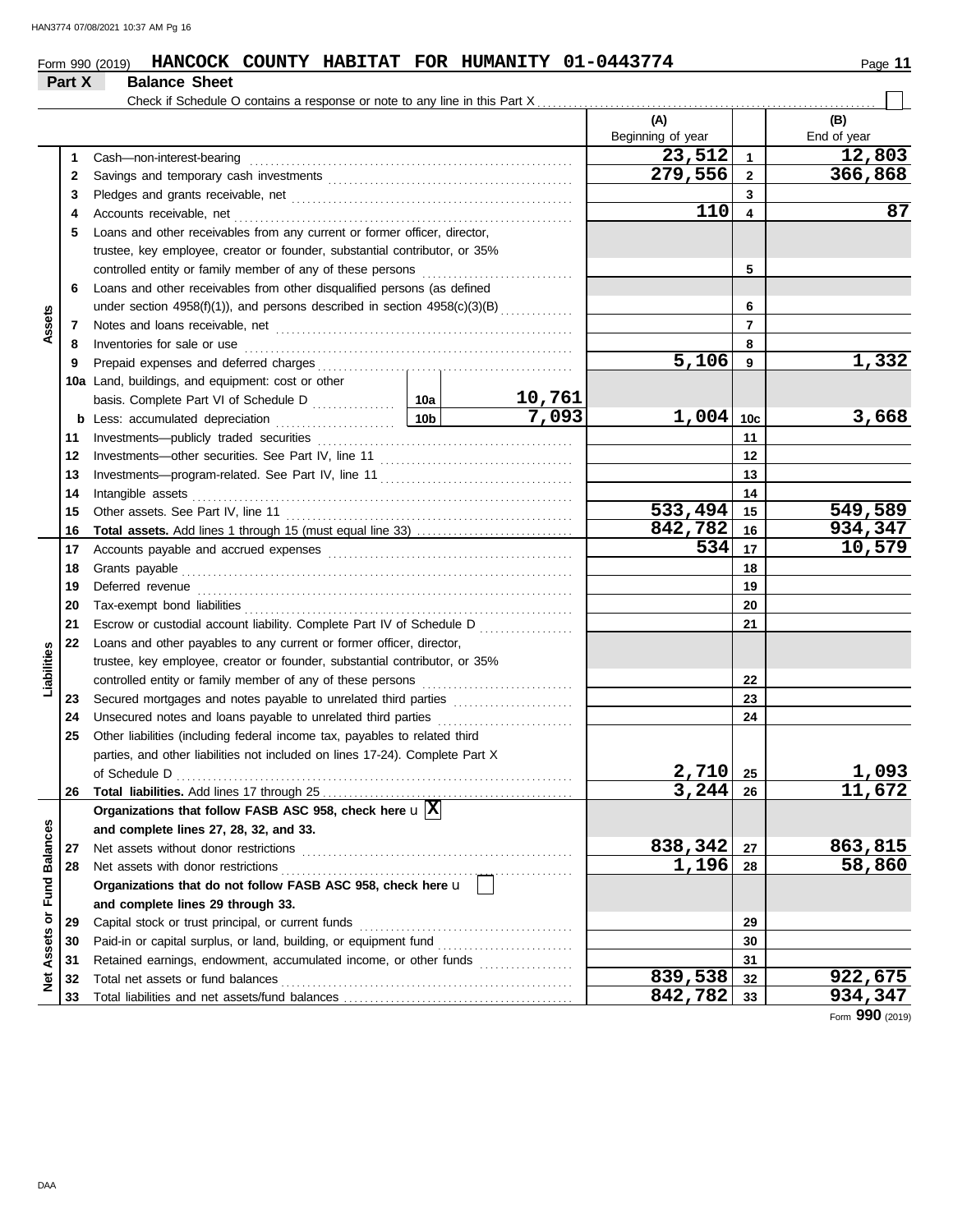| Part XI<br><b>Reconciliation of Net Assets</b><br>189,306<br>$\mathbf{1}$<br>1<br>106,169<br>$\overline{2}$<br>2<br>83,137<br>$\overline{\mathbf{3}}$<br>3<br>$\overline{4}$<br>839,538<br>4<br>5<br>5<br>6<br>6<br>$\overline{7}$<br>7<br>8<br>Prior period adjustments [11, 12] materials and an intervention of the contract of the contract of the contract of the contract of the contract of the contract of the contract of the contract of the contract of the contrac<br>8<br>9<br>9<br>Net assets or fund balances at end of year. Combine lines 3 through 9 (must equal Part X, line<br>10<br>922,675<br>10<br><b>Financial Statements and Reporting</b><br>Part XII<br>Yes<br>$ \mathbf{X} $ Accrual<br>Accounting method used to prepare the Form 990:     Cash<br>Other<br>1<br>If the organization changed its method of accounting from a prior year or checked "Other," explain in<br>Schedule O.<br>2a Were the organization's financial statements compiled or reviewed by an independent accountant?<br>2a | Page 12 |
|--------------------------------------------------------------------------------------------------------------------------------------------------------------------------------------------------------------------------------------------------------------------------------------------------------------------------------------------------------------------------------------------------------------------------------------------------------------------------------------------------------------------------------------------------------------------------------------------------------------------------------------------------------------------------------------------------------------------------------------------------------------------------------------------------------------------------------------------------------------------------------------------------------------------------------------------------------------------------------------------------------------------------------|---------|
|                                                                                                                                                                                                                                                                                                                                                                                                                                                                                                                                                                                                                                                                                                                                                                                                                                                                                                                                                                                                                                |         |
|                                                                                                                                                                                                                                                                                                                                                                                                                                                                                                                                                                                                                                                                                                                                                                                                                                                                                                                                                                                                                                |         |
|                                                                                                                                                                                                                                                                                                                                                                                                                                                                                                                                                                                                                                                                                                                                                                                                                                                                                                                                                                                                                                |         |
|                                                                                                                                                                                                                                                                                                                                                                                                                                                                                                                                                                                                                                                                                                                                                                                                                                                                                                                                                                                                                                |         |
|                                                                                                                                                                                                                                                                                                                                                                                                                                                                                                                                                                                                                                                                                                                                                                                                                                                                                                                                                                                                                                |         |
|                                                                                                                                                                                                                                                                                                                                                                                                                                                                                                                                                                                                                                                                                                                                                                                                                                                                                                                                                                                                                                |         |
|                                                                                                                                                                                                                                                                                                                                                                                                                                                                                                                                                                                                                                                                                                                                                                                                                                                                                                                                                                                                                                |         |
|                                                                                                                                                                                                                                                                                                                                                                                                                                                                                                                                                                                                                                                                                                                                                                                                                                                                                                                                                                                                                                |         |
|                                                                                                                                                                                                                                                                                                                                                                                                                                                                                                                                                                                                                                                                                                                                                                                                                                                                                                                                                                                                                                |         |
|                                                                                                                                                                                                                                                                                                                                                                                                                                                                                                                                                                                                                                                                                                                                                                                                                                                                                                                                                                                                                                |         |
|                                                                                                                                                                                                                                                                                                                                                                                                                                                                                                                                                                                                                                                                                                                                                                                                                                                                                                                                                                                                                                |         |
|                                                                                                                                                                                                                                                                                                                                                                                                                                                                                                                                                                                                                                                                                                                                                                                                                                                                                                                                                                                                                                |         |
|                                                                                                                                                                                                                                                                                                                                                                                                                                                                                                                                                                                                                                                                                                                                                                                                                                                                                                                                                                                                                                |         |
|                                                                                                                                                                                                                                                                                                                                                                                                                                                                                                                                                                                                                                                                                                                                                                                                                                                                                                                                                                                                                                |         |
|                                                                                                                                                                                                                                                                                                                                                                                                                                                                                                                                                                                                                                                                                                                                                                                                                                                                                                                                                                                                                                |         |
|                                                                                                                                                                                                                                                                                                                                                                                                                                                                                                                                                                                                                                                                                                                                                                                                                                                                                                                                                                                                                                | No      |
|                                                                                                                                                                                                                                                                                                                                                                                                                                                                                                                                                                                                                                                                                                                                                                                                                                                                                                                                                                                                                                |         |
|                                                                                                                                                                                                                                                                                                                                                                                                                                                                                                                                                                                                                                                                                                                                                                                                                                                                                                                                                                                                                                |         |
|                                                                                                                                                                                                                                                                                                                                                                                                                                                                                                                                                                                                                                                                                                                                                                                                                                                                                                                                                                                                                                |         |
|                                                                                                                                                                                                                                                                                                                                                                                                                                                                                                                                                                                                                                                                                                                                                                                                                                                                                                                                                                                                                                | X       |
| If "Yes," check a box below to indicate whether the financial statements for the year were compiled or                                                                                                                                                                                                                                                                                                                                                                                                                                                                                                                                                                                                                                                                                                                                                                                                                                                                                                                         |         |
| reviewed on a separate basis, consolidated basis, or both:                                                                                                                                                                                                                                                                                                                                                                                                                                                                                                                                                                                                                                                                                                                                                                                                                                                                                                                                                                     |         |
| Consolidated basis<br>Separate basis<br>Both consolidated and separate basis<br>$\blacksquare$                                                                                                                                                                                                                                                                                                                                                                                                                                                                                                                                                                                                                                                                                                                                                                                                                                                                                                                                 |         |
| 2 <sub>b</sub>                                                                                                                                                                                                                                                                                                                                                                                                                                                                                                                                                                                                                                                                                                                                                                                                                                                                                                                                                                                                                 | x       |
| If "Yes," check a box below to indicate whether the financial statements for the year were audited on a                                                                                                                                                                                                                                                                                                                                                                                                                                                                                                                                                                                                                                                                                                                                                                                                                                                                                                                        |         |
| separate basis, consolidated basis, or both:                                                                                                                                                                                                                                                                                                                                                                                                                                                                                                                                                                                                                                                                                                                                                                                                                                                                                                                                                                                   |         |
| Consolidated basis<br>Both consolidated and separate basis<br>Separate basis                                                                                                                                                                                                                                                                                                                                                                                                                                                                                                                                                                                                                                                                                                                                                                                                                                                                                                                                                   |         |
| c If "Yes" to line 2a or 2b, does the organization have a committee that assumes responsibility for oversight of                                                                                                                                                                                                                                                                                                                                                                                                                                                                                                                                                                                                                                                                                                                                                                                                                                                                                                               |         |
| 2c                                                                                                                                                                                                                                                                                                                                                                                                                                                                                                                                                                                                                                                                                                                                                                                                                                                                                                                                                                                                                             |         |
| If the organization changed either its oversight process or selection process during the tax year, explain on                                                                                                                                                                                                                                                                                                                                                                                                                                                                                                                                                                                                                                                                                                                                                                                                                                                                                                                  |         |
| Schedule O.                                                                                                                                                                                                                                                                                                                                                                                                                                                                                                                                                                                                                                                                                                                                                                                                                                                                                                                                                                                                                    |         |
| 3a As a result of a federal award, was the organization required to undergo an audit or audits as set forth in the                                                                                                                                                                                                                                                                                                                                                                                                                                                                                                                                                                                                                                                                                                                                                                                                                                                                                                             |         |
| Single Audit Act and OMB Circular A-133?<br>3a                                                                                                                                                                                                                                                                                                                                                                                                                                                                                                                                                                                                                                                                                                                                                                                                                                                                                                                                                                                 | X       |
| <b>b</b> If "Yes," did the organization undergo the required audit or audits? If the organization did not undergo the                                                                                                                                                                                                                                                                                                                                                                                                                                                                                                                                                                                                                                                                                                                                                                                                                                                                                                          |         |
| 3 <sub>b</sub><br>required audit or audits, explain why on Schedule O and describe any steps taken to undergo such audits                                                                                                                                                                                                                                                                                                                                                                                                                                                                                                                                                                                                                                                                                                                                                                                                                                                                                                      |         |

Form **990** (2019)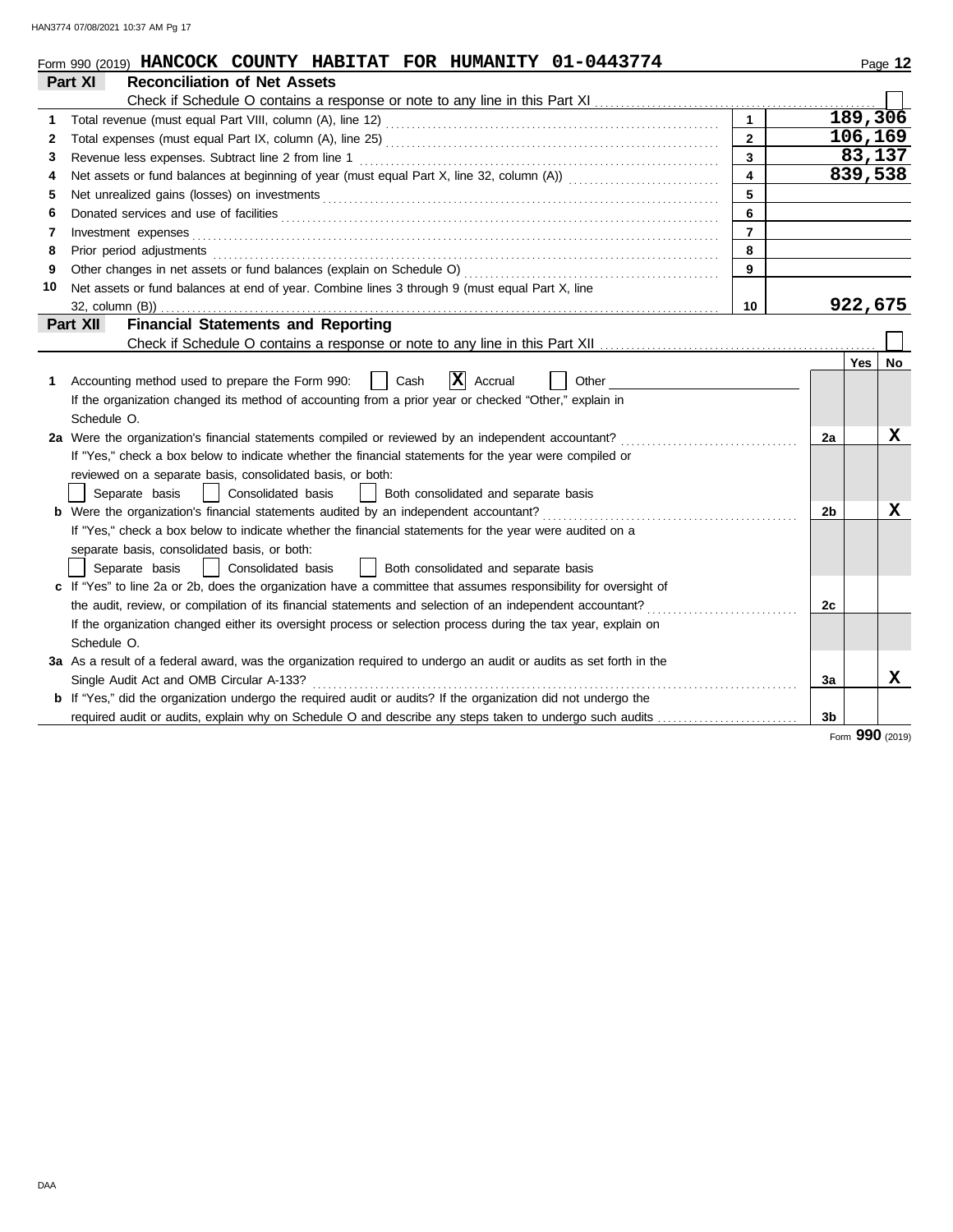HAN3774 07/08/2021 10:37 AM Pg 18

| <b>SCHEDULE A</b>                     |                                                                                                  | <b>Public Charity Status and Public Support</b>                                                                                                                                                                                                                |                                                      |    |                                        | OMB No. 1545-0047                    |  |  |  |  |
|---------------------------------------|--------------------------------------------------------------------------------------------------|----------------------------------------------------------------------------------------------------------------------------------------------------------------------------------------------------------------------------------------------------------------|------------------------------------------------------|----|----------------------------------------|--------------------------------------|--|--|--|--|
| (Form 990 or 990-EZ)                  |                                                                                                  | Complete if the organization is a section 501(c)(3) organization or a section 4947(a)(1) nonexempt charitable trust.                                                                                                                                           |                                                      |    |                                        | 2019                                 |  |  |  |  |
| Department of the Treasury            |                                                                                                  | Lu Attach to Form 990 or Form 990-EZ.                                                                                                                                                                                                                          |                                                      |    |                                        | Open to Public                       |  |  |  |  |
| Internal Revenue Service              |                                                                                                  | <b>u</b> Go to www.irs.gov/Form990 for instructions and the latest information.                                                                                                                                                                                |                                                      |    |                                        | Inspection                           |  |  |  |  |
| Name of the organization              |                                                                                                  |                                                                                                                                                                                                                                                                |                                                      |    | Employer identification number         |                                      |  |  |  |  |
| Part I                                |                                                                                                  | HANCOCK COUNTY HABITAT FOR HUMANITY<br>Reason for Public Charity Status (All organizations must complete this part.)                                                                                                                                           |                                                      |    | 01-0443774<br>See instructions.        |                                      |  |  |  |  |
|                                       |                                                                                                  | The organization is not a private foundation because it is: (For lines 1 through 12, check only one box.)                                                                                                                                                      |                                                      |    |                                        |                                      |  |  |  |  |
| 1                                     |                                                                                                  | A church, convention of churches, or association of churches described in section 170(b)(1)(A)(i).                                                                                                                                                             |                                                      |    |                                        |                                      |  |  |  |  |
| 2                                     |                                                                                                  | A school described in section 170(b)(1)(A)(ii). (Attach Schedule E (Form 990 or 990-EZ).)                                                                                                                                                                      |                                                      |    |                                        |                                      |  |  |  |  |
| 3                                     |                                                                                                  | A hospital or a cooperative hospital service organization described in section 170(b)(1)(A)(iii).                                                                                                                                                              |                                                      |    |                                        |                                      |  |  |  |  |
| 4                                     |                                                                                                  | A medical research organization operated in conjunction with a hospital described in section 170(b)(1)(A)(iii). Enter the hospital's name,                                                                                                                     |                                                      |    |                                        |                                      |  |  |  |  |
| city, and state:<br>5                 |                                                                                                  | An organization operated for the benefit of a college or university owned or operated by a governmental unit described in                                                                                                                                      |                                                      |    |                                        |                                      |  |  |  |  |
|                                       | section 170(b)(1)(A)(iv). (Complete Part II.)                                                    |                                                                                                                                                                                                                                                                |                                                      |    |                                        |                                      |  |  |  |  |
| 6                                     | A federal, state, or local government or governmental unit described in section 170(b)(1)(A)(v). |                                                                                                                                                                                                                                                                |                                                      |    |                                        |                                      |  |  |  |  |
| 7                                     | described in section 170(b)(1)(A)(vi). (Complete Part II.)                                       | An organization that normally receives a substantial part of its support from a governmental unit or from the general public                                                                                                                                   |                                                      |    |                                        |                                      |  |  |  |  |
| 8                                     |                                                                                                  | A community trust described in section 170(b)(1)(A)(vi). (Complete Part II.)                                                                                                                                                                                   |                                                      |    |                                        |                                      |  |  |  |  |
| 9                                     |                                                                                                  | An agricultural research organization described in section 170(b)(1)(A)(ix) operated in conjunction with a land-grant college                                                                                                                                  |                                                      |    |                                        |                                      |  |  |  |  |
| university:                           |                                                                                                  | or university or a non-land-grant college of agriculture (see instructions). Enter the name, city, and state of the college or                                                                                                                                 |                                                      |    |                                        |                                      |  |  |  |  |
| $ {\bf x} $<br>10                     |                                                                                                  | An organization that normally receives: (1) more than 33 1/3% of its support from contributions, membership fees, and gross                                                                                                                                    |                                                      |    |                                        |                                      |  |  |  |  |
|                                       |                                                                                                  | receipts from activities related to its exempt functions—subject to certain exceptions, and (2) no more than 33 1/3% of its                                                                                                                                    |                                                      |    |                                        |                                      |  |  |  |  |
|                                       |                                                                                                  | support from gross investment income and unrelated business taxable income (less section 511 tax) from businesses<br>acquired by the organization after June 30, 1975. See section 509(a)(2). (Complete Part III.)                                             |                                                      |    |                                        |                                      |  |  |  |  |
| 11                                    |                                                                                                  | An organization organized and operated exclusively to test for public safety. See section 509(a)(4).                                                                                                                                                           |                                                      |    |                                        |                                      |  |  |  |  |
| 12                                    |                                                                                                  | An organization organized and operated exclusively for the benefit of, to perform the functions of, or to carry out the purposes                                                                                                                               |                                                      |    |                                        |                                      |  |  |  |  |
|                                       |                                                                                                  | of one or more publicly supported organizations described in section 509(a)(1) or section 509(a)(2). See section 509(a)(3).<br>Check the box in lines 12a through 12d that describes the type of supporting organization and complete lines 12e, 12f, and 12g. |                                                      |    |                                        |                                      |  |  |  |  |
| a                                     |                                                                                                  | Type I. A supporting organization operated, supervised, or controlled by its supported organization(s), typically by giving                                                                                                                                    |                                                      |    |                                        |                                      |  |  |  |  |
|                                       |                                                                                                  | the supported organization(s) the power to regularly appoint or elect a majority of the directors or trustees of the                                                                                                                                           |                                                      |    |                                        |                                      |  |  |  |  |
|                                       |                                                                                                  | supporting organization. You must complete Part IV, Sections A and B.                                                                                                                                                                                          |                                                      |    |                                        |                                      |  |  |  |  |
| b                                     |                                                                                                  | <b>Type II.</b> A supporting organization supervised or controlled in connection with its supported organization(s), by having<br>control or management of the supporting organization vested in the same persons that control or manage the supported         |                                                      |    |                                        |                                      |  |  |  |  |
|                                       |                                                                                                  | organization(s). You must complete Part IV, Sections A and C.                                                                                                                                                                                                  |                                                      |    |                                        |                                      |  |  |  |  |
| c                                     |                                                                                                  | Type III functionally integrated. A supporting organization operated in connection with, and functionally integrated with,                                                                                                                                     |                                                      |    |                                        |                                      |  |  |  |  |
| d                                     |                                                                                                  | its supported organization(s) (see instructions). You must complete Part IV, Sections A, D, and E.<br>Type III non-functionally integrated. A supporting organization operated in connection with its supported organization(s)                                |                                                      |    |                                        |                                      |  |  |  |  |
|                                       |                                                                                                  | that is not functionally integrated. The organization generally must satisfy a distribution requirement and an attentiveness                                                                                                                                   |                                                      |    |                                        |                                      |  |  |  |  |
|                                       |                                                                                                  | requirement (see instructions). You must complete Part IV, Sections A and D, and Part V.                                                                                                                                                                       |                                                      |    |                                        |                                      |  |  |  |  |
| е                                     |                                                                                                  | Check this box if the organization received a written determination from the IRS that it is a Type I, Type II, Type III<br>functionally integrated, or Type III non-functionally integrated supporting organization.                                           |                                                      |    |                                        |                                      |  |  |  |  |
| f                                     | Enter the number of supported organizations                                                      |                                                                                                                                                                                                                                                                |                                                      |    |                                        |                                      |  |  |  |  |
| g                                     |                                                                                                  | Provide the following information about the supported organization(s).                                                                                                                                                                                         |                                                      |    |                                        |                                      |  |  |  |  |
| (i) Name of supported<br>organization | (ii) EIN                                                                                         | (iii) Type of organization<br>(described on lines 1-10                                                                                                                                                                                                         | (iv) Is the organization<br>listed in your governing |    | (v) Amount of monetary<br>support (see | (vi) Amount of<br>other support (see |  |  |  |  |
|                                       |                                                                                                  | above (see instructions))                                                                                                                                                                                                                                      | document?                                            |    | instructions)                          | instructions)                        |  |  |  |  |
|                                       |                                                                                                  |                                                                                                                                                                                                                                                                | Yes                                                  | No |                                        |                                      |  |  |  |  |
| (A)                                   |                                                                                                  |                                                                                                                                                                                                                                                                |                                                      |    |                                        |                                      |  |  |  |  |
| (B)                                   |                                                                                                  |                                                                                                                                                                                                                                                                |                                                      |    |                                        |                                      |  |  |  |  |
|                                       |                                                                                                  |                                                                                                                                                                                                                                                                |                                                      |    |                                        |                                      |  |  |  |  |
| (C)                                   |                                                                                                  |                                                                                                                                                                                                                                                                |                                                      |    |                                        |                                      |  |  |  |  |
| (D)                                   |                                                                                                  |                                                                                                                                                                                                                                                                |                                                      |    |                                        |                                      |  |  |  |  |
|                                       |                                                                                                  |                                                                                                                                                                                                                                                                |                                                      |    |                                        |                                      |  |  |  |  |
| (E)                                   |                                                                                                  |                                                                                                                                                                                                                                                                |                                                      |    |                                        |                                      |  |  |  |  |
|                                       |                                                                                                  |                                                                                                                                                                                                                                                                |                                                      |    |                                        |                                      |  |  |  |  |

**For Paperwork Reduction Act Notice, see the Instructions for Form 990 or 990-EZ.**

**Schedule A (Form 990 or 990-EZ) 2019**

**Total**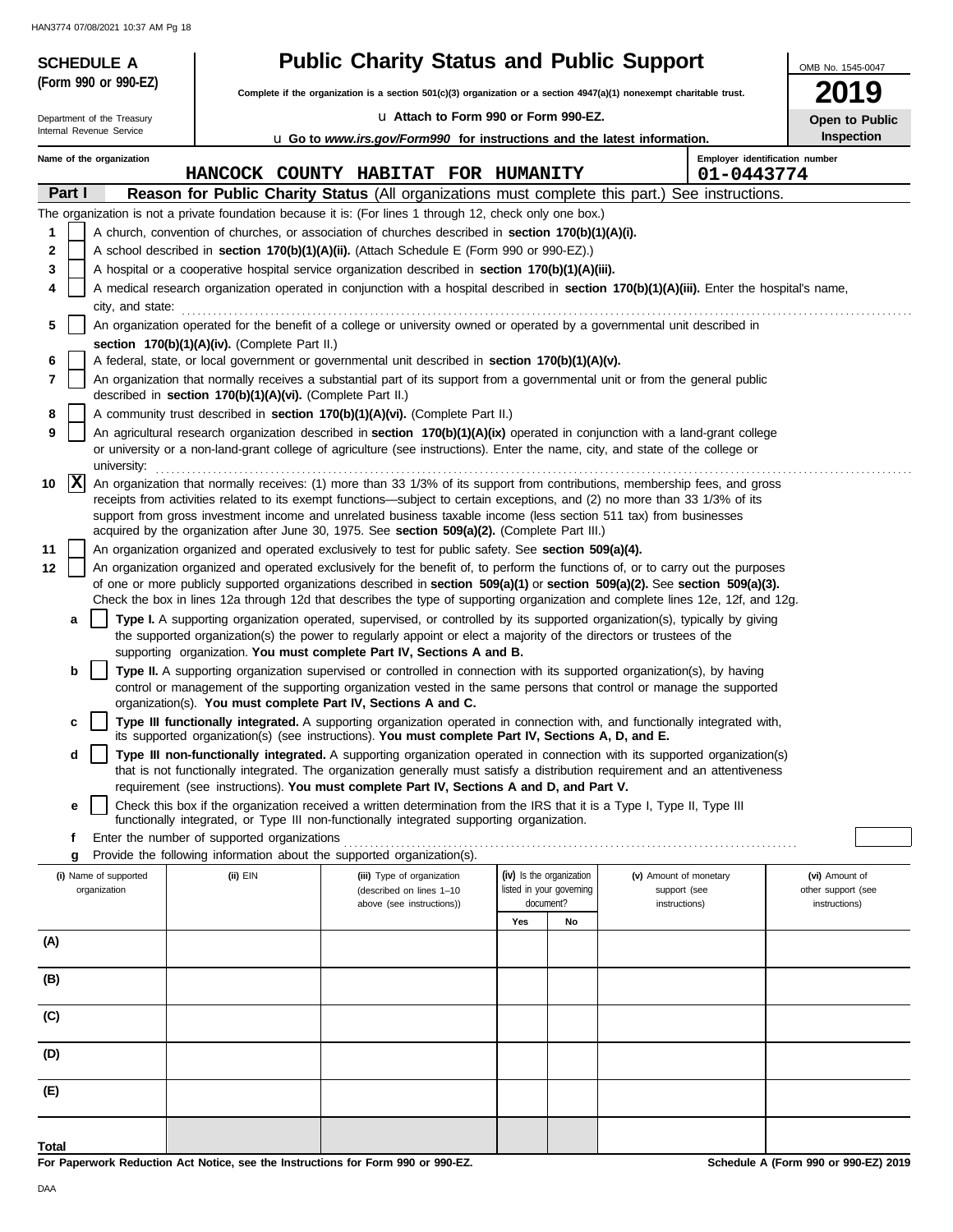### Schedule A (Form 990 or 990-EZ) 2019 **HANCOCK COUNTY HABITAT FOR HUMANITY 01-0443774** Page 2

(Complete only if you checked the box on line 5, 7, or 8 of Part I or if the organization failed to qualify under **Part II** Support Schedule for Organizations Described in Sections 170(b)(1)(A)(iv) and 170(b)(1)(A)(vi) Part III. If the organization fails to qualify under the tests listed below, please complete Part III.)

|    | <b>Section A. Public Support</b>                                                                                                                                                                                                                 |          |          |            |            |            |           |
|----|--------------------------------------------------------------------------------------------------------------------------------------------------------------------------------------------------------------------------------------------------|----------|----------|------------|------------|------------|-----------|
|    | Calendar year (or fiscal year beginning in)<br>u                                                                                                                                                                                                 | (a) 2015 | (b) 2016 | $(c)$ 2017 | $(d)$ 2018 | (e) 2019   | (f) Total |
| 1  | Gifts, grants, contributions, and<br>membership fees received. (Do not<br>include any "unusual grants.")                                                                                                                                         |          |          |            |            |            |           |
| 2  | Tax revenues levied for the<br>organization's benefit and either paid<br>to or expended on its behalf                                                                                                                                            |          |          |            |            |            |           |
| 3  | The value of services or facilities<br>furnished by a governmental unit to the<br>organization without charge                                                                                                                                    |          |          |            |            |            |           |
| 4  | Total. Add lines 1 through 3                                                                                                                                                                                                                     |          |          |            |            |            |           |
| 5  | The portion of total contributions by<br>each person (other than a<br>governmental unit or publicly<br>supported organization) included on<br>line 1 that exceeds 2% of the amount<br>shown on line 11, column (f)                               |          |          |            |            |            |           |
| 6  | Public support. Subtract line 5 from line 4                                                                                                                                                                                                      |          |          |            |            |            |           |
|    | <b>Section B. Total Support</b>                                                                                                                                                                                                                  |          |          |            |            |            |           |
|    | Calendar year (or fiscal year beginning in)<br>$\mathbf{u}$                                                                                                                                                                                      | (a) 2015 | (b) 2016 | $(c)$ 2017 | $(d)$ 2018 | (e) $2019$ | (f) Total |
| 7  | Amounts from line 4                                                                                                                                                                                                                              |          |          |            |            |            |           |
| 8  | Gross income from interest, dividends,<br>payments received on securities loans,<br>rents, royalties, and income from<br>similar sources                                                                                                         |          |          |            |            |            |           |
| 9  | Net income from unrelated business<br>activities, whether or not the business<br>is regularly carried on                                                                                                                                         |          |          |            |            |            |           |
|    |                                                                                                                                                                                                                                                  |          |          |            |            |            |           |
| 10 | Other income. Do not include gain or<br>loss from the sale of capital assets<br>(Explain in Part VI.)                                                                                                                                            |          |          |            |            |            |           |
| 11 | Total support. Add lines 7 through 10                                                                                                                                                                                                            |          |          |            |            |            |           |
| 12 | Gross receipts from related activities, etc. (see instructions)                                                                                                                                                                                  |          |          |            |            | 12         |           |
| 13 | First five years. If the Form 990 is for the organization's first, second, third, fourth, or fifth tax year as a section 501(c)(3)                                                                                                               |          |          |            |            |            |           |
|    | organization, check this box and stop here                                                                                                                                                                                                       |          |          |            |            |            |           |
|    | Section C. Computation of Public Support Percentage                                                                                                                                                                                              |          |          |            |            |            |           |
| 14 |                                                                                                                                                                                                                                                  |          |          |            |            | 14         | %         |
| 15 | Public support percentage from 2018 Schedule A, Part II, line 14 [11] manufacture material manufacture material manufacture material manufacture material manufacture material material manufacture material manufacture mater                   |          |          |            |            | 15         | %         |
|    | 16a 33 1/3% support test-2019. If the organization did not check the box on line 13, and line 14 is 33 1/3% or more, check this                                                                                                                  |          |          |            |            |            |           |
|    | box and stop here. The organization qualifies as a publicly supported organization                                                                                                                                                               |          |          |            |            |            |           |
|    | b 33 1/3% support test-2018. If the organization did not check a box on line 13 or 16a, and line 15 is 33 1/3% or more, check                                                                                                                    |          |          |            |            |            |           |
|    |                                                                                                                                                                                                                                                  |          |          |            |            |            |           |
|    | 17a 10%-facts-and-circumstances test-2019. If the organization did not check a box on line 13, 16a, or 16b, and line 14 is                                                                                                                       |          |          |            |            |            |           |
|    | 10% or more, and if the organization meets the "facts-and-circumstances" test, check this box and stop here. Explain in                                                                                                                          |          |          |            |            |            |           |
|    | Part VI how the organization meets the "facts-and-circumstances" test. The organization qualifies as a publicly supported                                                                                                                        |          |          |            |            |            |           |
|    |                                                                                                                                                                                                                                                  |          |          |            |            |            |           |
| b  | 10%-facts-and-circumstances test-2018. If the organization did not check a box on line 13, 16a, 16b, or 17a, and line                                                                                                                            |          |          |            |            |            |           |
|    | 15 is 10% or more, and if the organization meets the "facts-and-circumstances" test, check this box and stop here.<br>Explain in Part VI how the organization meets the "facts-and-circumstances" test. The organization qualifies as a publicly |          |          |            |            |            |           |
|    | supported organization contains and contains a supported organization contains a supported organization contains a supported organization contains a supported organization contains a supported or support of the support of                    |          |          |            |            |            |           |
| 18 | Private foundation. If the organization did not check a box on line 13, 16a, 16b, 17a, or 17b, check this box and see                                                                                                                            |          |          |            |            |            |           |
|    | instructions<br><sub>contr</sub> etters and the contract of the contract of the contract of the contract of the contract of the contract of the contract of the contract of the contract of the contract of the contract of the contract o       |          |          |            |            |            |           |
|    |                                                                                                                                                                                                                                                  |          |          |            |            |            |           |

**Schedule A (Form 990 or 990-EZ) 2019**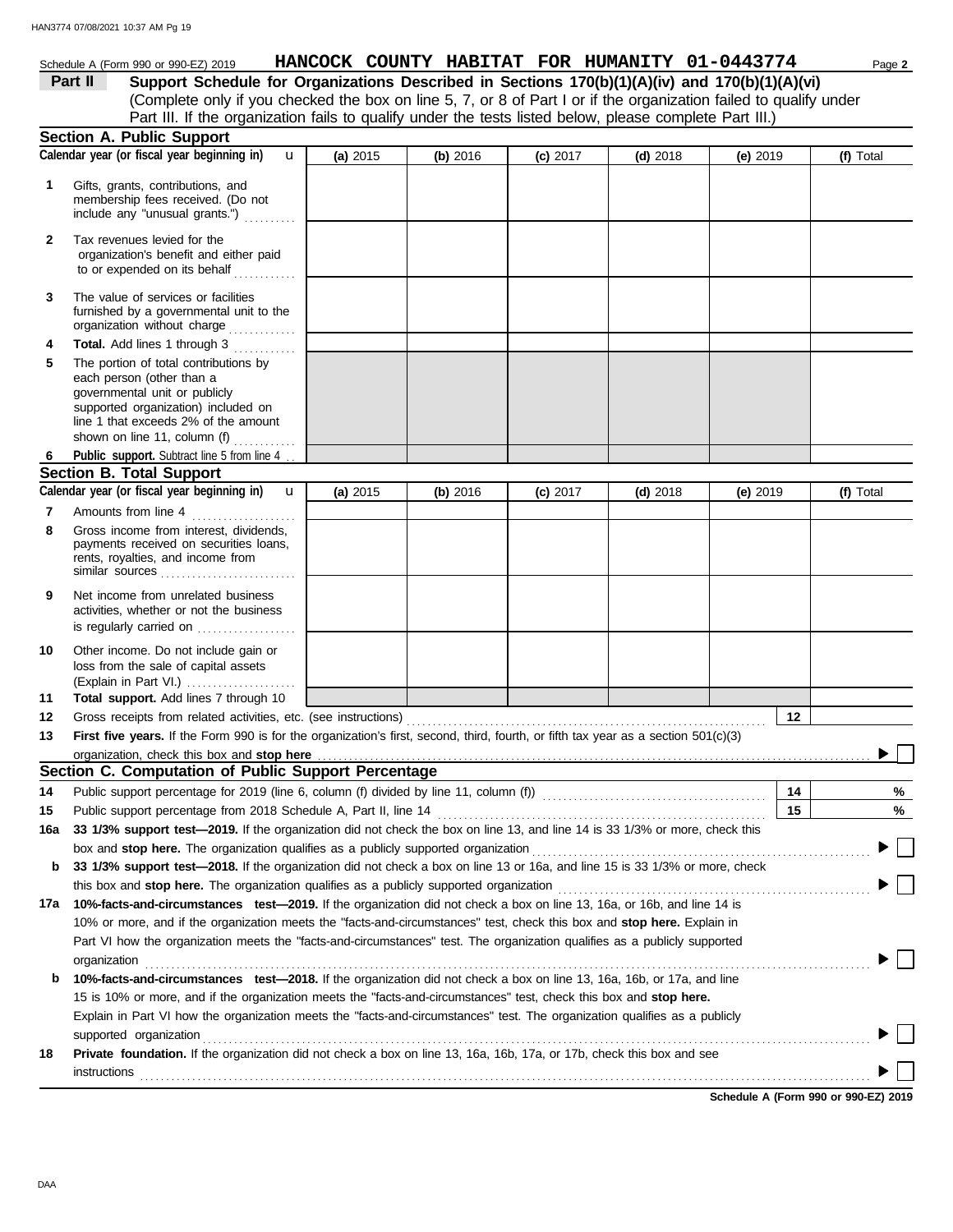#### Schedule A (Form 990 or 990-EZ) 2019 **HANCOCK COUNTY HABITAT FOR HUMANITY 01-0443774** Page 3

**Part III** Support Schedule for Organizations Described in Section 509(a)(2)

(Complete only if you checked the box on line 10 of Part I or if the organization failed to qualify under Part II. If the organization fails to qualify under the tests listed below, please complete Part II.)

|              | <b>Section A. Public Support</b>                                                                                                                                                                                                                                       |                |          |            |            |          |                   |
|--------------|------------------------------------------------------------------------------------------------------------------------------------------------------------------------------------------------------------------------------------------------------------------------|----------------|----------|------------|------------|----------|-------------------|
|              | Calendar year (or fiscal year beginning in)<br>u                                                                                                                                                                                                                       | (a) 2015       | (b) 2016 | $(c)$ 2017 | $(d)$ 2018 | (e) 2019 | (f) Total         |
| $\mathbf 1$  | Gifts, grants, contributions, and membership fees<br>received. (Do not include any "unusual grants.")                                                                                                                                                                  | 43,016         | 13,213   | 30,222     | 30,742     | 22,098   | 139,291           |
| $\mathbf{2}$ | Gross receipts from admissions, merchandise<br>sold or services performed, or facilities<br>furnished in any activity that is related to the<br>organization's tax-exempt purpose                                                                                      | 126,180        | 105,440  | 120,398    | 136,815    | 24,596   | 513,429           |
| 3            | Gross receipts from activities that are not an<br>unrelated trade or business under section 513                                                                                                                                                                        |                |          |            |            |          |                   |
| 4            | Tax revenues levied for the<br>organization's benefit and either paid<br>to or expended on its behalf<br>.                                                                                                                                                             |                |          |            |            |          |                   |
| 5            | The value of services or facilities<br>furnished by a governmental unit to the<br>organization without charge                                                                                                                                                          |                |          |            |            |          |                   |
| 6            | Total. Add lines 1 through 5                                                                                                                                                                                                                                           | 169,196        | 118,653  | 150,620    | 167,557    | 46,694   | 652,720           |
| 7а           | Amounts included on lines 1, 2, and 3<br>received from disqualified persons                                                                                                                                                                                            | 15             | 20       | 858        | 625        | 650      | 2,168             |
| b            | Amounts included on lines 2 and 3<br>received from other than disqualified<br>persons that exceed the greater of \$5,000<br>or 1% of the amount on line 13 for the year $\ldots$                                                                                       |                |          |            |            |          |                   |
| c            | Add lines 7a and 7b                                                                                                                                                                                                                                                    | 15             | 20       | 858        | 625        | 650      | 2,168             |
| 8            | Public support. (Subtract line 7c from<br>line $6.$ )                                                                                                                                                                                                                  |                |          |            |            |          | 650,552           |
|              | <b>Section B. Total Support</b>                                                                                                                                                                                                                                        |                |          |            |            |          |                   |
|              | Calendar year (or fiscal year beginning in)<br>$\mathbf{u}$                                                                                                                                                                                                            | (a) 2015       | (b) 2016 | $(c)$ 2017 | $(d)$ 2018 | (e) 2019 | (f) Total         |
| 9            | Amounts from line 6 [                                                                                                                                                                                                                                                  | 169,196        | 118,653  | 150,620    | 167,557    | 46,694   | 652,720           |
| 10a          | Gross income from interest, dividends,<br>payments received on securities loans, rents,<br>royalties, and income from similar sources                                                                                                                                  | $\overline{2}$ | 34       | 413        | 1,767      | 18,154   | 20,370            |
| b            | Unrelated business taxable income (less<br>section 511 taxes) from businesses<br>acquired after June 30, 1975                                                                                                                                                          |                |          |            |            |          |                   |
| c            | Add lines 10a and 10b                                                                                                                                                                                                                                                  | $\overline{2}$ | 34       | 413        | 1,767      | 18, 154  | 20,370            |
| 11           | Net income from unrelated business<br>activities not included in line 10b, whether<br>or not the business is regularly carried on                                                                                                                                      |                |          |            |            |          |                   |
| 12           | Other income. Do not include gain or<br>loss from the sale of capital assets<br>(Explain in Part VI.)                                                                                                                                                                  |                |          |            |            |          |                   |
| 13           | Total support. (Add lines 9, 10c, 11,<br>and 12.) $\ldots$                                                                                                                                                                                                             | 169,198        | 118,687  | 151,033    | 169,324    | 64,848   | 673,090           |
| 14           | First five years. If the Form 990 is for the organization's first, second, third, fourth, or fifth tax year as a section 501(c)(3)<br>organization, check this box and stop here                                                                                       |                |          |            |            |          |                   |
|              | Section C. Computation of Public Support Percentage                                                                                                                                                                                                                    |                |          |            |            |          |                   |
| 15           |                                                                                                                                                                                                                                                                        |                |          |            |            | 15       | 96.65%            |
| 16           | Section D. Computation of Investment Income Percentage                                                                                                                                                                                                                 |                |          |            |            | 16       | 99.47%            |
| 17           | Investment income percentage for 2019 (line 10c, column (f), divided by line 13, column (f) [[[[[[[[[[[[[[[[[                                                                                                                                                          |                |          |            |            | 17       | $3\%$             |
| 18           | Investment income percentage from 2018 Schedule A, Part III, line 17                                                                                                                                                                                                   |                |          |            |            | 18       | %                 |
| 19a          | 33 1/3% support tests-2019. If the organization did not check the box on line 14, and line 15 is more than 33 1/3%, and line                                                                                                                                           |                |          |            |            |          |                   |
| b            | 17 is not more than 33 1/3%, check this box and <b>stop here.</b> The organization qualifies as a publicly supported organization<br>33 1/3% support tests-2018. If the organization did not check a box on line 14 or line 19a, and line 16 is more than 33 1/3%, and |                |          |            |            |          | $\mathbf{x}$<br>. |
|              | line 18 is not more than 33 1/3%, check this box and stop here. The organization qualifies as a publicly supported organization                                                                                                                                        |                |          |            |            |          |                   |
| 20           |                                                                                                                                                                                                                                                                        |                |          |            |            |          |                   |

**Schedule A (Form 990 or 990-EZ) 2019**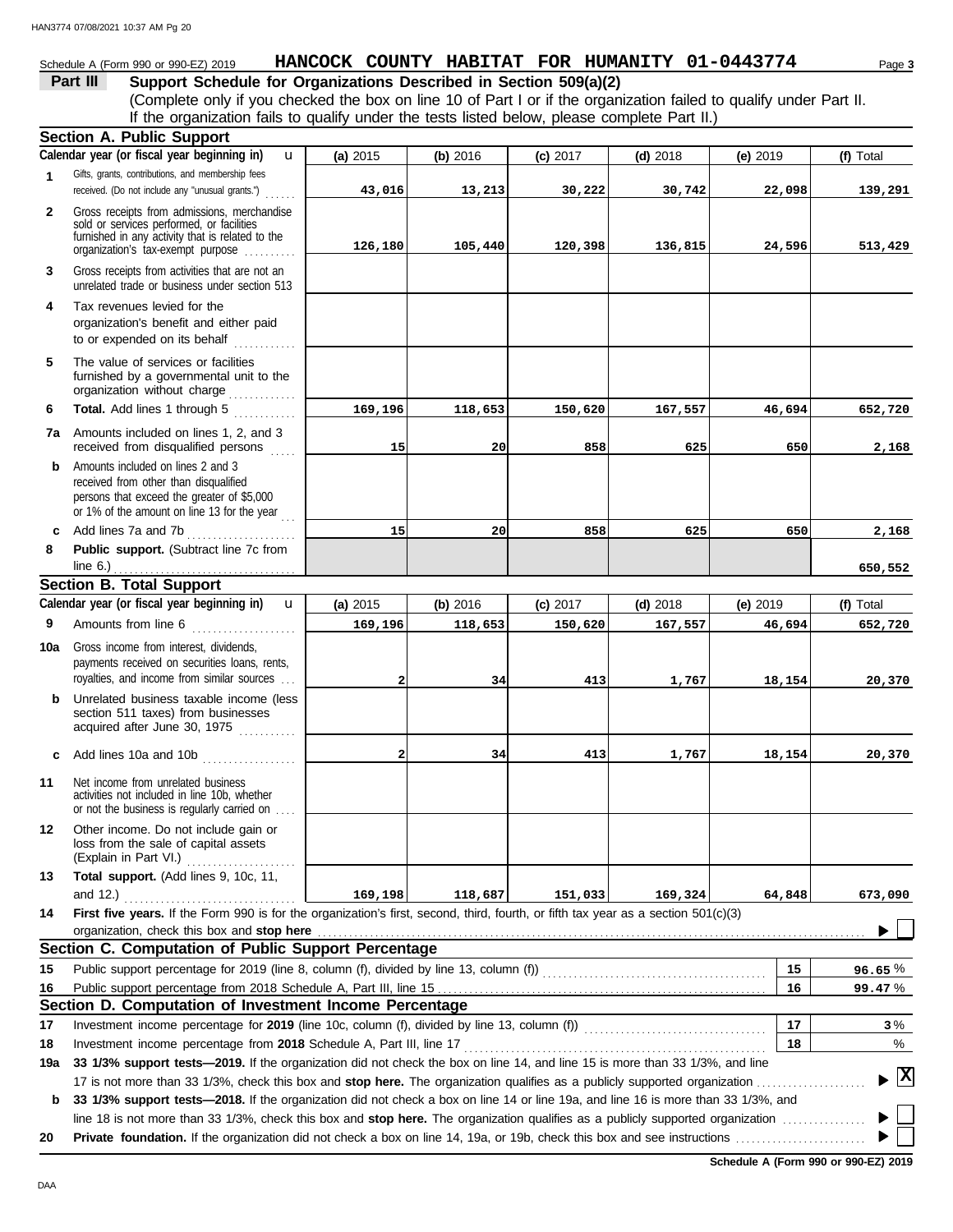|              | HANCOCK COUNTY HABITAT FOR HUMANITY 01-0443774<br>Schedule A (Form 990 or 990-EZ) 2019<br>Part IV<br><b>Supporting Organizations</b>                                                                               |     |     | Page 4 |
|--------------|--------------------------------------------------------------------------------------------------------------------------------------------------------------------------------------------------------------------|-----|-----|--------|
|              | (Complete only if you checked a box in line 12 on Part I. If you checked 12a of Part I, complete Sections A                                                                                                        |     |     |        |
|              | and B. If you checked 12b of Part I, complete Sections A and C. If you checked 12c of Part I, complete                                                                                                             |     |     |        |
|              | Sections A, D, and E. If you checked 12d of Part I, complete Sections A and D, and complete Part V.)                                                                                                               |     |     |        |
|              | Section A. All Supporting Organizations                                                                                                                                                                            |     |     |        |
|              |                                                                                                                                                                                                                    |     | Yes | No     |
| 1            | Are all of the organization's supported organizations listed by name in the organization's governing                                                                                                               |     |     |        |
|              | documents? If "No," describe in Part VI how the supported organizations are designated. If designated by                                                                                                           |     |     |        |
|              | class or purpose, describe the designation. If historic and continuing relationship, explain.                                                                                                                      | 1   |     |        |
| $\mathbf{2}$ | Did the organization have any supported organization that does not have an IRS determination of status                                                                                                             |     |     |        |
|              | under section 509(a)(1) or (2)? If "Yes," explain in Part VI how the organization determined that the supported                                                                                                    |     |     |        |
|              | organization was described in section 509(a)(1) or (2).                                                                                                                                                            | 2   |     |        |
| За           | Did the organization have a supported organization described in section $501(c)(4)$ , (5), or (6)? If "Yes," answer                                                                                                |     |     |        |
|              | $(b)$ and $(c)$ below.                                                                                                                                                                                             | За  |     |        |
| b            | Did the organization confirm that each supported organization qualified under section $501(c)(4)$ , $(5)$ , or $(6)$ and                                                                                           |     |     |        |
|              | satisfied the public support tests under section 509(a)(2)? If "Yes," describe in Part VI when and how the                                                                                                         |     |     |        |
|              | organization made the determination.                                                                                                                                                                               | 3b  |     |        |
|              | Did the organization ensure that all support to such organizations was used exclusively for section $170(c)(2)(B)$                                                                                                 |     |     |        |
| c            |                                                                                                                                                                                                                    | 3c  |     |        |
|              | purposes? If "Yes," explain in Part VI what controls the organization put in place to ensure such use.<br>Was any supported organization not organized in the United States ("foreign supported organization")? If |     |     |        |
| 4a           |                                                                                                                                                                                                                    |     |     |        |
|              | "Yes," and if you checked 12a or 12b in Part I, answer (b) and (c) below.                                                                                                                                          | 4a  |     |        |
| b            | Did the organization have ultimate control and discretion in deciding whether to make grants to the foreign                                                                                                        |     |     |        |
|              | supported organization? If "Yes," describe in Part VI how the organization had such control and discretion                                                                                                         |     |     |        |
|              | despite being controlled or supervised by or in connection with its supported organizations.                                                                                                                       | 4b  |     |        |
| c            | Did the organization support any foreign supported organization that does not have an IRS determination                                                                                                            |     |     |        |
|              | under sections $501(c)(3)$ and $509(a)(1)$ or (2)? If "Yes," explain in Part VI what controls the organization used                                                                                                |     |     |        |
|              | to ensure that all support to the foreign supported organization was used exclusively for section $170(c)(2)(B)$                                                                                                   |     |     |        |
|              | purposes.                                                                                                                                                                                                          | 4с  |     |        |
| 5a           | Did the organization add, substitute, or remove any supported organizations during the tax year? If "Yes,"                                                                                                         |     |     |        |
|              | answer (b) and (c) below (if applicable). Also, provide detail in Part VI, including (i) the names and EIN                                                                                                         |     |     |        |
|              | numbers of the supported organizations added, substituted, or removed; (ii) the reasons for each such action;                                                                                                      |     |     |        |
|              | (iii) the authority under the organization's organizing document authorizing such action; and (iv) how the action                                                                                                  |     |     |        |
|              | was accomplished (such as by amendment to the organizing document).                                                                                                                                                | 5a  |     |        |
| b            | Type I or Type II only. Was any added or substituted supported organization part of a class already                                                                                                                |     |     |        |
|              | designated in the organization's organizing document?                                                                                                                                                              | 5b  |     |        |
| c            | Substitutions only. Was the substitution the result of an event beyond the organization's control?                                                                                                                 | 5c  |     |        |
| 6            | Did the organization provide support (whether in the form of grants or the provision of services or facilities) to                                                                                                 |     |     |        |
|              | anyone other than (i) its supported organizations, (ii) individuals that are part of the charitable class benefited                                                                                                |     |     |        |
|              | by one or more of its supported organizations, or (iii) other supporting organizations that also support or                                                                                                        |     |     |        |
|              | benefit one or more of the filing organization's supported organizations? If "Yes," provide detail in Part VI.                                                                                                     | 6   |     |        |
| 7            | Did the organization provide a grant, loan, compensation, or other similar payment to a substantial contributor                                                                                                    |     |     |        |
|              | (as defined in section $4958(c)(3)(C)$ ), a family member of a substantial contributor, or a 35% controlled entity                                                                                                 |     |     |        |
|              | with regard to a substantial contributor? If "Yes," complete Part I of Schedule L (Form 990 or 990-EZ).                                                                                                            | 7   |     |        |
| 8            | Did the organization make a loan to a disqualified person (as defined in section 4958) not described in line 7?                                                                                                    |     |     |        |
|              | If "Yes," complete Part I of Schedule L (Form 990 or 990-EZ).                                                                                                                                                      | 8   |     |        |
| 9a           | Was the organization controlled directly or indirectly at any time during the tax year by one or more                                                                                                              |     |     |        |
|              | disqualified persons as defined in section 4946 (other than foundation managers and organizations described                                                                                                        |     |     |        |
|              | in section 509(a)(1) or (2))? If "Yes," provide detail in Part VI.                                                                                                                                                 | 9а  |     |        |
| b            | Did one or more disqualified persons (as defined in line 9a) hold a controlling interest in any entity in which                                                                                                    |     |     |        |
|              | the supporting organization had an interest? If "Yes," provide detail in Part VI.                                                                                                                                  | 9b  |     |        |
| c            | Did a disqualified person (as defined in line 9a) have an ownership interest in, or derive any personal benefit                                                                                                    |     |     |        |
|              | from, assets in which the supporting organization also had an interest? If "Yes," provide detail in Part VI.                                                                                                       | 9с  |     |        |
| 10a          | Was the organization subject to the excess business holdings rules of section 4943 because of section                                                                                                              |     |     |        |
|              | 4943(f) (regarding certain Type II supporting organizations, and all Type III non-functionally integrated                                                                                                          |     |     |        |
|              | supporting organizations)? If "Yes," answer 10b below.                                                                                                                                                             | 10a |     |        |

**b** Did the organization have any excess business holdings in the tax year? *(Use Schedule C, Form 4720, to determine whether the organization had excess business holdings.)*

**Schedule A (Form 990 or 990-EZ) 2019 10b**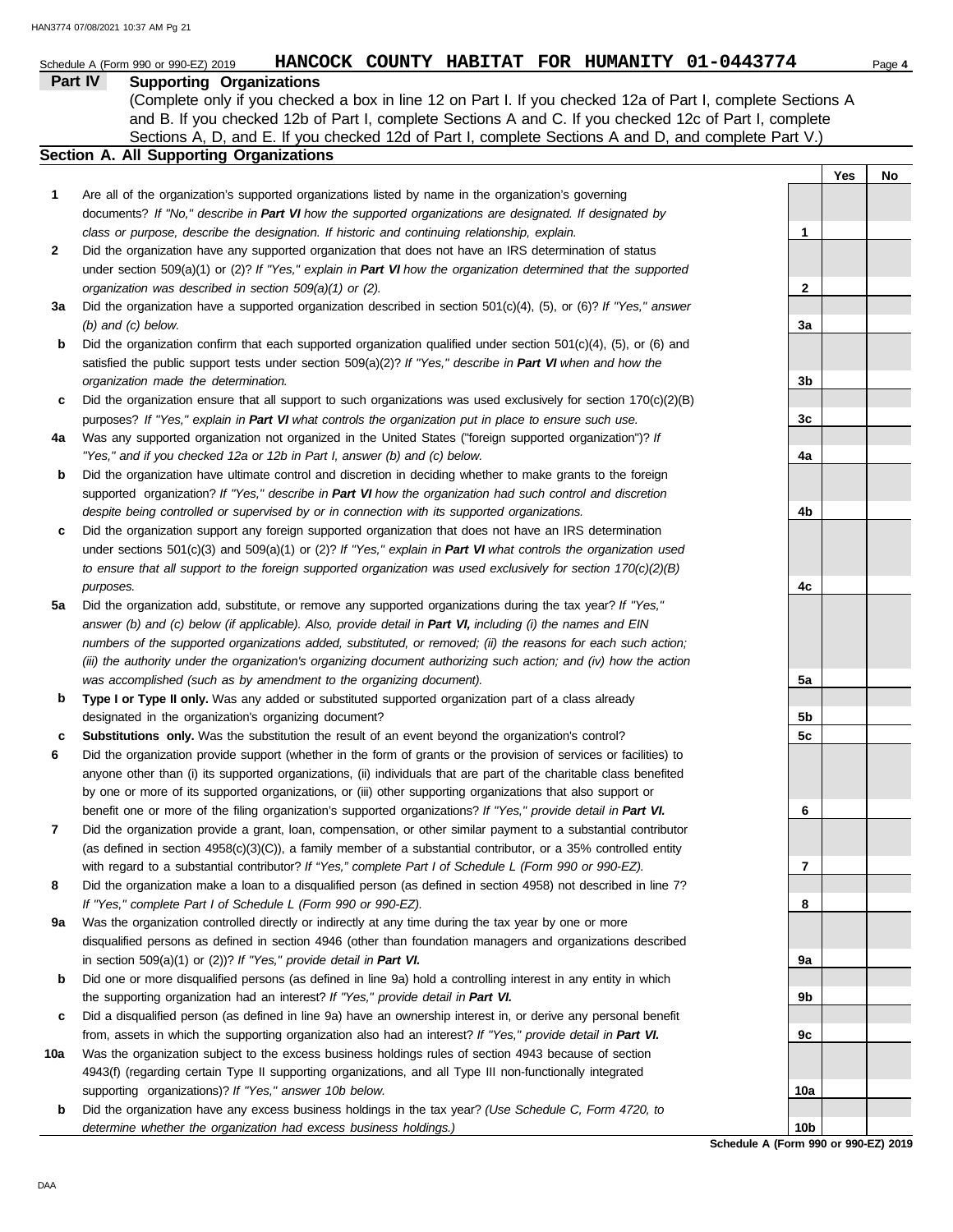|    | HANCOCK COUNTY HABITAT FOR HUMANITY 01-0443774<br>Schedule A (Form 990 or 990-EZ) 2019                                                                                                                                                  |              |     | Page 5 |
|----|-----------------------------------------------------------------------------------------------------------------------------------------------------------------------------------------------------------------------------------------|--------------|-----|--------|
|    | Part IV<br><b>Supporting Organizations (continued)</b>                                                                                                                                                                                  |              |     |        |
|    |                                                                                                                                                                                                                                         |              | Yes | No     |
| 11 | Has the organization accepted a gift or contribution from any of the following persons?                                                                                                                                                 |              |     |        |
| а  | A person who directly or indirectly controls, either alone or together with persons described in (b) and (c)                                                                                                                            |              |     |        |
| b  | below, the governing body of a supported organization?<br>A family member of a person described in (a) above?                                                                                                                           | 11a<br>11b   |     |        |
| C  | A 35% controlled entity of a person described in (a) or (b) above? If "Yes" to a, b, or c, provide detail in Part VI.                                                                                                                   | 11c          |     |        |
|    | <b>Section B. Type I Supporting Organizations</b>                                                                                                                                                                                       |              |     |        |
|    |                                                                                                                                                                                                                                         |              | Yes | No     |
| 1  | Did the directors, trustees, or membership of one or more supported organizations have the power to                                                                                                                                     |              |     |        |
|    | regularly appoint or elect at least a majority of the organization's directors or trustees at all times during the                                                                                                                      |              |     |        |
|    | tax year? If "No," describe in Part VI how the supported organization(s) effectively operated, supervised, or                                                                                                                           |              |     |        |
|    | controlled the organization's activities. If the organization had more than one supported organization,                                                                                                                                 |              |     |        |
|    | describe how the powers to appoint and/or remove directors or trustees were allocated among the supported                                                                                                                               |              |     |        |
|    | organizations and what conditions or restrictions, if any, applied to such powers during the tax year.                                                                                                                                  | 1            |     |        |
| 2  | Did the organization operate for the benefit of any supported organization other than the supported                                                                                                                                     |              |     |        |
|    | organization(s) that operated, supervised, or controlled the supporting organization? If "Yes," explain in Part                                                                                                                         |              |     |        |
|    | VI how providing such benefit carried out the purposes of the supported organization(s) that operated,                                                                                                                                  |              |     |        |
|    | supervised, or controlled the supporting organization.                                                                                                                                                                                  | $\mathbf{2}$ |     |        |
|    | Section C. Type II Supporting Organizations                                                                                                                                                                                             |              |     |        |
|    |                                                                                                                                                                                                                                         |              | Yes | No     |
| 1  | Were a majority of the organization's directors or trustees during the tax year also a majority of the directors                                                                                                                        |              |     |        |
|    | or trustees of each of the organization's supported organization(s)? If "No," describe in Part VI how control                                                                                                                           |              |     |        |
|    | or management of the supporting organization was vested in the same persons that controlled or managed                                                                                                                                  |              |     |        |
|    | the supported organization(s).                                                                                                                                                                                                          | 1            |     |        |
|    | Section D. All Type III Supporting Organizations                                                                                                                                                                                        |              | Yes |        |
| 1  |                                                                                                                                                                                                                                         |              |     | No     |
|    | Did the organization provide to each of its supported organizations, by the last day of the fifth month of the<br>organization's tax year, (i) a written notice describing the type and amount of support provided during the prior tax |              |     |        |
|    | year, (ii) a copy of the Form 990 that was most recently filed as of the date of notification, and (iii) copies of the                                                                                                                  |              |     |        |
|    | organization's governing documents in effect on the date of notification, to the extent not previously provided?                                                                                                                        | 1            |     |        |
| 2  | Were any of the organization's officers, directors, or trustees either (i) appointed or elected by the supported                                                                                                                        |              |     |        |
|    | organization(s) or (ii) serving on the governing body of a supported organization? If "No," explain in Part VI how                                                                                                                      |              |     |        |
|    | the organization maintained a close and continuous working relationship with the supported organization(s).                                                                                                                             | 2            |     |        |
| 3  | By reason of the relationship described in (2), did the organization's supported organizations have a                                                                                                                                   |              |     |        |
|    | significant voice in the organization's investment policies and in directing the use of the organization's                                                                                                                              |              |     |        |
|    | income or assets at all times during the tax year? If "Yes," describe in Part VI the role the organization's                                                                                                                            |              |     |        |
|    | supported organizations played in this regard.                                                                                                                                                                                          | 3            |     |        |
|    | Section E. Type III Functionally-Integrated Supporting Organizations                                                                                                                                                                    |              |     |        |
| 1  | Check the box next to the method that the organization used to satisfy the Integral Part Test during the year (see instructions).                                                                                                       |              |     |        |
| а  | The organization satisfied the Activities Test. Complete line 2 below.                                                                                                                                                                  |              |     |        |
| b  | The organization is the parent of each of its supported organizations. Complete line 3 below.                                                                                                                                           |              |     |        |
| c  | The organization supported a governmental entity. Describe in Part VI how you supported a government entity (see instructions).                                                                                                         |              |     |        |
|    |                                                                                                                                                                                                                                         |              |     |        |
| 2  | Activities Test. Answer (a) and (b) below.                                                                                                                                                                                              |              | Yes | No     |
| a  | Did substantially all of the organization's activities during the tax year directly further the exempt purposes of                                                                                                                      |              |     |        |
|    | the supported organization(s) to which the organization was responsive? If "Yes," then in Part VI identify                                                                                                                              |              |     |        |
|    | those supported organizations and explain how these activities directly furthered their exempt purposes,                                                                                                                                |              |     |        |
|    | how the organization was responsive to those supported organizations, and how the organization determined                                                                                                                               |              |     |        |
|    | that these activities constituted substantially all of its activities.                                                                                                                                                                  | 2a           |     |        |
| b  | Did the activities described in (a) constitute activities that, but for the organization's involvement, one or more                                                                                                                     |              |     |        |
|    | of the organization's supported organization(s) would have been engaged in? If "Yes," explain in Part VI the                                                                                                                            |              |     |        |
|    | reasons for the organization's position that its supported organization(s) would have engaged in these                                                                                                                                  |              |     |        |
|    | activities but for the organization's involvement.                                                                                                                                                                                      | 2b           |     |        |
| З  | Parent of Supported Organizations. Answer (a) and (b) below.                                                                                                                                                                            |              |     |        |

- **a** Did the organization have the power to regularly appoint or elect a majority of the officers, directors, or
	- trustees of each of the supported organizations? *Provide details in Part VI.*
- **b** Did the organization exercise a substantial degree of direction over the policies, programs, and activities of each of its supported organizations? *If "Yes," describe in Part VI the role played by the organization in this regard.*

DAA **Schedule A (Form 990 or 990-EZ) 2019 3b**

**3a**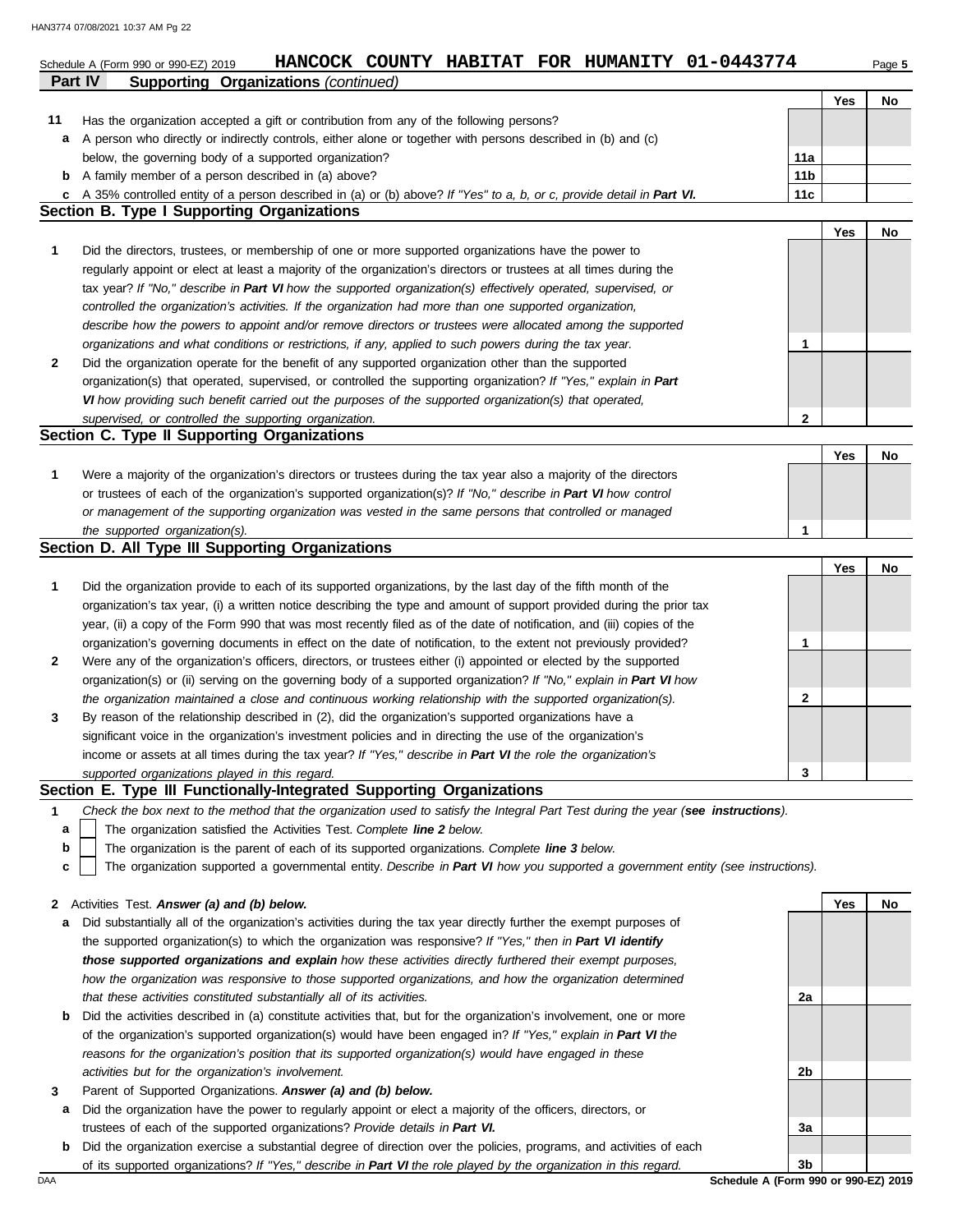| HANCOCK COUNTY HABITAT FOR HUMANITY 01-0443774<br>Schedule A (Form 990 or 990-EZ) 2019                                                           |                |                | Page 6                         |
|--------------------------------------------------------------------------------------------------------------------------------------------------|----------------|----------------|--------------------------------|
| <b>Part V</b><br>Type III Non-Functionally Integrated 509(a)(3) Supporting Organizations                                                         |                |                |                                |
| $\mathbf{1}$<br>Check here if the organization satisfied the Integral Part Test as a qualifying trust on Nov. 20, 1970 (explain in Part VI). See |                |                |                                |
| instructions. All other Type III non-functionally integrated supporting organizations must complete Sections A through E.                        |                |                |                                |
| Section A - Adjusted Net Income                                                                                                                  |                | (A) Prior Year | (B) Current Year<br>(optional) |
| 1<br>Net short-term capital gain                                                                                                                 | 1              |                |                                |
| Recoveries of prior-year distributions<br>$\mathbf{2}$                                                                                           | 2              |                |                                |
| 3<br>Other gross income (see instructions)                                                                                                       | 3              |                |                                |
| Add lines 1 through 3.<br>4                                                                                                                      | 4              |                |                                |
| 5<br>Depreciation and depletion                                                                                                                  | 5              |                |                                |
| Portion of operating expenses paid or incurred for production or<br>6                                                                            |                |                |                                |
| collection of gross income or for management, conservation, or                                                                                   |                |                |                                |
| maintenance of property held for production of income (see instructions)                                                                         | 6              |                |                                |
| Other expenses (see instructions)<br>7                                                                                                           | $\overline{7}$ |                |                                |
| <b>Adjusted Net Income</b> (subtract lines 5, 6, and 7 from line 4)<br>8                                                                         | 8              |                |                                |
| <b>Section B - Minimum Asset Amount</b>                                                                                                          |                | (A) Prior Year | (B) Current Year<br>(optional) |
| Aggregate fair market value of all non-exempt-use assets (see<br>1                                                                               |                |                |                                |
| instructions for short tax year or assets held for part of year):                                                                                |                |                |                                |
| <b>a</b> Average monthly value of securities                                                                                                     | 1a             |                |                                |
| b<br>Average monthly cash balances                                                                                                               | 1b             |                |                                |
| <b>c</b> Fair market value of other non-exempt-use assets                                                                                        | 1c             |                |                                |
| <b>d Total</b> (add lines 1a, 1b, and 1c)                                                                                                        | 1d             |                |                                |
| e Discount claimed for blockage or other                                                                                                         |                |                |                                |
| factors (explain in detail in <b>Part VI)</b> :                                                                                                  |                |                |                                |
| $\mathbf{2}$<br>Acquisition indebtedness applicable to non-exempt-use assets                                                                     | $\mathbf{2}$   |                |                                |
| Subtract line 2 from line 1d.<br>3                                                                                                               | 3              |                |                                |
| Cash deemed held for exempt use. Enter 1-1/2% of line 3 (for greater amount,<br>4                                                                |                |                |                                |
| see instructions).                                                                                                                               | 4              |                |                                |
| 5<br>Net value of non-exempt-use assets (subtract line 4 from line 3)                                                                            | 5              |                |                                |
| Multiply line 5 by .035.<br>6                                                                                                                    | 6              |                |                                |
| 7<br>Recoveries of prior-year distributions                                                                                                      | $\overline{7}$ |                |                                |
| 8<br><b>Minimum Asset Amount</b> (add line 7 to line 6)                                                                                          | 8              |                |                                |
| Section C - Distributable Amount                                                                                                                 |                |                | <b>Current Year</b>            |
| Adjusted net income for prior year (from Section A, line 8, Column A)<br>1                                                                       | 1              |                |                                |
| $\mathbf{2}$<br>Enter 85% of line 1.                                                                                                             | $\mathbf{2}$   |                |                                |
| Minimum asset amount for prior year (from Section B, line 8, Column A)<br>3                                                                      | 3              |                |                                |
| Enter greater of line 2 or line 3.<br>4                                                                                                          | 4              |                |                                |
| 5<br>Income tax imposed in prior year                                                                                                            | 5              |                |                                |
| <b>Distributable Amount.</b> Subtract line 5 from line 4, unless subject to<br>6                                                                 |                |                |                                |
| emergency temporary reduction (see instructions).                                                                                                | 6              |                |                                |

emergency temporary reduction (see instructions).

**7** instructions). Check here if the current year is the organization's first as a non-functionally integrated Type III supporting organization (see

**6**

**Schedule A (Form 990 or 990-EZ) 2019**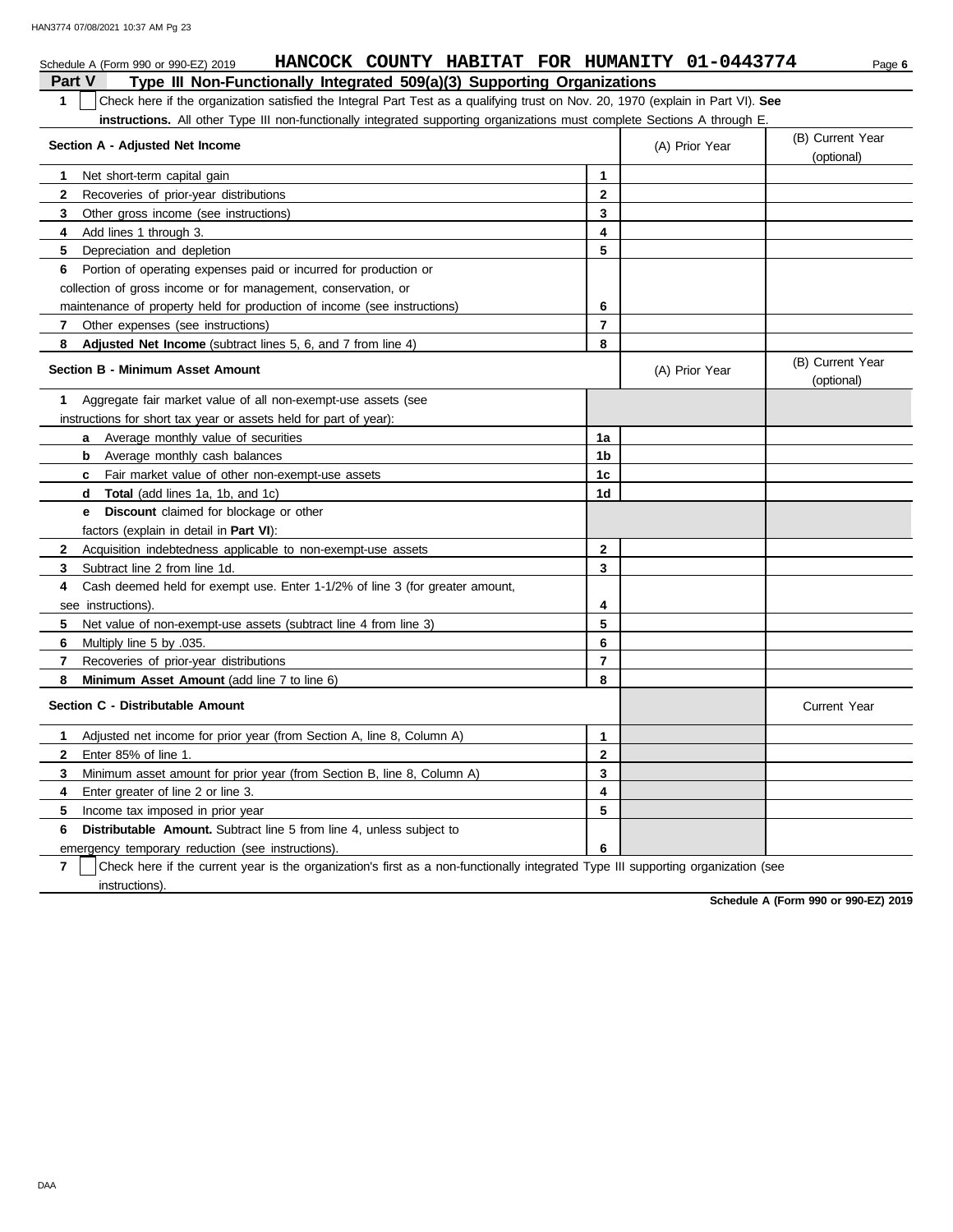### Schedule A (Form 990 or 990-EZ) 2019 **HANCOCK COUNTY HABITAT FOR HUMANITY 01-0443774** Page 7

#### **Part V Type III Non-Functionally Integrated 509(a)(3) Supporting Organizations** *(continued)* **Section D - Distributions Current Year 1 2 3 4 5 6 7 8 9 10** Amounts paid to supported organizations to accomplish exempt purposes Amounts paid to perform activity that directly furthers exempt purposes of supported organizations, in excess of income from activity Administrative expenses paid to accomplish exempt purposes of supported organizations Amounts paid to acquire exempt-use assets Qualified set-aside amounts (prior IRS approval required) Other distributions (describe in **Part VI**). See instructions. **Total annual distributions.** Add lines 1 through 6. Distributions to attentive supported organizations to which the organization is responsive (provide details in **Part VI**). See instructions. Distributable amount for 2019 from Section C, line 6 Line 8 amount divided by line 9 amount **Section E - Distribution Allocations** (see instructions) **Excess Distributions (i) (ii) Underdistributions Pre-2019 (iii) Distributable Amount for 2019 8 7 6 5 4** Distributions for 2019 from **3 2 1 a** From 2014 . . . . . . . . . . . . . . . . . . . . . . . . . . . . . . . . . . **b** From 2015 . . . . . . . . . . . . . . . . . . . . . . . . . . . . . . . . . . **c** From 2016 . . . . . . . . . . . . . . . . . . . . . . . . . . . . . . . . . . **d** From 2017 . . . . . . . . . . . . . . . . . . . . . . . . . . . . . . . . . . . **e** From 2018 . . . . . . . . . . . . . . . . . . . . . . . . . . . . . . . . . . . **f Total** of lines 3a through e **g** Applied to underdistributions of prior years **h** Applied to 2019 distributable amount **i** Carryover from 2014 not applied (see instructions) **j** Remainder. Subtract lines 3g, 3h, and 3i from 3f. **a** Applied to underdistributions of prior years **b** Applied to 2019 distributable amount **c** Remainder. Subtract lines 4a and 4b from 4. **a** Excess from 2015 . . . . . . . . . . . . . . . . . . . . . . . . . . **b** Excess from 2016 . . . . . . . . . . . . . . . . . . . . . . . . . . **c** Excess from 2017 . . . . . . . . . . . . . . . . . . . . . . . . . . . **d** Excess from 2018 . . . . . . . . . . . . . . . . . . . . . . . . . . . **e** Excess from 2019 . . . . . . . . . . . . . . . . . . . . . . . . . . . Distributable amount for 2019 from Section C, line 6 Underdistributions, if any, for years prior to 2019 (reasonable cause required-explain in **Part VI**). See Excess distributions carryover, if any, to 2019 Section D, line 7: \$ Remaining underdistributions for years prior to 2019, if any. Subtract lines 3g and 4a from line 2. For result greater than zero, explain in **Part VI**. See instructions. Remaining underdistributions for 2019. Subtract lines 3h and 4b from line 1. For result greater than zero, explain in **Part VI**. See instructions. **Excess distributions carryover to 2020.** Add lines 3j and 4c. Breakdown of line 7: instructions.

**Schedule A (Form 990 or 990-EZ) 2019**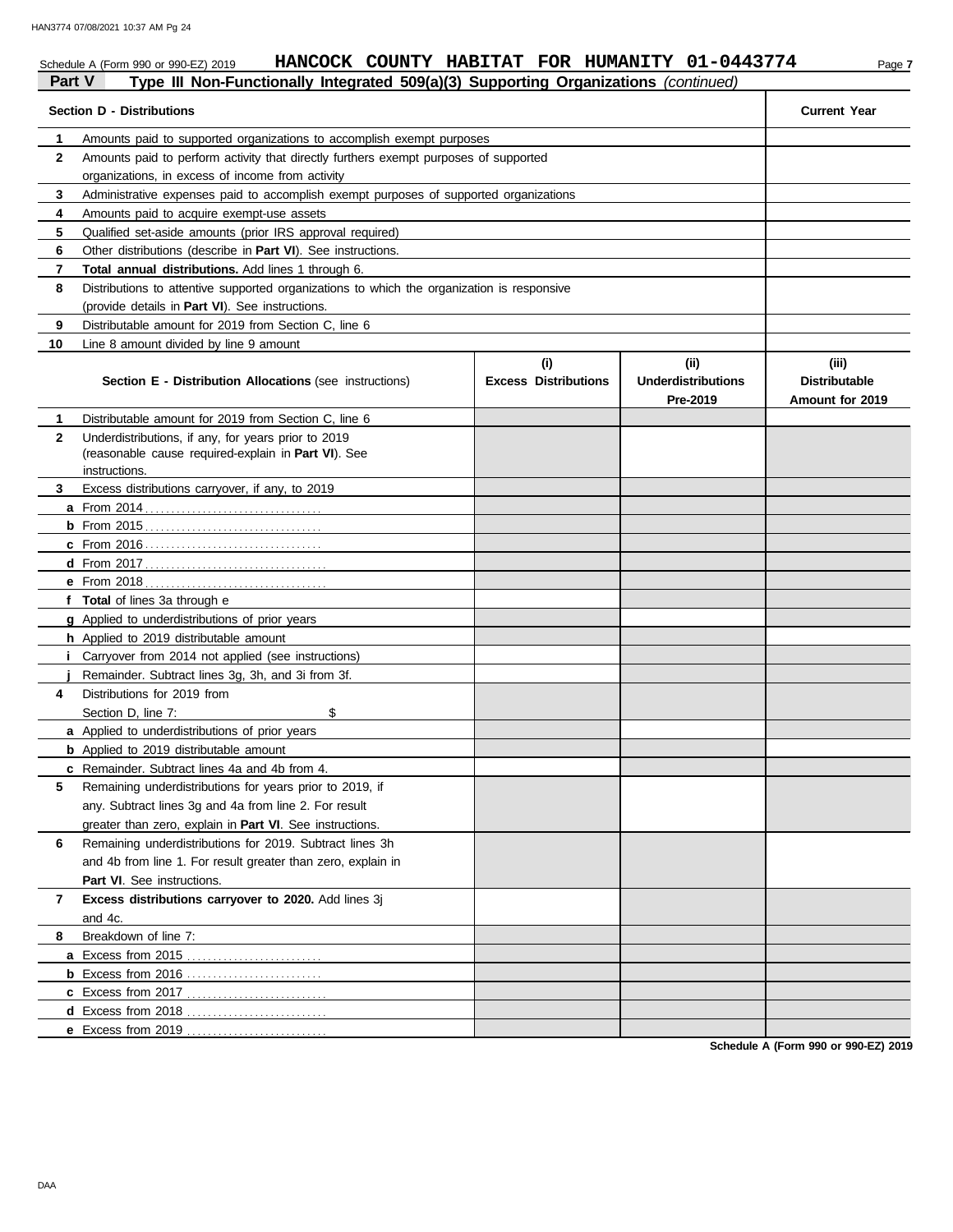| Part VI             | HANCOCK COUNTY HABITAT FOR HUMANITY 01-0443774<br>Schedule A (Form 990 or 990-EZ) 2019<br>Supplemental Information. Provide the explanations required by Part II, line 10; Part II, line 17a or 17b; Part<br>III, line 12; Part IV, Section A, lines 1, 2, 3b, 3c, 4b, 4c, 5a, 6, 9a, 9b, 9c, 11a, 11b, and 11c; Part IV, Section<br>B, lines 1 and 2; Part IV, Section C, line 1; Part IV, Section D, lines 2 and 3; Part IV, Section E, lines 1c, 2a, 2b,<br>3a, and 3b; Part V, line 1; Part V, Section B, line 1e; Part V, Section D, lines 5, 6, and 8; and Part V, Section E,<br>lines 2, 5, and 6. Also complete this part for any additional information. (See instructions.)<br>SUPPORTING SCHEDULE - UNUSUAL GRANTS | Page 8       |
|---------------------|-------------------------------------------------------------------------------------------------------------------------------------------------------------------------------------------------------------------------------------------------------------------------------------------------------------------------------------------------------------------------------------------------------------------------------------------------------------------------------------------------------------------------------------------------------------------------------------------------------------------------------------------------------------------------------------------------------------------------------|--------------|
|                     |                                                                                                                                                                                                                                                                                                                                                                                                                                                                                                                                                                                                                                                                                                                               |              |
|                     | UNRESTRICTED GRANT                                                                                                                                                                                                                                                                                                                                                                                                                                                                                                                                                                                                                                                                                                            | \$<br>75,000 |
| <b>UNRESTRICTED</b> | INDIVIDUAL DONATION                                                                                                                                                                                                                                                                                                                                                                                                                                                                                                                                                                                                                                                                                                           | \$<br>25,000 |
|                     | TEMPORARILY RESTRICTED BEQUEST                                                                                                                                                                                                                                                                                                                                                                                                                                                                                                                                                                                                                                                                                                | \$<br>57,664 |
| <b>SUPPLEMENTAL</b> | <b>INFORMATION</b>                                                                                                                                                                                                                                                                                                                                                                                                                                                                                                                                                                                                                                                                                                            |              |
|                     | PART III, LINE 2 - GROSS RECEIPTS FROM MERCHANDISE SOLD AT HABITAT RESTORE                                                                                                                                                                                                                                                                                                                                                                                                                                                                                                                                                                                                                                                    |              |
|                     | [A RELATED, EXEMPT ACTIVITY UNDER $513(A)(3)$ ] HAS A FIVE YEAR CUMULATIVE                                                                                                                                                                                                                                                                                                                                                                                                                                                                                                                                                                                                                                                    |              |
|                     | TOTAL OF \$426,757.                                                                                                                                                                                                                                                                                                                                                                                                                                                                                                                                                                                                                                                                                                           |              |
|                     | NOTE: HABITAT RESTORE NET PROCEEDS DURING THE NOTED FIVE YEARS TOTALED                                                                                                                                                                                                                                                                                                                                                                                                                                                                                                                                                                                                                                                        |              |
|                     | \$25,903. THIS FIGURE OMITS CERTAIN MANAGEMENT COSTS, INCLUDING WAGES AND                                                                                                                                                                                                                                                                                                                                                                                                                                                                                                                                                                                                                                                     |              |
|                     | INSURANCE, WHICH WERE PREVIOUSLY BOOKED IN PART IX, LINES 7, 10 AND 23.                                                                                                                                                                                                                                                                                                                                                                                                                                                                                                                                                                                                                                                       |              |
|                     | THESES COSTS SHOULD HAVE BEEN REFLECTED UNDER PART VIII, LINE 10B.                                                                                                                                                                                                                                                                                                                                                                                                                                                                                                                                                                                                                                                            |              |
|                     | PART III, LINE 2 - GOLF TOURNAMENT FUNDRAISING ACTIVITIES HAS A FIVE YEAR                                                                                                                                                                                                                                                                                                                                                                                                                                                                                                                                                                                                                                                     |              |
|                     | CUMULATIVE TOTAL OF \$85,830.                                                                                                                                                                                                                                                                                                                                                                                                                                                                                                                                                                                                                                                                                                 |              |
|                     |                                                                                                                                                                                                                                                                                                                                                                                                                                                                                                                                                                                                                                                                                                                               |              |
|                     |                                                                                                                                                                                                                                                                                                                                                                                                                                                                                                                                                                                                                                                                                                                               |              |
|                     |                                                                                                                                                                                                                                                                                                                                                                                                                                                                                                                                                                                                                                                                                                                               |              |
|                     |                                                                                                                                                                                                                                                                                                                                                                                                                                                                                                                                                                                                                                                                                                                               |              |
|                     |                                                                                                                                                                                                                                                                                                                                                                                                                                                                                                                                                                                                                                                                                                                               |              |
|                     |                                                                                                                                                                                                                                                                                                                                                                                                                                                                                                                                                                                                                                                                                                                               |              |
|                     |                                                                                                                                                                                                                                                                                                                                                                                                                                                                                                                                                                                                                                                                                                                               |              |
|                     |                                                                                                                                                                                                                                                                                                                                                                                                                                                                                                                                                                                                                                                                                                                               |              |
|                     |                                                                                                                                                                                                                                                                                                                                                                                                                                                                                                                                                                                                                                                                                                                               |              |
|                     |                                                                                                                                                                                                                                                                                                                                                                                                                                                                                                                                                                                                                                                                                                                               |              |
|                     |                                                                                                                                                                                                                                                                                                                                                                                                                                                                                                                                                                                                                                                                                                                               |              |
|                     |                                                                                                                                                                                                                                                                                                                                                                                                                                                                                                                                                                                                                                                                                                                               |              |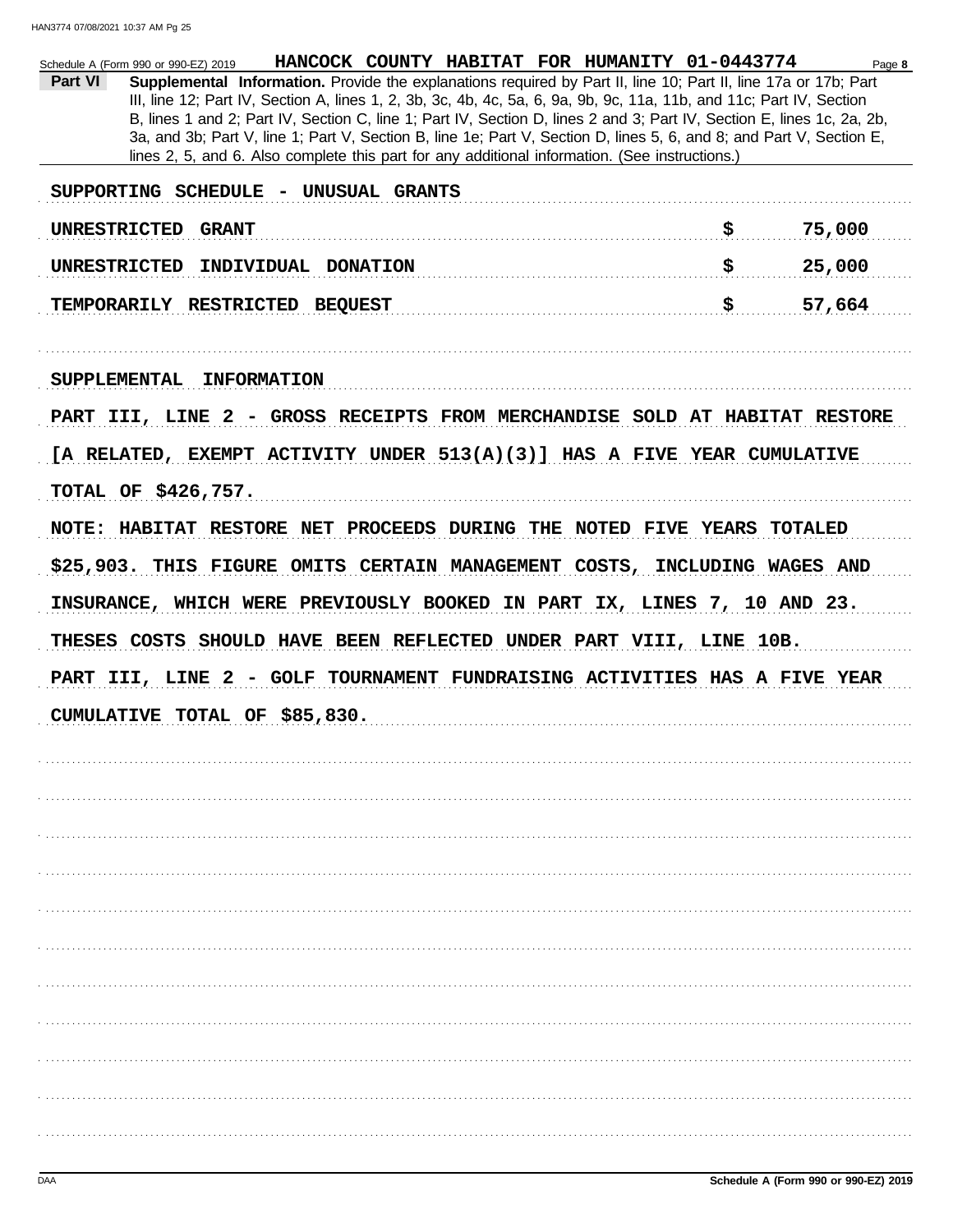Department of the Treasury Internal Revenue Service Name of the organization

**(Form 990, 990-EZ,**

## **Schedule of Contributors Schedule B**

**or 990-PF)** u **Attach to Form 990, Form 990-EZ, or Form 990-PF.** u **Go to** *www.irs.gov/Form990* **for the latest information.** OMB No. 1545-0047

**2019**

**Employer identification number**

**HANCOCK COUNTY HABITAT FOR HUMANITY 01-0443774**

**Organization type** (check one):

| Filers of:         | Section:                                                                    |
|--------------------|-----------------------------------------------------------------------------|
| Form 990 or 990-EZ | $ \mathbf{X} $ 501(c)(<br>3 ) (enter number) organization                   |
|                    | $4947(a)(1)$ nonexempt charitable trust not treated as a private foundation |
|                    | 527 political organization                                                  |
| Form 990-PF        | 501(c)(3) exempt private foundation                                         |
|                    | $4947(a)(1)$ nonexempt charitable trust treated as a private foundation     |
|                    | 501(c)(3) taxable private foundation                                        |

Check if your organization is covered by the **General Rule** or a **Special Rule. Note:** Only a section 501(c)(7), (8), or (10) organization can check boxes for both the General Rule and a Special Rule. See instructions.

#### **General Rule**

For an organization filing Form 990, 990-EZ, or 990-PF that received, during the year, contributions totaling \$5,000 **X** or more (in money or property) from any one contributor. Complete Parts I and II. See instructions for determining a contributor's total contributions.

#### **Special Rules**

For an organization described in section 501(c)(3) filing Form 990 or 990-EZ that met the 33<sup>1</sup>/3% support test of the regulations under sections 509(a)(1) and 170(b)(1)(A)(vi), that checked Schedule A (Form 990 or 990-EZ), Part II, line 13, 16a, or 16b, and that received from any one contributor, during the year, total contributions of the greater of **(1)** \$5,000; or **(2)** 2% of the amount on (i) Form 990, Part VIII, line 1h; or (ii) Form 990-EZ, line 1. Complete Parts I and II.

literary, or educational purposes, or for the prevention of cruelty to children or animals. Complete Parts I (entering For an organization described in section 501(c)(7), (8), or (10) filing Form 990 or 990-EZ that received from any one contributor, during the year, total contributions of more than \$1,000 *exclusively* for religious, charitable, scientific, "N/A" in column (b) instead of the contributor name and address), II, and III.

For an organization described in section 501(c)(7), (8), or (10) filing Form 990 or 990-EZ that received from any one contributor, during the year, contributions *exclusively* for religious, charitable, etc., purposes, but no such contributions totaled more than \$1,000. If this box is checked, enter here the total contributions that were received during the year for an *exclusively* religious, charitable, etc., purpose. Don't complete any of the parts unless the **General Rule** applies to this organization because it received *nonexclusively* religious, charitable, etc., contributions totaling \$5,000 or more during the year . . . . . . . . . . . . . . . . . . . . . . . . . . . . . . . . . . . . . . . . . . . . . . . . . . . . . . . . . . . . . . . . . . . . . . . . . . . . . . . .

990-EZ, or 990-PF), but it **must** answer "No" on Part IV, line 2, of its Form 990; or check the box on line H of its Form 990-EZ or on its Form 990-PF, Part I, line 2, to certify that it doesn't meet the filing requirements of Schedule B (Form 990, 990-EZ, or 990-PF). **Caution:** An organization that isn't covered by the General Rule and/or the Special Rules doesn't file Schedule B (Form 990,

**For Paperwork Reduction Act Notice, see the instructions for Form 990, 990-EZ, or 990-PF.**

 $\triangleright$  \$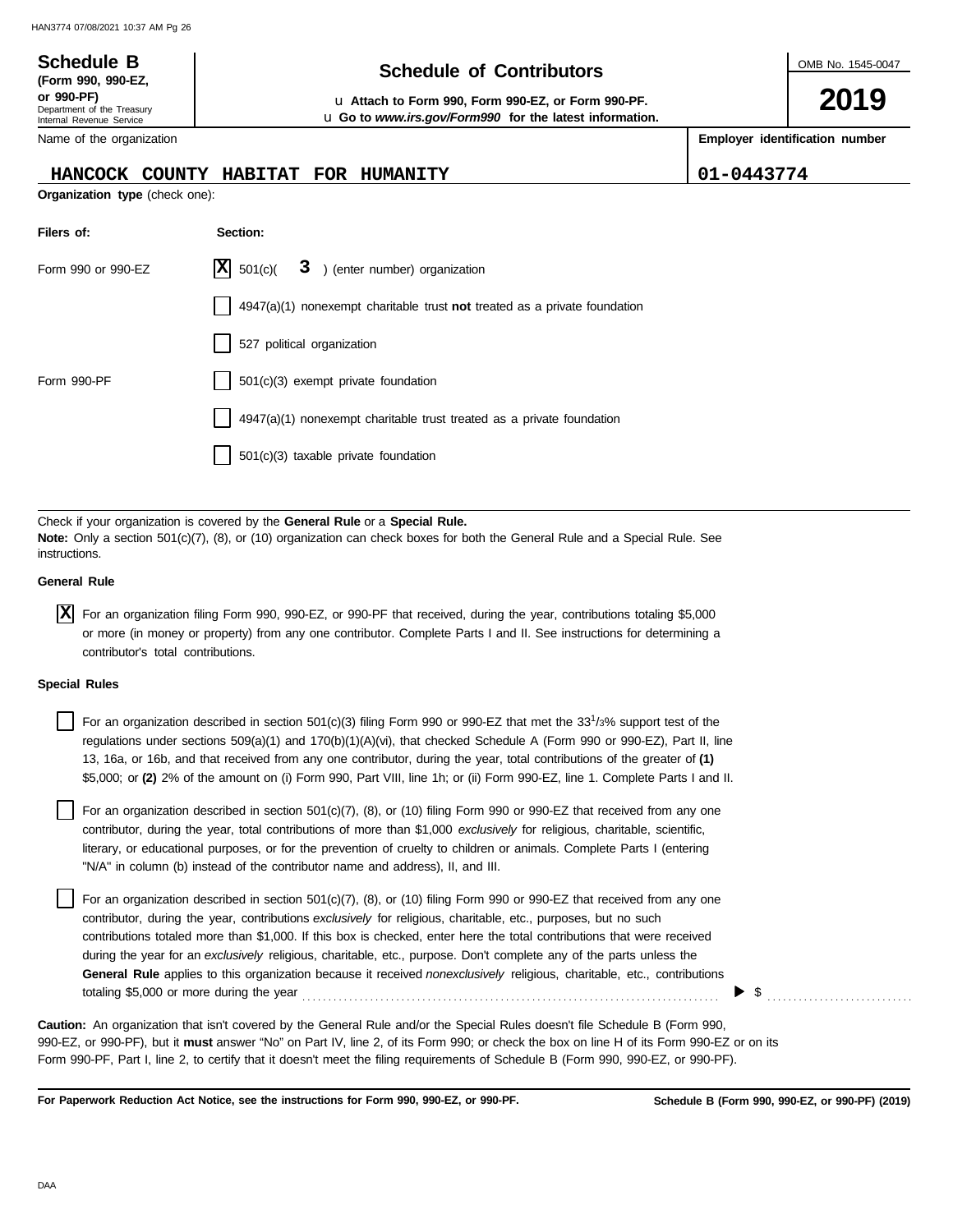**(Form 990)**

Department of the Treasury Internal Revenue Service **Name of the organization**

## **SCHEDULE D Supplemental Financial Statements**

**Part IV, line 6, 7, 8, 9, 10, 11a, 11b, 11c, 11d, 11e, 11f, 12a, or 12b.** u **Complete if the organization answered "Yes" on Form 990,**

u **Attach to Form 990.** 

u **Go to** *www.irs.gov/Form990* **for instructions and the latest information.**

**2019 Open to Public Inspection**

OMB No. 1545-0047

**Employer identification number**

|              | HANCOCK COUNTY HABITAT FOR HUMANITY                                                                                                       |                                                    | 01-0443774                      |
|--------------|-------------------------------------------------------------------------------------------------------------------------------------------|----------------------------------------------------|---------------------------------|
|              | Organizations Maintaining Donor Advised Funds or Other Similar Funds or Accounts.<br>Part I                                               |                                                    |                                 |
|              | Complete if the organization answered "Yes" on Form 990, Part IV, line 6.                                                                 |                                                    |                                 |
|              |                                                                                                                                           | (a) Donor advised funds                            | (b) Funds and other accounts    |
| 1            | Total number at end of year                                                                                                               |                                                    |                                 |
| 2            | Aggregate value of contributions to (during year)                                                                                         |                                                    |                                 |
| 3            |                                                                                                                                           |                                                    |                                 |
| 4            |                                                                                                                                           |                                                    |                                 |
| 5            | Did the organization inform all donors and donor advisors in writing that the assets held in donor advised                                |                                                    |                                 |
|              |                                                                                                                                           |                                                    | Yes<br>No                       |
| 6            | Did the organization inform all grantees, donors, and donor advisors in writing that grant funds can be used                              |                                                    |                                 |
|              | only for charitable purposes and not for the benefit of the donor or donor advisor, or for any other purpose                              |                                                    |                                 |
|              |                                                                                                                                           |                                                    | Yes<br>No                       |
|              | <b>Conservation Easements.</b><br>Part II                                                                                                 |                                                    |                                 |
|              | Complete if the organization answered "Yes" on Form 990, Part IV, line 7.                                                                 |                                                    |                                 |
| 1            | Purpose(s) of conservation easements held by the organization (check all that apply).                                                     |                                                    |                                 |
|              | Preservation of land for public use (for example, recreation or education)                                                                | Preservation of a historically important land area |                                 |
|              | Protection of natural habitat                                                                                                             | Preservation of a certified historic structure     |                                 |
|              | Preservation of open space                                                                                                                |                                                    |                                 |
| $\mathbf{2}$ | Complete lines 2a through 2d if the organization held a qualified conservation contribution in the form of a conservation                 |                                                    |                                 |
|              | easement on the last day of the tax year.                                                                                                 |                                                    | Held at the End of the Tax Year |
| а            |                                                                                                                                           |                                                    | 2a                              |
| b            |                                                                                                                                           |                                                    | 2b                              |
| c            | Number of conservation easements on a certified historic structure included in (a) [[[[[[[[[[[[[[[[[[[[[[[[[]]]]]]]                       |                                                    | 2c                              |
| d            | Number of conservation easements included in (c) acquired after 7/25/06, and not on a                                                     |                                                    |                                 |
|              |                                                                                                                                           |                                                    | 2d                              |
| 3            | Number of conservation easements modified, transferred, released, extinguished, or terminated by the organization during the              |                                                    |                                 |
|              | tax year $\mathbf u$                                                                                                                      |                                                    |                                 |
| 4            | Number of states where property subject to conservation easement is located u                                                             |                                                    |                                 |
| 5            | Does the organization have a written policy regarding the periodic monitoring, inspection, handling of                                    |                                                    |                                 |
|              |                                                                                                                                           |                                                    | Yes<br>No                       |
| 6            | Staff and volunteer hours devoted to monitoring, inspecting, handling of violations, and enforcing conservation easements during the year |                                                    |                                 |
|              | u.<br>.                                                                                                                                   |                                                    |                                 |
| 7            | Amount of expenses incurred in monitoring, inspecting, handling of violations, and enforcing conservation easements during the year       |                                                    |                                 |
|              | <b>u</b> \$                                                                                                                               |                                                    |                                 |
|              | Does each conservation easement reported on line $2(d)$ above satisfy the requirements of section $170(h)(4)(B)(i)$                       |                                                    |                                 |
|              |                                                                                                                                           |                                                    | Yes No                          |
| 9            | In Part XIII, describe how the organization reports conservation easements in its revenue and expense statement and                       |                                                    |                                 |
|              | balance sheet, and include, if applicable, the text of the footnote to the organization's financial statements that describes the         |                                                    |                                 |
|              | organization's accounting for conservation easements.                                                                                     |                                                    |                                 |
|              | Organizations Maintaining Collections of Art, Historical Treasures, or Other Similar Assets.<br>Part III                                  |                                                    |                                 |
|              | Complete if the organization answered "Yes" on Form 990, Part IV, line 8.                                                                 |                                                    |                                 |
|              | 1a If the organization elected, as permitted under FASB ASC 958, not to report in its revenue statement and balance sheet works           |                                                    |                                 |
|              | of art, historical treasures, or other similar assets held for public exhibition, education, or research in furtherance of public         |                                                    |                                 |
|              | service, provide in Part XIII the text of the footnote to its financial statements that describes these items.                            |                                                    |                                 |
| b            | If the organization elected, as permitted under FASB ASC 958, to report in its revenue statement and balance sheet works of               |                                                    |                                 |
|              | art, historical treasures, or other similar assets held for public exhibition, education, or research in furtherance of public service,   |                                                    |                                 |
|              | provide the following amounts relating to these items:                                                                                    |                                                    |                                 |
|              | (i)                                                                                                                                       |                                                    | $\mathbf{u}$ \$                 |
|              |                                                                                                                                           |                                                    |                                 |
| $\mathbf{2}$ | If the organization received or held works of art, historical treasures, or other similar assets for financial gain, provide the          |                                                    |                                 |
|              | following amounts required to be reported under FASB ASC 958 relating to these items:                                                     |                                                    |                                 |
| а            |                                                                                                                                           |                                                    | $\mathbf{u}$ \$                 |
| b            |                                                                                                                                           |                                                    |                                 |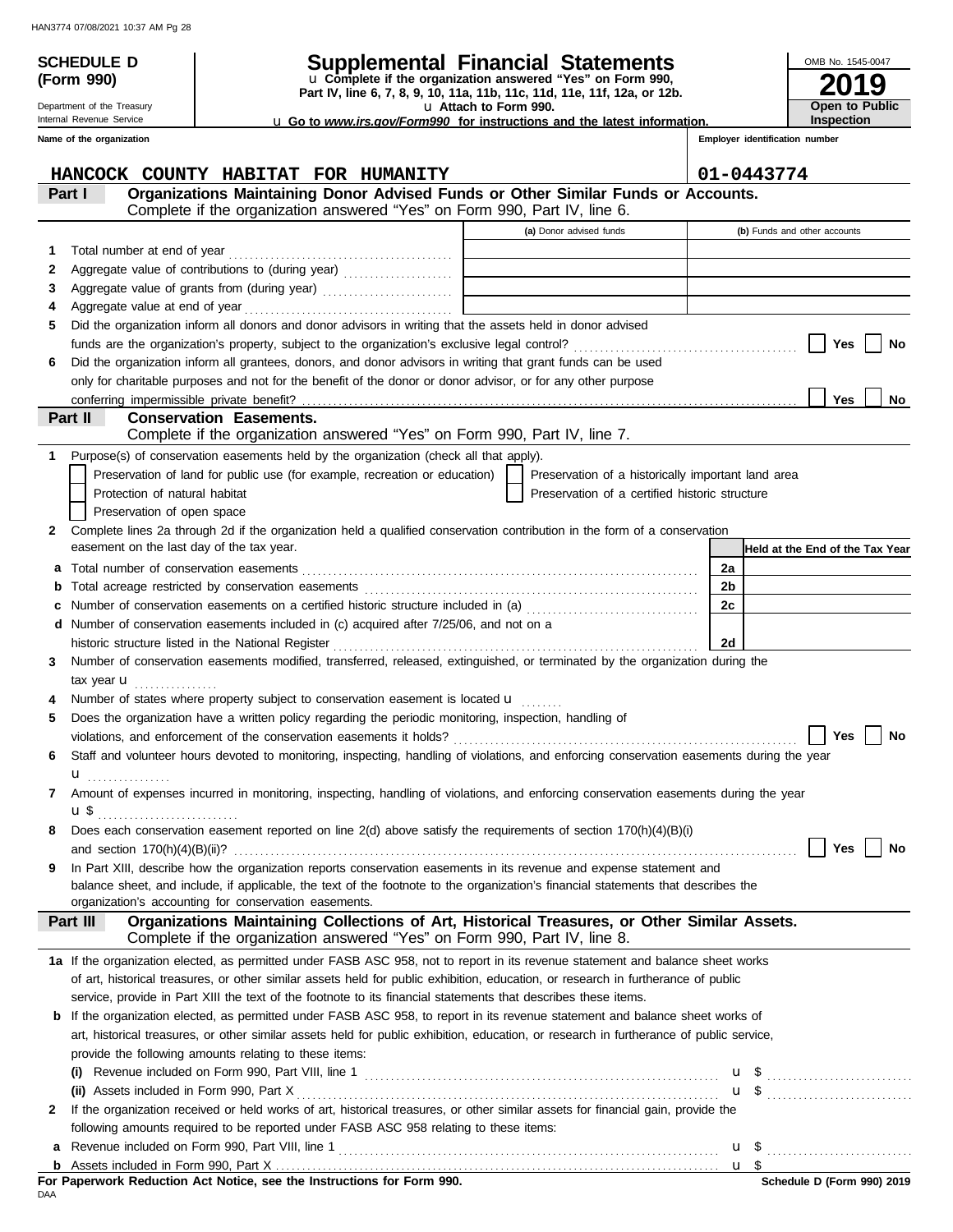|    | Schedule D (Form 990) 2019 HANCOCK COUNTY HABITAT FOR HUMANITY 01-0443774                                                                                                                                                      |                               |                          |                         |                 |                      |        |                     | Page 2         |
|----|--------------------------------------------------------------------------------------------------------------------------------------------------------------------------------------------------------------------------------|-------------------------------|--------------------------|-------------------------|-----------------|----------------------|--------|---------------------|----------------|
|    | Organizations Maintaining Collections of Art, Historical Treasures, or Other Similar Assets (continued)<br>Part III                                                                                                            |                               |                          |                         |                 |                      |        |                     |                |
|    | 3 Using the organization's acquisition, accession, and other records, check any of the following that make significant use of its<br>collection items (check all that apply):                                                  |                               |                          |                         |                 |                      |        |                     |                |
| a  | Public exhibition                                                                                                                                                                                                              | d                             | Loan or exchange program |                         |                 |                      |        |                     |                |
| b  | Scholarly research                                                                                                                                                                                                             | e                             |                          |                         |                 |                      |        |                     |                |
| с  | Preservation for future generations                                                                                                                                                                                            |                               |                          |                         |                 |                      |        |                     |                |
|    | Provide a description of the organization's collections and explain how they further the organization's exempt purpose in Part                                                                                                 |                               |                          |                         |                 |                      |        |                     |                |
|    | XIII.                                                                                                                                                                                                                          |                               |                          |                         |                 |                      |        |                     |                |
| 5. | During the year, did the organization solicit or receive donations of art, historical treasures, or other similar                                                                                                              |                               |                          |                         |                 |                      |        |                     |                |
|    |                                                                                                                                                                                                                                |                               |                          |                         |                 |                      |        | <b>Yes</b>          | No             |
|    | Part IV<br><b>Escrow and Custodial Arrangements.</b>                                                                                                                                                                           |                               |                          |                         |                 |                      |        |                     |                |
|    | Complete if the organization answered "Yes" on Form 990, Part IV, line 9, or reported an amount on Form                                                                                                                        |                               |                          |                         |                 |                      |        |                     |                |
|    | 990, Part X, line 21.                                                                                                                                                                                                          |                               |                          |                         |                 |                      |        |                     |                |
|    | 1a Is the organization an agent, trustee, custodian or other intermediary for contributions or other assets not                                                                                                                |                               |                          |                         |                 |                      |        |                     |                |
|    | included on Form 990, Part X?                                                                                                                                                                                                  |                               |                          |                         |                 |                      |        | Yes                 | No             |
|    | <b>b</b> If "Yes," explain the arrangement in Part XIII and complete the following table:                                                                                                                                      |                               |                          |                         |                 |                      |        |                     |                |
|    |                                                                                                                                                                                                                                |                               |                          |                         |                 |                      | Amount |                     |                |
|    | c Beginning balance encourance and a series of the series of the series of the series of the series of the series of the series of the series of the series of the series of the series of the series of the series of the ser |                               |                          |                         |                 | 1c                   |        |                     |                |
|    |                                                                                                                                                                                                                                |                               |                          |                         |                 | 1 <sub>d</sub>       |        |                     |                |
|    |                                                                                                                                                                                                                                |                               |                          |                         |                 | 1e                   |        |                     |                |
| f  | Ending balance continuous contract and the contract of the contract of the contract of the contract of the contract of the contract of the contract of the contract of the contract of the contract of the contract of the con |                               |                          |                         |                 | 1f                   |        |                     |                |
|    |                                                                                                                                                                                                                                |                               |                          |                         |                 |                      |        | Yes                 | No             |
|    |                                                                                                                                                                                                                                |                               |                          |                         |                 |                      |        |                     |                |
|    | Part V<br><b>Endowment Funds.</b>                                                                                                                                                                                              |                               |                          |                         |                 |                      |        |                     |                |
|    | Complete if the organization answered "Yes" on Form 990, Part IV, line 10.                                                                                                                                                     |                               |                          |                         |                 |                      |        |                     |                |
|    |                                                                                                                                                                                                                                | (a) Current year              | (b) Prior year           | (c) Two years back      |                 | (d) Three years back |        | (e) Four years back |                |
|    | 1a Beginning of year balance                                                                                                                                                                                                   | the control of the control of |                          |                         |                 |                      |        |                     |                |
|    | <b>b</b> Contributions <b>contributions</b>                                                                                                                                                                                    |                               |                          |                         |                 |                      |        |                     |                |
| c. | Net investment earnings, gains, and                                                                                                                                                                                            |                               |                          |                         |                 |                      |        |                     |                |
|    |                                                                                                                                                                                                                                |                               |                          |                         |                 |                      |        |                     |                |
|    | d Grants or scholarships                                                                                                                                                                                                       |                               |                          |                         |                 |                      |        |                     |                |
|    | e Other expenditures for facilities and                                                                                                                                                                                        |                               |                          |                         |                 |                      |        |                     |                |
|    |                                                                                                                                                                                                                                |                               |                          |                         |                 |                      |        |                     |                |
|    |                                                                                                                                                                                                                                |                               |                          |                         |                 |                      |        |                     |                |
| a  | End of year balance                                                                                                                                                                                                            |                               |                          |                         |                 |                      |        |                     |                |
|    | 2 Provide the estimated percentage of the current year end balance (line 1g, column (a)) held as:                                                                                                                              |                               |                          |                         |                 |                      |        |                     |                |
|    | Board designated or quasi-endowment <b>u</b> %                                                                                                                                                                                 |                               |                          |                         |                 |                      |        |                     |                |
|    | <b>b</b> Permanent endowment <b>u</b> %                                                                                                                                                                                        |                               |                          |                         |                 |                      |        |                     |                |
| c  | Term endowment <b>u</b> %                                                                                                                                                                                                      |                               |                          |                         |                 |                      |        |                     |                |
|    | The percentages on lines 2a, 2b, and 2c should equal 100%.                                                                                                                                                                     |                               |                          |                         |                 |                      |        |                     |                |
|    | 3a Are there endowment funds not in the possession of the organization that are held and administered for the                                                                                                                  |                               |                          |                         |                 |                      |        |                     |                |
|    | organization by:                                                                                                                                                                                                               |                               |                          |                         |                 |                      |        | Yes                 | No             |
|    |                                                                                                                                                                                                                                |                               |                          |                         |                 |                      | 3a(i)  |                     |                |
|    |                                                                                                                                                                                                                                |                               |                          |                         |                 |                      | 3a(ii) |                     |                |
|    |                                                                                                                                                                                                                                |                               |                          |                         |                 |                      | 3b     |                     |                |
|    | Describe in Part XIII the intended uses of the organization's endowment funds.                                                                                                                                                 |                               |                          |                         |                 |                      |        |                     |                |
|    | Part VI<br>Land, Buildings, and Equipment.                                                                                                                                                                                     |                               |                          |                         |                 |                      |        |                     |                |
|    | Complete if the organization answered "Yes" on Form 990, Part IV, line 11a. See Form 990, Part X, line 10.                                                                                                                     |                               |                          |                         |                 |                      |        |                     |                |
|    | Description of property                                                                                                                                                                                                        | (a) Cost or other basis       |                          | (b) Cost or other basis | (c) Accumulated |                      |        | (d) Book value      |                |
|    |                                                                                                                                                                                                                                | (investment)                  |                          | (other)                 | depreciation    |                      |        |                     |                |
|    |                                                                                                                                                                                                                                |                               |                          |                         |                 |                      |        |                     |                |
|    |                                                                                                                                                                                                                                |                               |                          |                         |                 |                      |        |                     |                |
|    |                                                                                                                                                                                                                                |                               |                          |                         |                 |                      |        |                     |                |
|    | c Leasehold improvements                                                                                                                                                                                                       |                               |                          |                         |                 |                      |        |                     |                |
|    |                                                                                                                                                                                                                                |                               |                          | 10,761                  |                 | 7,093                |        |                     |                |
|    |                                                                                                                                                                                                                                |                               |                          |                         |                 |                      |        |                     | 3,668<br>3,668 |
|    |                                                                                                                                                                                                                                |                               |                          |                         |                 |                      |        |                     |                |

**Schedule D (Form 990) 2019**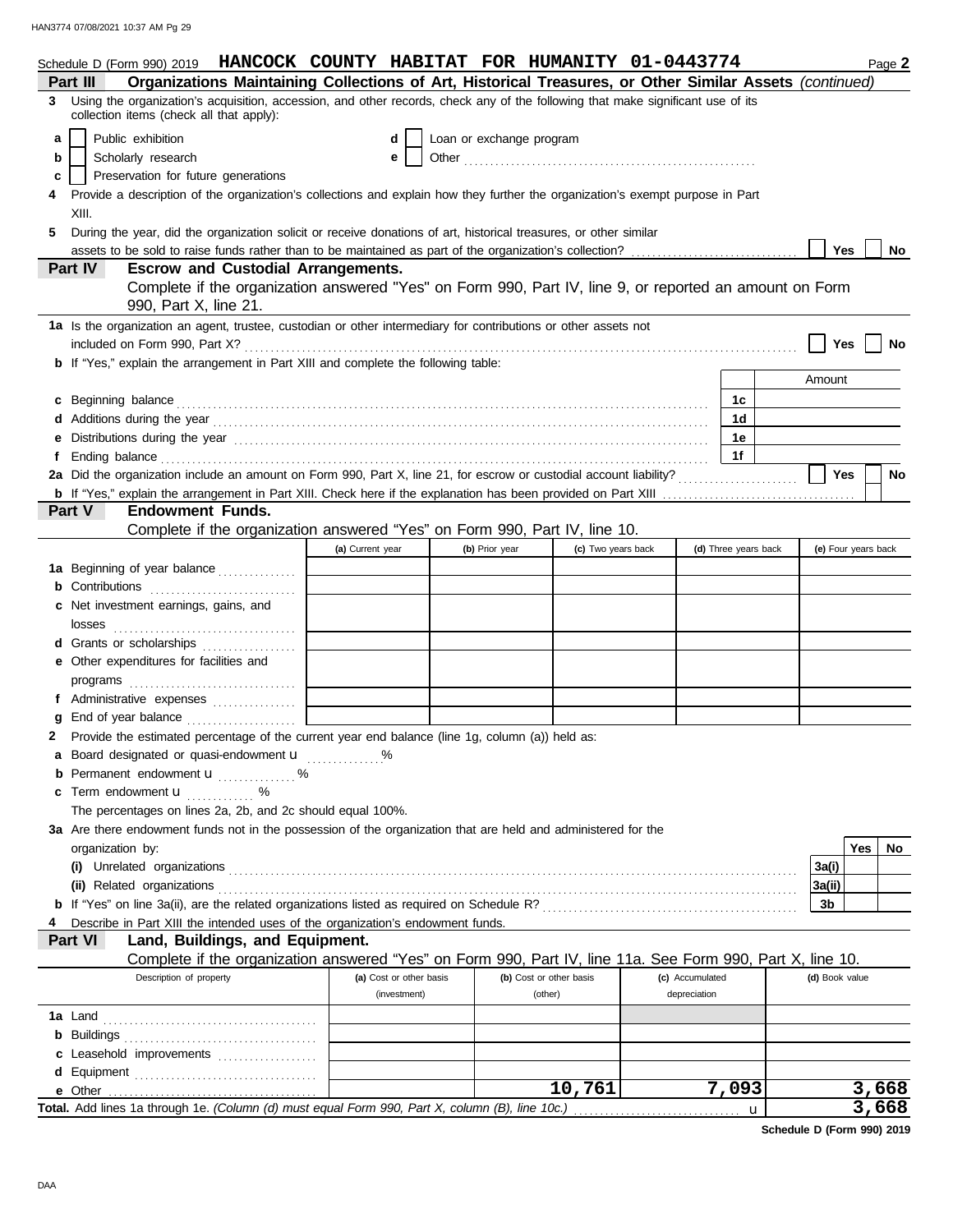|                       | Schedule D (Form 990) 2019 HANCOCK COUNTY HABITAT FOR HUMANITY 01-0443774                                                                                                                                                                 |                              |                                  | Page 3         |
|-----------------------|-------------------------------------------------------------------------------------------------------------------------------------------------------------------------------------------------------------------------------------------|------------------------------|----------------------------------|----------------|
| <b>Part VII</b>       | <b>Investments - Other Securities.</b>                                                                                                                                                                                                    |                              |                                  |                |
|                       | Complete if the organization answered "Yes" on Form 990, Part IV, line 11b. See Form 990, Part X, line 12.                                                                                                                                |                              |                                  |                |
|                       | (a) Description of security or category<br>(including name of security)                                                                                                                                                                   | (b) Book value               | (c) Method of valuation:         |                |
|                       |                                                                                                                                                                                                                                           |                              | Cost or end-of-year market value |                |
|                       |                                                                                                                                                                                                                                           |                              |                                  |                |
|                       |                                                                                                                                                                                                                                           |                              |                                  |                |
|                       | (3) Other $\ldots$ and $\ldots$ and $\ldots$ and $\ldots$                                                                                                                                                                                 |                              |                                  |                |
|                       |                                                                                                                                                                                                                                           |                              |                                  |                |
|                       | $\mathbf{B}$ .                                                                                                                                                                                                                            |                              |                                  |                |
|                       |                                                                                                                                                                                                                                           |                              |                                  |                |
|                       |                                                                                                                                                                                                                                           |                              |                                  |                |
|                       |                                                                                                                                                                                                                                           |                              |                                  |                |
|                       | $\overline{a}$ (G) $\overline{a}$ . The contract of the contract of the contract of the contract of the contract of the contract of the contract of the contract of the contract of the contract of the contract of the contract of the c |                              |                                  |                |
| (H)                   |                                                                                                                                                                                                                                           |                              |                                  |                |
|                       | Total. (Column (b) must equal Form 990, Part X, col. (B) line 12.) $\ldots$ u                                                                                                                                                             |                              |                                  |                |
| <b>Part VIII</b>      | Investments - Program Related.                                                                                                                                                                                                            |                              |                                  |                |
|                       | Complete if the organization answered "Yes" on Form 990, Part IV, line 11c. See Form 990, Part X, line 13.                                                                                                                                |                              |                                  |                |
|                       | (a) Description of investment                                                                                                                                                                                                             | (b) Book value               | (c) Method of valuation:         |                |
|                       |                                                                                                                                                                                                                                           |                              | Cost or end-of-year market value |                |
| (1)                   |                                                                                                                                                                                                                                           |                              |                                  |                |
| (2)                   |                                                                                                                                                                                                                                           |                              |                                  |                |
| (3)                   |                                                                                                                                                                                                                                           |                              |                                  |                |
| (4)                   |                                                                                                                                                                                                                                           |                              |                                  |                |
| (5)                   |                                                                                                                                                                                                                                           |                              |                                  |                |
| (6)                   |                                                                                                                                                                                                                                           |                              |                                  |                |
| (7)                   |                                                                                                                                                                                                                                           |                              |                                  |                |
| (8)<br>(9)            |                                                                                                                                                                                                                                           |                              |                                  |                |
|                       | <b>Total.</b> (Column (b) must equal Form 990, Part X, col. (B) line 13.) $\dots$ <b>u</b>                                                                                                                                                |                              |                                  |                |
| Part IX               | Other Assets.                                                                                                                                                                                                                             |                              |                                  |                |
|                       | Complete if the organization answered "Yes" on Form 990, Part IV, line 11d. See Form 990, Part X, line 15.                                                                                                                                |                              |                                  |                |
|                       | (a) Description                                                                                                                                                                                                                           |                              |                                  | (b) Book value |
| (1)                   | 1ST MTG RECEIVABLES LESS                                                                                                                                                                                                                  | <b>IMPUTED</b><br><b>INT</b> |                                  | 312,564        |
| (2)                   | <b>CONSTRUCTION</b><br>IN PROGRESS                                                                                                                                                                                                        |                              |                                  | 136,815        |
| (3)                   | LAND HELD FOR DEVELOPMENT                                                                                                                                                                                                                 |                              |                                  | 99,700         |
| (4)                   | <b>LEASE</b><br>SECURITY DEPOSIT                                                                                                                                                                                                          |                              |                                  | 510            |
| (5)                   |                                                                                                                                                                                                                                           |                              |                                  |                |
| (6)                   |                                                                                                                                                                                                                                           |                              |                                  |                |
| (7)                   |                                                                                                                                                                                                                                           |                              |                                  |                |
| (8)                   |                                                                                                                                                                                                                                           |                              |                                  |                |
| (9)                   |                                                                                                                                                                                                                                           |                              |                                  | 549,589        |
| Part X                | Other Liabilities.                                                                                                                                                                                                                        |                              | u                                |                |
|                       | Complete if the organization answered "Yes" on Form 990, Part IV, line 11e or 11f. See Form 990, Part X,                                                                                                                                  |                              |                                  |                |
|                       | line $25$ .                                                                                                                                                                                                                               |                              |                                  |                |
| 1.                    | (a) Description of liability                                                                                                                                                                                                              |                              |                                  | (b) Book value |
| (1)                   | Federal income taxes                                                                                                                                                                                                                      |                              |                                  |                |
| <b>ACCRUED</b><br>(2) | <b>COMPENSATED</b><br><b>ABSENCES</b>                                                                                                                                                                                                     |                              |                                  | 1,093          |
| (3)                   |                                                                                                                                                                                                                                           |                              |                                  |                |
| (4)                   |                                                                                                                                                                                                                                           |                              |                                  |                |
| (5)                   |                                                                                                                                                                                                                                           |                              |                                  |                |
| (6)                   |                                                                                                                                                                                                                                           |                              |                                  |                |
| (7)                   |                                                                                                                                                                                                                                           |                              |                                  |                |
| (8)                   |                                                                                                                                                                                                                                           |                              |                                  |                |
| (9)                   |                                                                                                                                                                                                                                           |                              |                                  |                |
|                       | <b>Total.</b> (Column (b) must equal Form 990, Part X, col. (B) line 25.)<br>$\ln$ Dost VIII                                                                                                                                              |                              | u                                | 1,093          |

Liability for uncertain tax positions. In Part XIII, provide the text of the footnote to the organization's financial statements that reports the **2.** organization's liability for uncertain tax positions under FASB ASC 740. Check here if the text of the footnote has been provided in Part XIII .

٦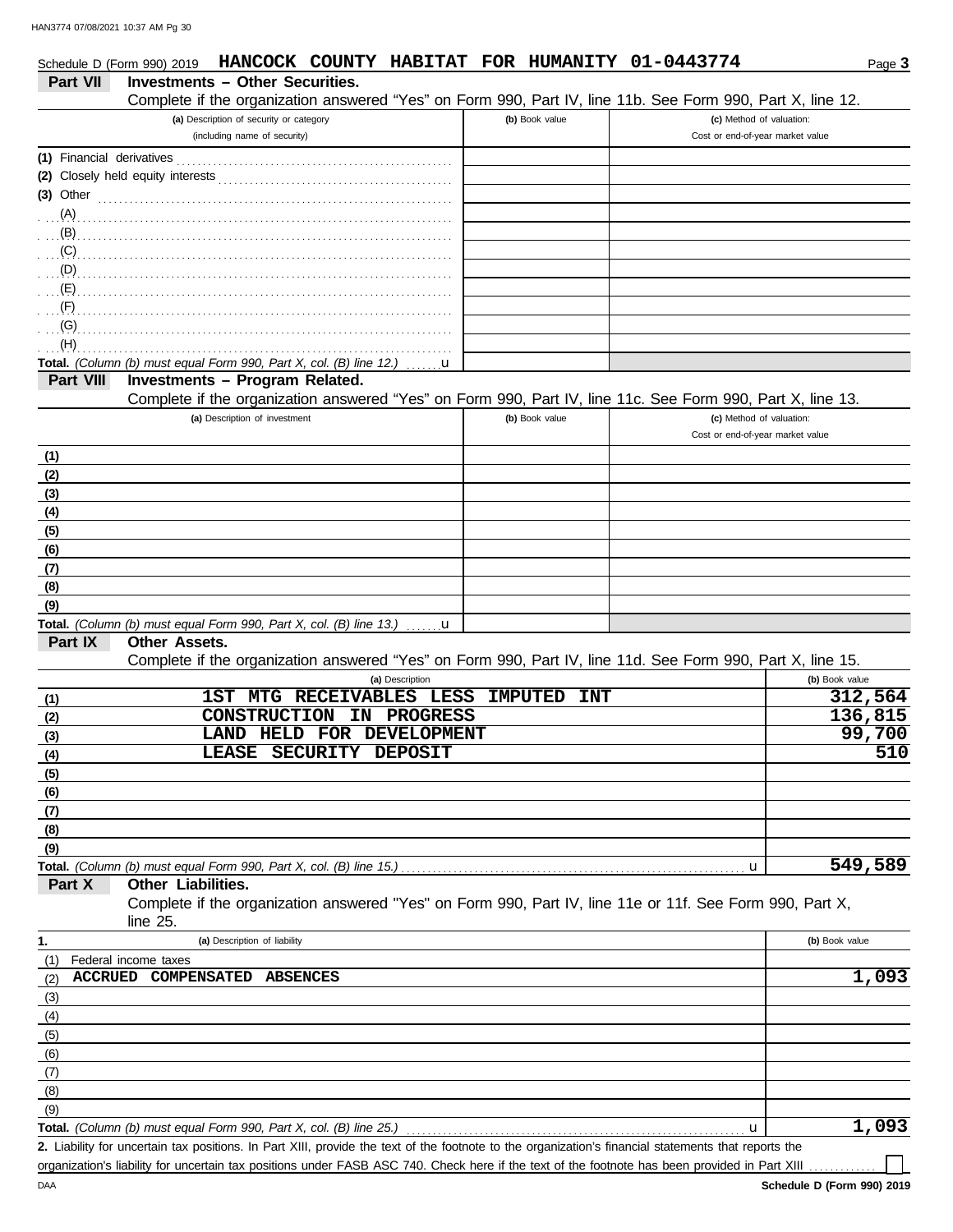|    | Schedule D (Form 990) 2019 HANCOCK COUNTY HABITAT FOR HUMANITY 01-0443774                                                                                                                                                      |                |              | Page 4 |
|----|--------------------------------------------------------------------------------------------------------------------------------------------------------------------------------------------------------------------------------|----------------|--------------|--------|
|    | Reconciliation of Revenue per Audited Financial Statements With Revenue per Return.<br>Part XI                                                                                                                                 |                |              |        |
|    | Complete if the organization answered "Yes" on Form 990, Part IV, line 12a.                                                                                                                                                    |                |              |        |
| 1  |                                                                                                                                                                                                                                |                | $\mathbf{1}$ |        |
| 2  | Amounts included on line 1 but not on Form 990, Part VIII, line 12:                                                                                                                                                            |                |              |        |
| a  |                                                                                                                                                                                                                                | 2a             |              |        |
| b  |                                                                                                                                                                                                                                | 2 <sub>b</sub> |              |        |
| с  |                                                                                                                                                                                                                                | 2c             |              |        |
| d  |                                                                                                                                                                                                                                | 2d             |              |        |
| е  | Add lines 2a through 2d [11] Add [12] Add lines 2a through 2d [12] Add lines 2a through 2d [12] Add lines 2a through 2d [12] Additional Additional Additional Additional Additional Additional Additional Additional Additiona |                | 2е           |        |
| 3  |                                                                                                                                                                                                                                |                | 3            |        |
| 4  | Amounts included on Form 990, Part VIII, line 12, but not on line 1:                                                                                                                                                           |                |              |        |
| a  |                                                                                                                                                                                                                                | 4a             |              |        |
| b  |                                                                                                                                                                                                                                | 4b             |              |        |
| c  | Add lines 4a and 4b                                                                                                                                                                                                            |                | 4c           |        |
| 5  |                                                                                                                                                                                                                                |                | 5            |        |
|    | Reconciliation of Expenses per Audited Financial Statements With Expenses per Return.<br><b>Part XII</b>                                                                                                                       |                |              |        |
|    | Complete if the organization answered "Yes" on Form 990, Part IV, line 12a.                                                                                                                                                    |                |              |        |
|    |                                                                                                                                                                                                                                |                |              |        |
| 1. |                                                                                                                                                                                                                                |                | 1            |        |
| 2  | Amounts included on line 1 but not on Form 990, Part IX, line 25:                                                                                                                                                              |                |              |        |
| a  |                                                                                                                                                                                                                                | 2a             |              |        |
| b  |                                                                                                                                                                                                                                | 2 <sub>b</sub> |              |        |
| c  |                                                                                                                                                                                                                                | 2c             |              |        |
| d  |                                                                                                                                                                                                                                | 2d             |              |        |
| е  | Add lines 2a through 2d [11] Add [12] Add lines 2a through 2d [12] Add lines 2a through 2d [12] Add lines 2a through 2d [12] Additional Additional Additional Additional Additional Additional Additional Additional Additiona |                | 2е           |        |
| 3  |                                                                                                                                                                                                                                |                | 3            |        |
| 4  | Amounts included on Form 990, Part IX, line 25, but not on line 1:                                                                                                                                                             |                |              |        |
| а  |                                                                                                                                                                                                                                | 4a             |              |        |
| b  |                                                                                                                                                                                                                                | 4b             |              |        |
|    | c Add lines 4a and 4b                                                                                                                                                                                                          |                | 4c           |        |
| 5  |                                                                                                                                                                                                                                |                | 5            |        |
|    | Part XIII Supplemental Information.                                                                                                                                                                                            |                |              |        |
|    | Provide the descriptions required for Part II, lines 3, 5, and 9; Part III, lines 1a and 4; Part IV, lines 1b and 2b; Part V, line 4; Part X, line                                                                             |                |              |        |
|    | 2; Part XI, lines 2d and 4b; and Part XII, lines 2d and 4b. Also complete this part to provide any additional information.                                                                                                     |                |              |        |
|    |                                                                                                                                                                                                                                |                |              |        |
|    |                                                                                                                                                                                                                                |                |              |        |
|    |                                                                                                                                                                                                                                |                |              |        |
|    |                                                                                                                                                                                                                                |                |              |        |
|    |                                                                                                                                                                                                                                |                |              |        |
|    |                                                                                                                                                                                                                                |                |              |        |
|    |                                                                                                                                                                                                                                |                |              |        |
|    |                                                                                                                                                                                                                                |                |              |        |
|    |                                                                                                                                                                                                                                |                |              |        |
|    |                                                                                                                                                                                                                                |                |              |        |
|    |                                                                                                                                                                                                                                |                |              |        |
|    |                                                                                                                                                                                                                                |                |              |        |
|    |                                                                                                                                                                                                                                |                |              |        |
|    |                                                                                                                                                                                                                                |                |              |        |
|    |                                                                                                                                                                                                                                |                |              |        |
|    |                                                                                                                                                                                                                                |                |              |        |
|    |                                                                                                                                                                                                                                |                |              |        |
|    |                                                                                                                                                                                                                                |                |              |        |
|    |                                                                                                                                                                                                                                |                |              |        |
|    |                                                                                                                                                                                                                                |                |              |        |
|    |                                                                                                                                                                                                                                |                |              |        |
|    |                                                                                                                                                                                                                                |                |              |        |
|    |                                                                                                                                                                                                                                |                |              |        |
|    |                                                                                                                                                                                                                                |                |              |        |
|    |                                                                                                                                                                                                                                |                |              |        |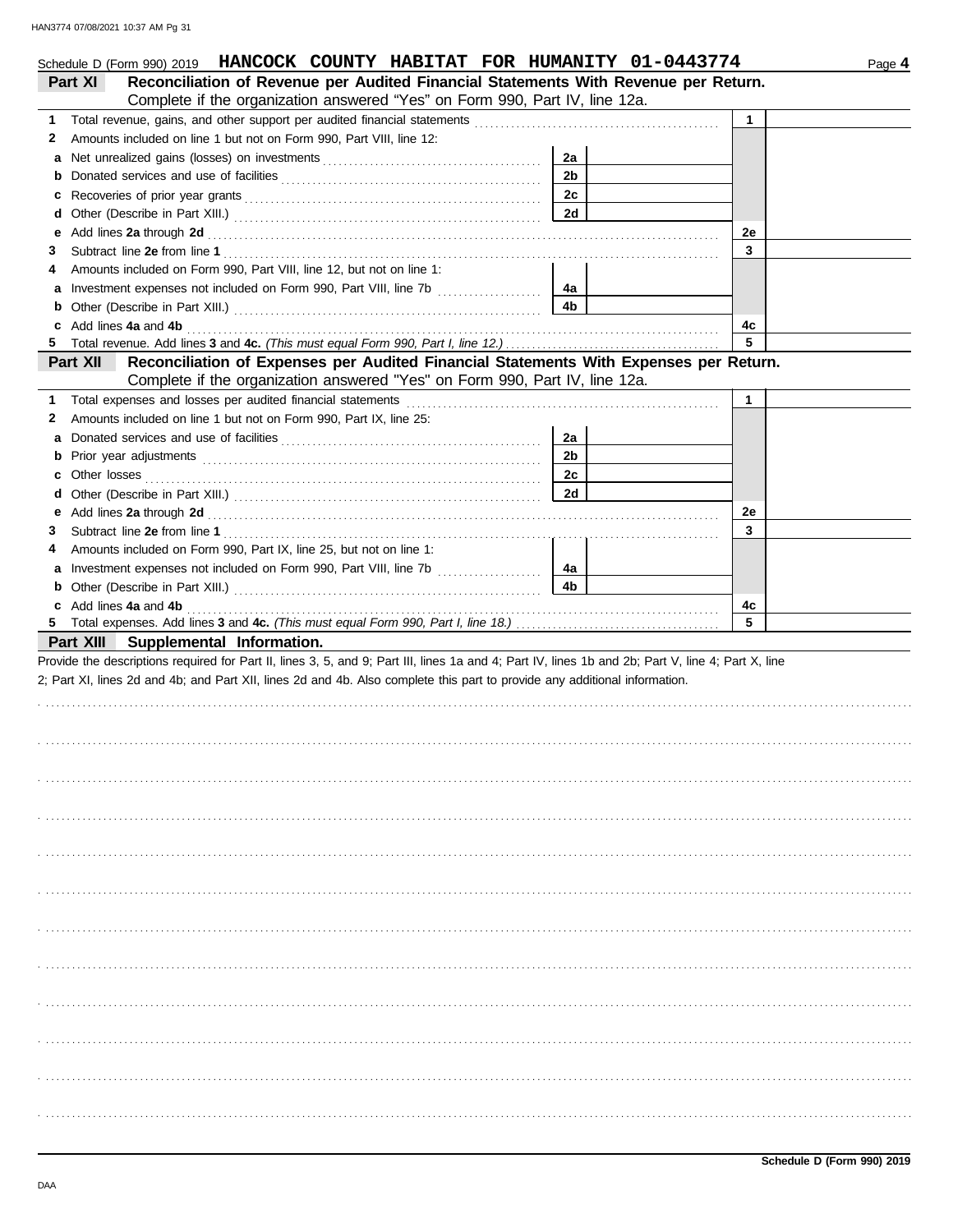Schedule D (Form 990) 2019

|  | <b>Part XIII Supplemental Information (continued)</b> |
|--|-------------------------------------------------------|
|  |                                                       |
|  |                                                       |
|  |                                                       |
|  |                                                       |
|  |                                                       |
|  |                                                       |
|  |                                                       |
|  |                                                       |
|  |                                                       |
|  |                                                       |
|  |                                                       |
|  |                                                       |
|  |                                                       |
|  |                                                       |
|  |                                                       |
|  |                                                       |
|  |                                                       |
|  |                                                       |
|  |                                                       |
|  |                                                       |
|  |                                                       |
|  |                                                       |
|  |                                                       |
|  |                                                       |
|  |                                                       |
|  |                                                       |
|  |                                                       |
|  |                                                       |
|  |                                                       |

HANCOCK COUNTY HABITAT FOR HUMANITY 01-0443774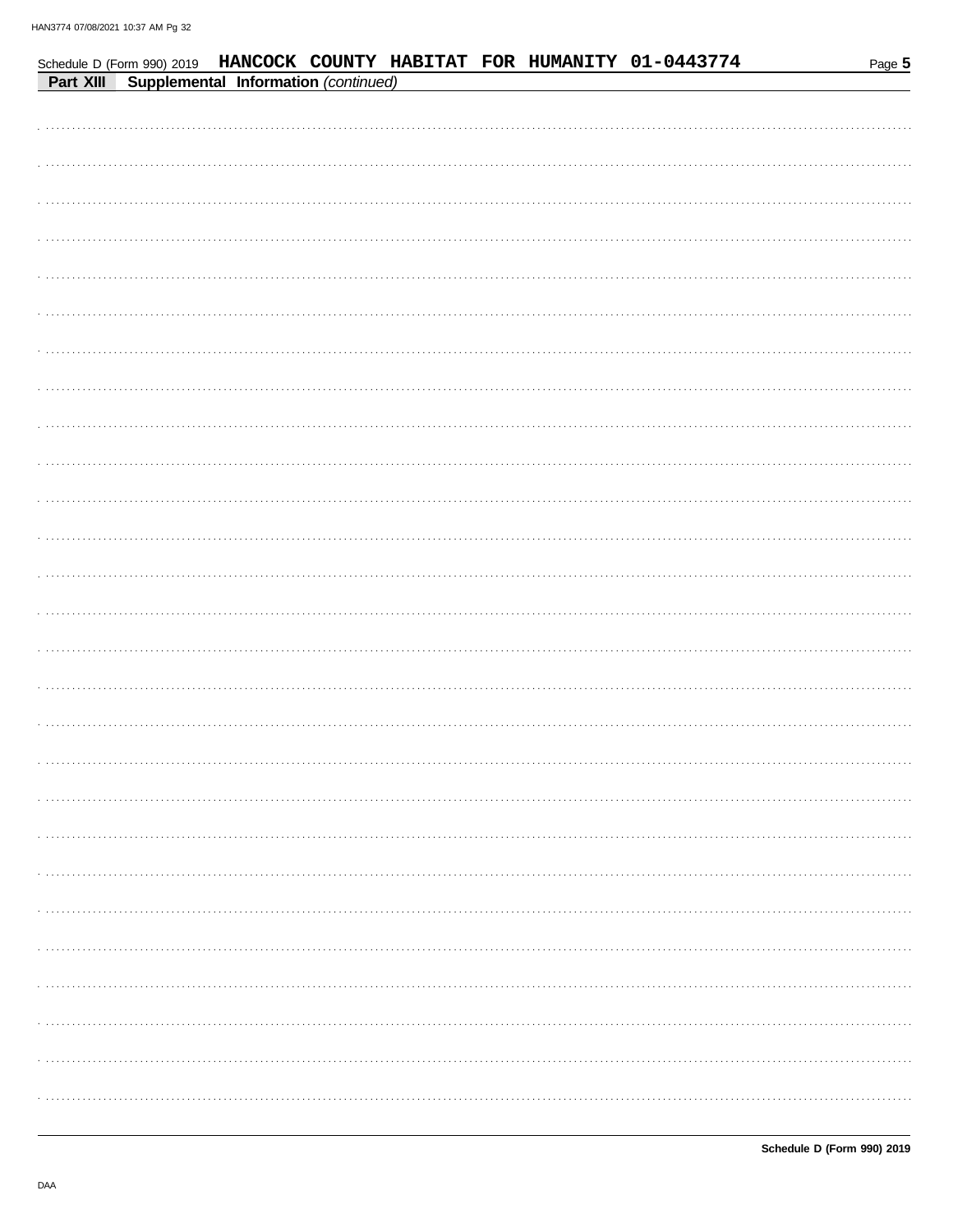HAN3774 07/08/2021 10:37 AM Pg 33

| <b>SCHEDULE G</b>                                      | Supplemental Information Regarding Fundraising or Gaming Activities                                                                                                                                                                                                                                                 |                                       |                              |                                                                           |                                              | OMB No. 1545-0047            |
|--------------------------------------------------------|---------------------------------------------------------------------------------------------------------------------------------------------------------------------------------------------------------------------------------------------------------------------------------------------------------------------|---------------------------------------|------------------------------|---------------------------------------------------------------------------|----------------------------------------------|------------------------------|
| (Form 990 or 990-EZ)                                   | Complete if the organization answered "Yes" on Form 990, Part IV, line 17, 18, or 19, or if the                                                                                                                                                                                                                     |                                       |                              | organization entered more than \$15,000 on Form 990-EZ, line 6a.          |                                              | 9                            |
| Department of the Treasury<br>Internal Revenue Service |                                                                                                                                                                                                                                                                                                                     | LI Attach to Form 990 or Form 990-EZ. |                              | La Go to www.irs.gov/Form990 for instructions and the latest information. |                                              | Open to Public<br>Inspection |
| Name of the organization                               | HANCOCK COUNTY HABITAT FOR HUMANITY                                                                                                                                                                                                                                                                                 |                                       |                              |                                                                           | Employer identification number<br>01-0443774 |                              |
| Part I                                                 | Fundraising Activities. Complete if the organization answered "Yes" on Form 990, Part IV, line 17.                                                                                                                                                                                                                  |                                       |                              |                                                                           |                                              |                              |
|                                                        | Form 990-EZ filers are not required to complete this part.                                                                                                                                                                                                                                                          |                                       |                              |                                                                           |                                              |                              |
| 1.                                                     | Indicate whether the organization raised funds through any of the following activities. Check all that apply.                                                                                                                                                                                                       |                                       |                              |                                                                           |                                              |                              |
| Mail solicitations<br>a                                |                                                                                                                                                                                                                                                                                                                     | е                                     |                              | Solicitation of non-government grants                                     |                                              |                              |
| Internet and email solicitations<br>b                  |                                                                                                                                                                                                                                                                                                                     | f                                     |                              | Solicitation of government grants                                         |                                              |                              |
| Phone solicitations<br>c                               |                                                                                                                                                                                                                                                                                                                     | Special fundraising events<br>g       |                              |                                                                           |                                              |                              |
| In-person solicitations<br>d                           |                                                                                                                                                                                                                                                                                                                     |                                       |                              |                                                                           |                                              |                              |
|                                                        | 2a Did the organization have a written or oral agreement with any individual (including officers, directors, trustees,                                                                                                                                                                                              |                                       |                              |                                                                           |                                              |                              |
|                                                        | or key employees listed in Form 990, Part VII) or entity in connection with professional fundraising services?<br><b>b</b> If "Yes," list the 10 highest paid individuals or entities (fundraisers) pursuant to agreements under which the fundraiser is to be<br>compensated at least \$5,000 by the organization. |                                       |                              |                                                                           |                                              | No<br>Yes                    |
|                                                        |                                                                                                                                                                                                                                                                                                                     |                                       | (iii) Did fund-              |                                                                           | (v) Amount paid to                           | (vi) Amount paid to          |
|                                                        | (i) Name and address of individual                                                                                                                                                                                                                                                                                  | (ii) Activity                         | raiser have<br>custody or    | (iv) Gross receipts                                                       | (or retained by)                             | (or retained by)             |
|                                                        | or entity (fundraiser)                                                                                                                                                                                                                                                                                              |                                       | control of<br>contributions? | from activity                                                             | fundraiser listed in<br>col. (i)             | organization                 |
|                                                        |                                                                                                                                                                                                                                                                                                                     |                                       | Yes   No                     |                                                                           |                                              |                              |
| 1                                                      |                                                                                                                                                                                                                                                                                                                     |                                       |                              |                                                                           |                                              |                              |
|                                                        |                                                                                                                                                                                                                                                                                                                     |                                       |                              |                                                                           |                                              |                              |
| $\mathbf{2}$                                           |                                                                                                                                                                                                                                                                                                                     |                                       |                              |                                                                           |                                              |                              |
|                                                        |                                                                                                                                                                                                                                                                                                                     |                                       |                              |                                                                           |                                              |                              |
| 3                                                      |                                                                                                                                                                                                                                                                                                                     |                                       |                              |                                                                           |                                              |                              |
|                                                        |                                                                                                                                                                                                                                                                                                                     |                                       |                              |                                                                           |                                              |                              |
|                                                        |                                                                                                                                                                                                                                                                                                                     |                                       |                              |                                                                           |                                              |                              |
| 4                                                      |                                                                                                                                                                                                                                                                                                                     |                                       |                              |                                                                           |                                              |                              |
|                                                        |                                                                                                                                                                                                                                                                                                                     |                                       |                              |                                                                           |                                              |                              |
| 5                                                      |                                                                                                                                                                                                                                                                                                                     |                                       |                              |                                                                           |                                              |                              |
|                                                        |                                                                                                                                                                                                                                                                                                                     |                                       |                              |                                                                           |                                              |                              |
| 6                                                      |                                                                                                                                                                                                                                                                                                                     |                                       |                              |                                                                           |                                              |                              |
|                                                        |                                                                                                                                                                                                                                                                                                                     |                                       |                              |                                                                           |                                              |                              |
|                                                        |                                                                                                                                                                                                                                                                                                                     |                                       |                              |                                                                           |                                              |                              |
| 7                                                      |                                                                                                                                                                                                                                                                                                                     |                                       |                              |                                                                           |                                              |                              |
|                                                        |                                                                                                                                                                                                                                                                                                                     |                                       |                              |                                                                           |                                              |                              |
| 8                                                      |                                                                                                                                                                                                                                                                                                                     |                                       |                              |                                                                           |                                              |                              |
|                                                        |                                                                                                                                                                                                                                                                                                                     |                                       |                              |                                                                           |                                              |                              |
|                                                        |                                                                                                                                                                                                                                                                                                                     |                                       |                              |                                                                           |                                              |                              |
| 9                                                      |                                                                                                                                                                                                                                                                                                                     |                                       |                              |                                                                           |                                              |                              |
|                                                        |                                                                                                                                                                                                                                                                                                                     |                                       |                              |                                                                           |                                              |                              |
| 10                                                     |                                                                                                                                                                                                                                                                                                                     |                                       |                              |                                                                           |                                              |                              |
|                                                        |                                                                                                                                                                                                                                                                                                                     |                                       |                              |                                                                           |                                              |                              |
|                                                        |                                                                                                                                                                                                                                                                                                                     |                                       |                              |                                                                           |                                              |                              |
| Total<br>3                                             | List all states in which the organization is registered or licensed to solicit contributions or has been notified it is exempt from                                                                                                                                                                                 |                                       |                              |                                                                           |                                              |                              |
| registration or licensing.                             |                                                                                                                                                                                                                                                                                                                     |                                       |                              |                                                                           |                                              |                              |
|                                                        |                                                                                                                                                                                                                                                                                                                     |                                       |                              |                                                                           |                                              |                              |
|                                                        |                                                                                                                                                                                                                                                                                                                     |                                       |                              |                                                                           |                                              |                              |
|                                                        |                                                                                                                                                                                                                                                                                                                     |                                       |                              |                                                                           |                                              |                              |
|                                                        |                                                                                                                                                                                                                                                                                                                     |                                       |                              |                                                                           |                                              |                              |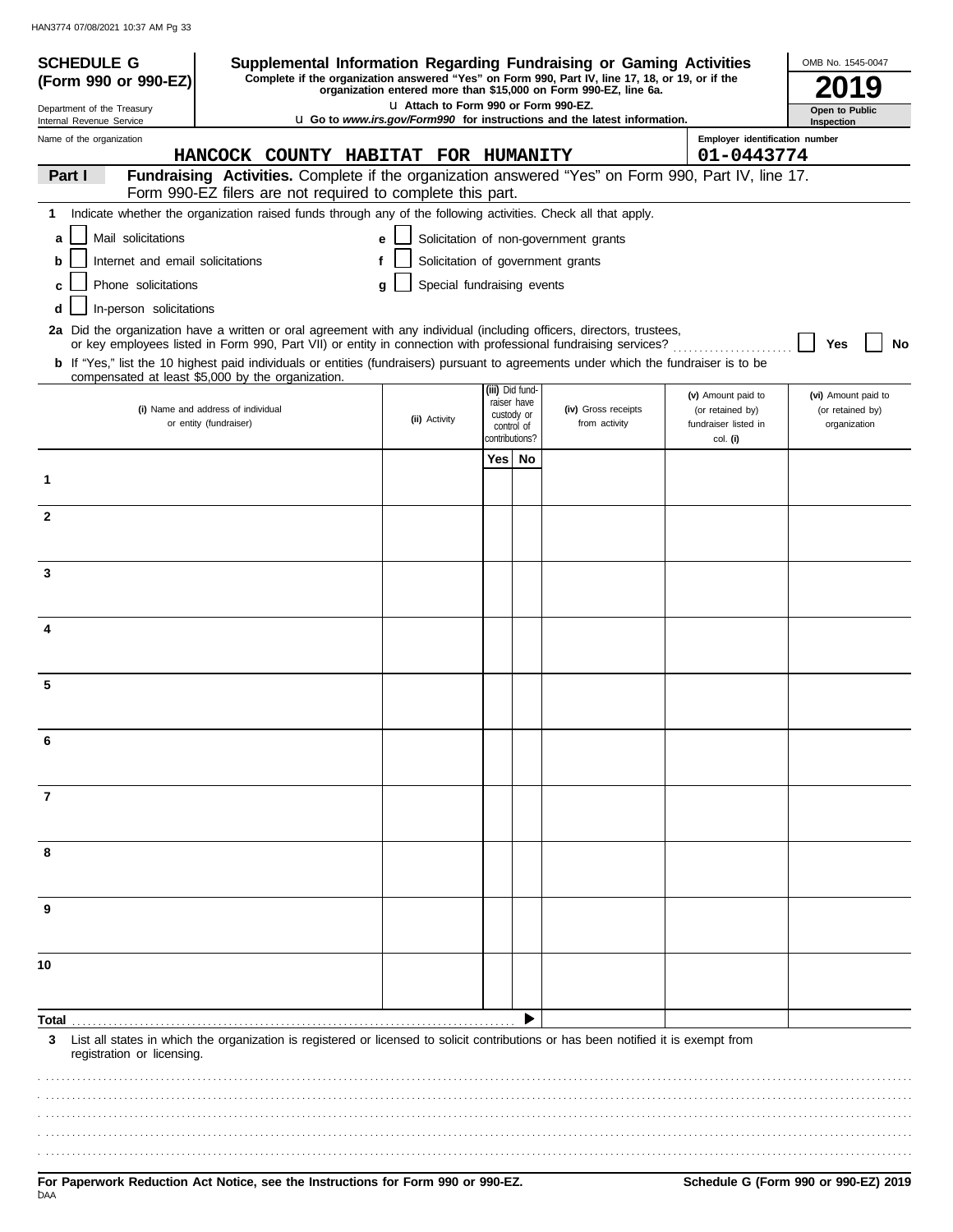| Schedule G (Form 990 or 990-EZ) 2019 |  |  | HANCOCK COUNTY HABITAT FOR HUMANITY 01-0443774 | $Page$ $\blacktriangle$ |
|--------------------------------------|--|--|------------------------------------------------|-------------------------|
|                                      |  |  |                                                |                         |

**Part II Fundraising Events.** Complete if the organization answered "Yes" on Form 990, Part IV, line 18, or reported more gross receipts greater than \$5,000. than \$15,000 of fundraising event contributions and gross income on Form 990-EZ, lines 1 and 6b. List events with

| Revenue         |          | 1 Gross receipts<br>2 Less: Contributions<br>3 Gross income (line 1 minus                                                        | (a) Event #1<br><b>GOLF</b><br>TOURNAMENT<br>(event type)<br>16,355                                                                                        | (b) Event $#2$<br>(event type)                   | (c) Other events<br><b>NONE</b><br>(total number) | (d) Total events<br>(add col. (a) through<br>$col.$ (c))<br>16,355 |
|-----------------|----------|----------------------------------------------------------------------------------------------------------------------------------|------------------------------------------------------------------------------------------------------------------------------------------------------------|--------------------------------------------------|---------------------------------------------------|--------------------------------------------------------------------|
|                 |          | 4 Cash prizes<br>5 Noncash prizes<br>6 Rent/facility costs                                                                       | 16,355                                                                                                                                                     |                                                  |                                                   | 16, 355                                                            |
| Direct Expenses |          | 7 Food and beverages<br>8 Entertainment<br>9 Other direct expenses                                                               | 8,349                                                                                                                                                      |                                                  |                                                   | 8,349<br>8,349<br>8,006                                            |
| Revenue         | Part III |                                                                                                                                  | Gaming. Complete if the organization answered "Yes" on Form 990, Part IV, line 19, or reported more than<br>\$15,000 on Form 990-EZ, line 6a.<br>(a) Bingo | (b) Pull tabs/instant<br>bingo/progressive bingo | (c) Other gaming                                  | (d) Total gaming (add<br>col. (a) through col. (c))                |
| Direct Expenses |          | 1 Gross revenue<br>2 Cash prizes<br>3 Noncash prizes<br>4 Rent/facility costs   <br>5 Other direct expenses<br>6 Volunteer labor | Yes<br>%<br>No                                                                                                                                             | %<br><b>Yes</b><br>No                            | $\%$<br>Yes<br>No                                 |                                                                    |
|                 |          |                                                                                                                                  | 7 Direct expense summary. Add lines 2 through 5 in column (d)                                                                                              |                                                  |                                                   |                                                                    |
| 9               |          | <b>b</b> If "No," explain:                                                                                                       |                                                                                                                                                            |                                                  |                                                   | Yes<br><b>No</b>                                                   |
|                 |          | <b>b</b> If "Yes," explain:                                                                                                      | 10a Were any of the organization's gaming licenses revoked, suspended, or terminated during the tax year?                                                  |                                                  |                                                   | Yes<br>No                                                          |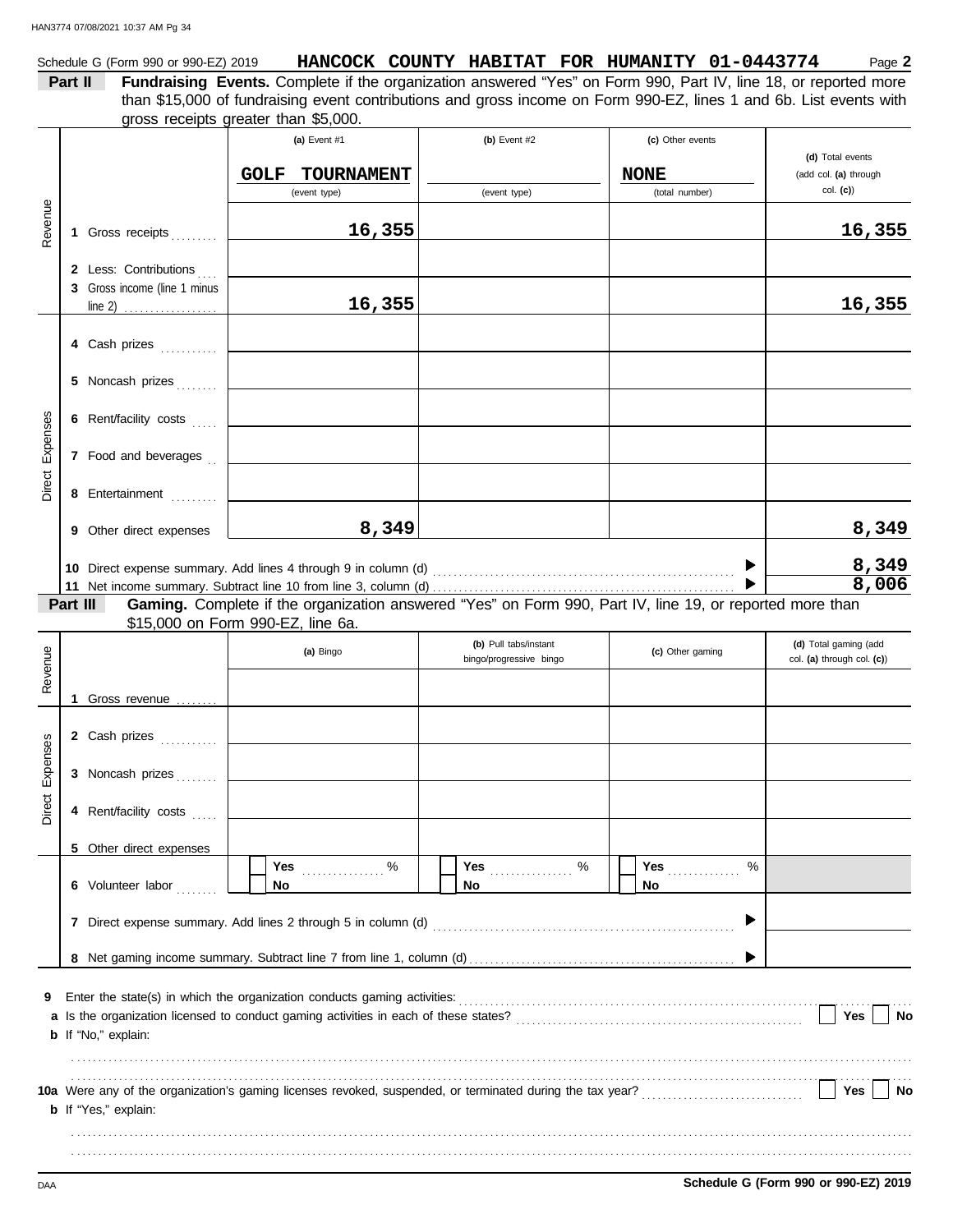HAN3774 07/08/2021 10:37 AM Pg 35

|     | Schedule G (Form 990 or 990-EZ) 2019<br>HANCOCK COUNTY HABITAT FOR HUMANITY 01-0443774                                                                                                                                                                   |     |            | Page 3    |  |
|-----|----------------------------------------------------------------------------------------------------------------------------------------------------------------------------------------------------------------------------------------------------------|-----|------------|-----------|--|
| 11  |                                                                                                                                                                                                                                                          |     | <b>Yes</b> | No        |  |
| 12  | Is the organization a grantor, beneficiary or trustee of a trust, or a member of a partnership or other entity                                                                                                                                           |     |            |           |  |
|     |                                                                                                                                                                                                                                                          |     | <b>Yes</b> | No        |  |
| 13  | Indicate the percentage of gaming activity conducted in:                                                                                                                                                                                                 |     |            |           |  |
| а   | The organization's facility contains and contains a series of the organization's facility contains a series of the series of the series of the series of the series of the series of the series of the series of the series of                           | 13a |            | %         |  |
| b   | An outside facility <b>contract and the contract of a contract of a contract of a contract of a contract of a contract of a contract of a contract of a contract of a contract of a contract of a contract of a contract of a co</b>                     | 13b |            | %         |  |
| 14  | Enter the name and address of the person who prepares the organization's gaming/special events books and<br>records:                                                                                                                                     |     |            |           |  |
|     |                                                                                                                                                                                                                                                          |     |            |           |  |
|     | Address <b>u</b>                                                                                                                                                                                                                                         |     |            |           |  |
| 15a | Does the organization have a contract with a third party from whom the organization receives gaming                                                                                                                                                      |     | Yes        | No        |  |
| b   |                                                                                                                                                                                                                                                          |     |            |           |  |
|     |                                                                                                                                                                                                                                                          |     |            |           |  |
| c   | If "Yes," enter name and address of the third party:                                                                                                                                                                                                     |     |            |           |  |
|     |                                                                                                                                                                                                                                                          |     |            |           |  |
|     |                                                                                                                                                                                                                                                          |     |            |           |  |
|     |                                                                                                                                                                                                                                                          |     |            |           |  |
| 16  | Gaming manager information:                                                                                                                                                                                                                              |     |            |           |  |
|     |                                                                                                                                                                                                                                                          |     |            |           |  |
|     |                                                                                                                                                                                                                                                          |     |            |           |  |
|     |                                                                                                                                                                                                                                                          |     |            |           |  |
|     |                                                                                                                                                                                                                                                          |     |            |           |  |
|     | Director/officer<br>Employee<br>Independent contractor                                                                                                                                                                                                   |     |            |           |  |
| 17  | Mandatory distributions:                                                                                                                                                                                                                                 |     |            |           |  |
| a   | Is the organization required under state law to make charitable distributions from the gaming proceeds to                                                                                                                                                |     |            |           |  |
|     |                                                                                                                                                                                                                                                          |     | Yes        | <b>No</b> |  |
| b   | Enter the amount of distributions required under state law to be distributed to other exempt organizations or                                                                                                                                            |     |            |           |  |
|     | spent in the organization's own exempt activities during the tax year $\mathbf{u}$ \$                                                                                                                                                                    |     |            |           |  |
|     | Supplemental Information. Provide the explanations required by Part I, line 2b, columns (iii) and (v); and<br>Part IV<br>Part III, lines 9, 9b, 10b, 15b, 15c, 16, and 17b, as applicable. Also provide any additional information.<br>See instructions. |     |            |           |  |
|     |                                                                                                                                                                                                                                                          |     |            |           |  |
|     |                                                                                                                                                                                                                                                          |     |            |           |  |
|     |                                                                                                                                                                                                                                                          |     |            |           |  |
|     |                                                                                                                                                                                                                                                          |     |            |           |  |
|     |                                                                                                                                                                                                                                                          |     |            |           |  |
|     |                                                                                                                                                                                                                                                          |     |            |           |  |
|     |                                                                                                                                                                                                                                                          |     |            |           |  |
|     |                                                                                                                                                                                                                                                          |     |            |           |  |
|     |                                                                                                                                                                                                                                                          |     |            |           |  |
|     |                                                                                                                                                                                                                                                          |     |            |           |  |
|     |                                                                                                                                                                                                                                                          |     |            |           |  |
|     |                                                                                                                                                                                                                                                          |     |            |           |  |
|     |                                                                                                                                                                                                                                                          |     |            |           |  |

Schedule G (Form 990 or 990-EZ) 2019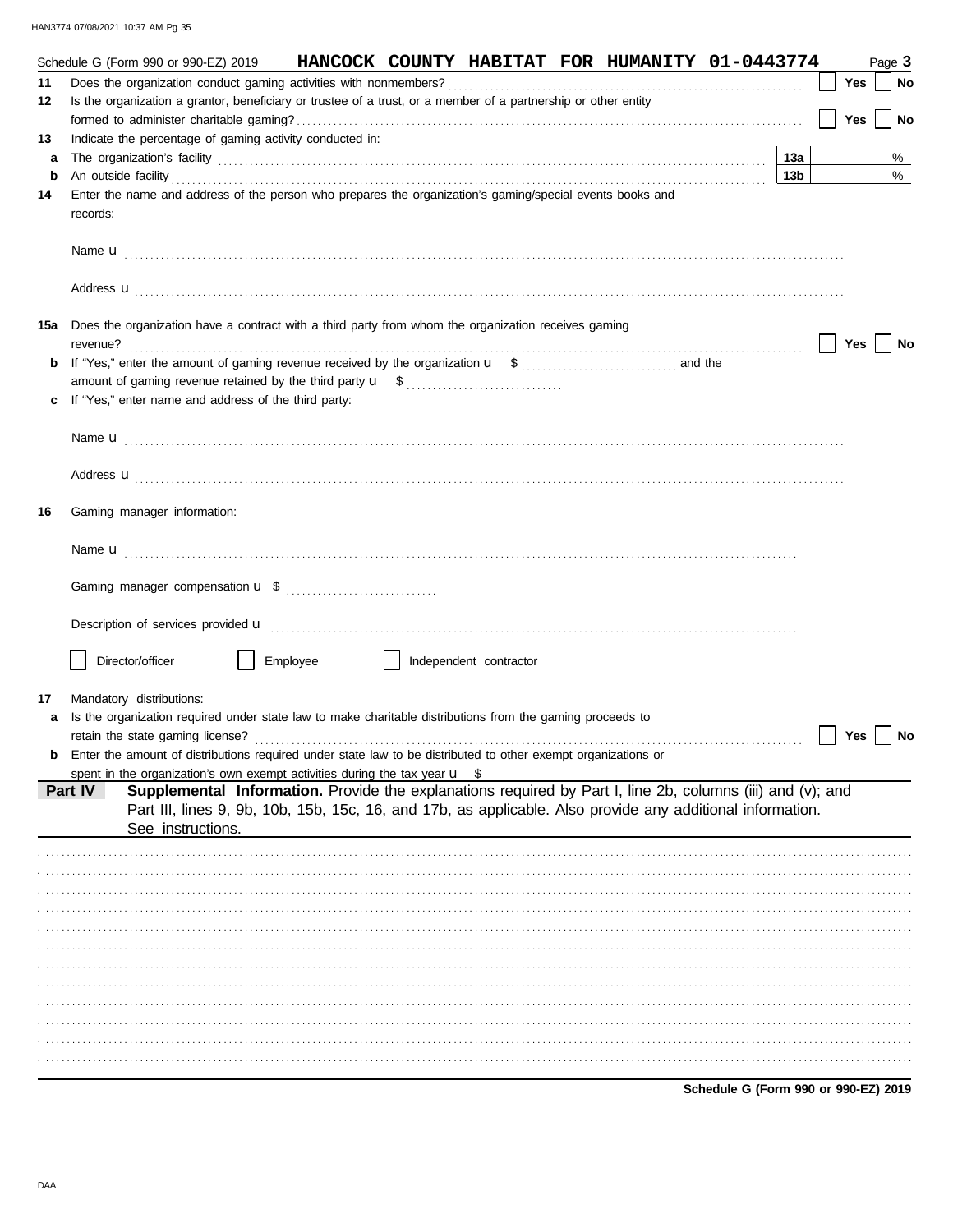#### **SCHEDULE O Supplemental Information to Form 990 or 990-EZ**

**Form 990 or 990-EZ or to provide any additional information. (Form 990 or 990-EZ) Complete to provide information for responses to specific questions on**

> u **Attach to Form 990 or 990-EZ.** u **Go to** *www.irs.gov/Form990* **for the latest information.**

**Open to Public Inspection**

OMB No. 1545-0047

**2019**

Name of the organization **Employer identification number Employer identification number** Internal Revenue Service Department of the Treasury

**HANCOCK COUNTY HABITAT FOR HUMANITY 01-0443774**

AMENDED RETURN EXPLANATION

AMENDED TO ACCRUE \$10,420 THAT WAS PAYABLE TO HABITAT INTERNATIONAL AT JUNE 30,2020 THAT WAS MISTAKENLY NOT ACCRUED ON THE ORIGINAL RETURN. PAGE 1, LINE 19, REVENUE LESS EXPENSES, HAS BEEN REDUCED BY \$10,420 FROM \$93,557 TO \$83,137. PAGE 1, LINE 21, TOTAL LIABILITIES, HAS BEEN INCREASED BY \$10,420 TO \$11,672 FROM \$1,252 TO \$11,672.

. . . . . . . . . . . . . . . . . . . . . . . . . . . . . . . . . . . . . . . . . . . . . . . . . . . . . . . . . . . . . . . . . . . . . . . . . . . . . . . . . . . . . . . . . . . . . . . . . . . . . . . . . . . . . . . . . . . . . . . . . . . . . . . . . . . . . . . . . . . . . . . . . . . . . . . . . . . . . . . . . . . . . . .

FORM 990, PART III, LINE 4A - FIRST ACCOMPLISHMENT

CONSTRUCTION AND SALE OF HOUSES TO ECONOMICALLY DISADVANTAGED INDIVIDUALS AND FAMILIES WHO QUALIFY FOR THE PROGRAM BASED ON THE CRITERIA OF NEED (INCLUDING FALLING BETWEEN 30-80% OF THE AMI), WILLINGNESS TO PARTNER, AND THE ABILITY TO PAY A MONTHLY MORTGAGE (INCLUDING ESCROW FOR TAXES AND INSURANCE). THROUGH MONETARY AND IN-KIND DONATIONS, VOLUNTEER LABOR, AND EACH HOMEOWNER'S "SWEAT EQUITY," WE CONSTRUCT MARKET-QUALITY HOMES WHICH ARE THEN FINANCED THROUGH AFFORDABLE MORTGAGE LOAN(S). SINCE OUR FOUNDING IN 1989, WE HAVE COMPLETED THE CONSTRUCTION OF 18 NEW HOMES, 3 HOUSE REHABS/RENOS, THE DEMOLITION OF 2 BLIGHTED PROPERTIES, AND HAVE NEARLY COMPLETED CONSTRUCTION OF A 19TH NEW HOME PROJECT. HANCOCK CO. HABITAT HAS AN OPEN DOOR POLICY AND IS PLEDGED TO THE LETTER AND SPIRIT OF U.S. POLICY FOR THE ACHIEVEMENT OF EQUAL HOUSING OPPORTUNITY THROUGHOUT THE NATION. WE ENCOURAGE AND SUPPORT AN AFFIRMATIVE ADVERTISING AND MARKETING PROGRAM IN WHICH THERE ARE NO BARRIERS TO OBTAINING HOUSING BECAUSE OF RACE, COLOR, RELIGION, SEX, HANDICAP, FAMILIAL STATUS, NATION ORIGIN, AGE, MARITAL STATUS, SEXUAL ORIENTATION, GENDER IDENTITY, OR SOURCES OF INCOME. WE ARE IN COMPLIANCE WITH THE FAIR HOUSING ACT AND THE EQUAL CREDIT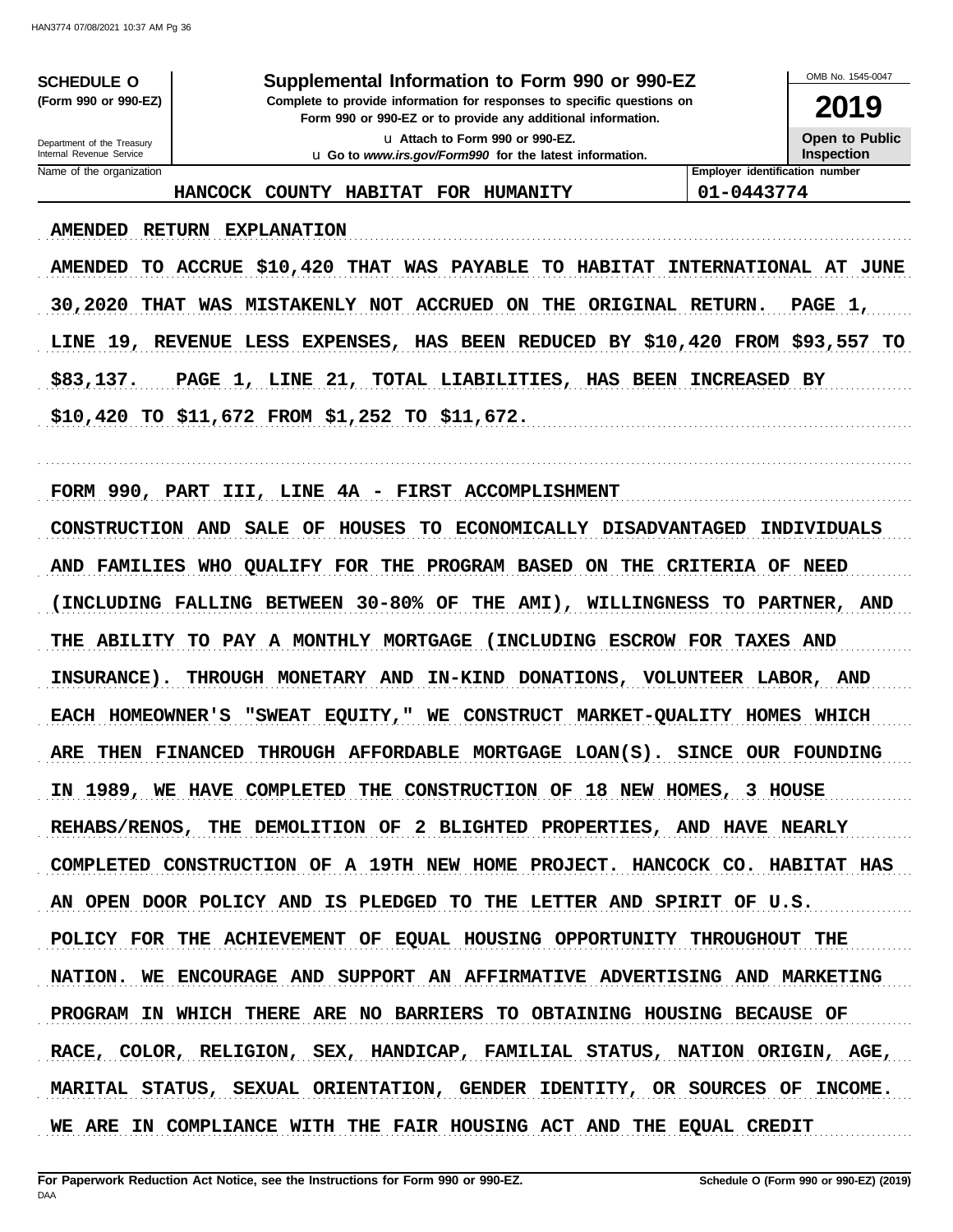| Schedule O (Form 990 or 990-EZ) (2019) | Page 2                                |
|----------------------------------------|---------------------------------------|
| Name of the organization               | <b>Employer identification number</b> |
| HANCOCK COUNTY HABITAT FOR HUMANITY    | 01-0443774                            |
| OPPORTUNITY ACT.                       |                                       |

DIRECT CONSTRUCTION EXPENSES ARE NOT REFLECTED IN THE ACCOMPLISHMENTS SECTION OF THE 990, AS THEY HAVE ALREADY BEEN PROPERLY MOVED OVER TO THE BALANCE SHEET TO INCREASE THE VALUE OF THE ASSET (HOME) UNDER CONSTRUCTION. IN FY20, DESPITE TYPICAL WINTER WORK SLOW-DOWN AND LATER COVID IMPACTS, THE ORGANIZATION SPENT JUST OVER \$37,000 ON THEIR CURRENT PROJECT.

FORM 990, PART III, LINE 4B - SECOND ACCOMPLISHMENT OPENED IN 2009, THE RESTORE IN A NON-PROFIT HOME IMPROVEMENT STORE AND DONATION CENTER THAT SELLS NEW AND GENTLY USED FURNISHINGS, APPLIANCES, AND BUILDING MATERIALS TO THE PUBLIC AT A FRACTION OF THE RETAIL COST. MATERIALS SOLD BY THE RESTORE ARE DONATED BY INDIVIDUALS, MANUFACTURERS, CONTRACTORS AND AREA BUSINESSES, THEREBY DIVERTING AN ESTIMATED 65-100+ TONS OF USABLE MATERIALS FROM THE WASTE STREAM ANNUALLY.

NOT BEING IMMUNE TO THE CHALLENGES WHICH OTHER SMALL BUSINESS FACE IN THIS ECONOMY, AS WE APPROACHED OUR 11TH YEAR, WITH EXPENSES RISING AND IN-DEMAND [DONATED] INVENTORY UNPREDICTABLE, THE AFFILIATE'S BOARD OF DIRECTORS REACHED A CONSENSUS TO CLOSE THE RESTORE, RELOCATE OUR BUSINESS OFFICE, AND REDIRECT OUR ENERGIES IN NEW WAYS TO ACCOMPLISH OUR CORE MISSION OF HELPING OUR NEIGHBORS IMPROVE THEIR LIVING CONDITIONS.

CLOSED RESTORE TWO MONTHS INTO FY20 DUE TO LOW GROSS REVENUE. EXPENSES THIS YEAR WERE MUCH HIGHER THAN REVENUE DUE TO SEVERANCE PAID TO STAFF.

PAGE 1 OF 3 Schedule O (Form 990 or 990-EZ) (2019)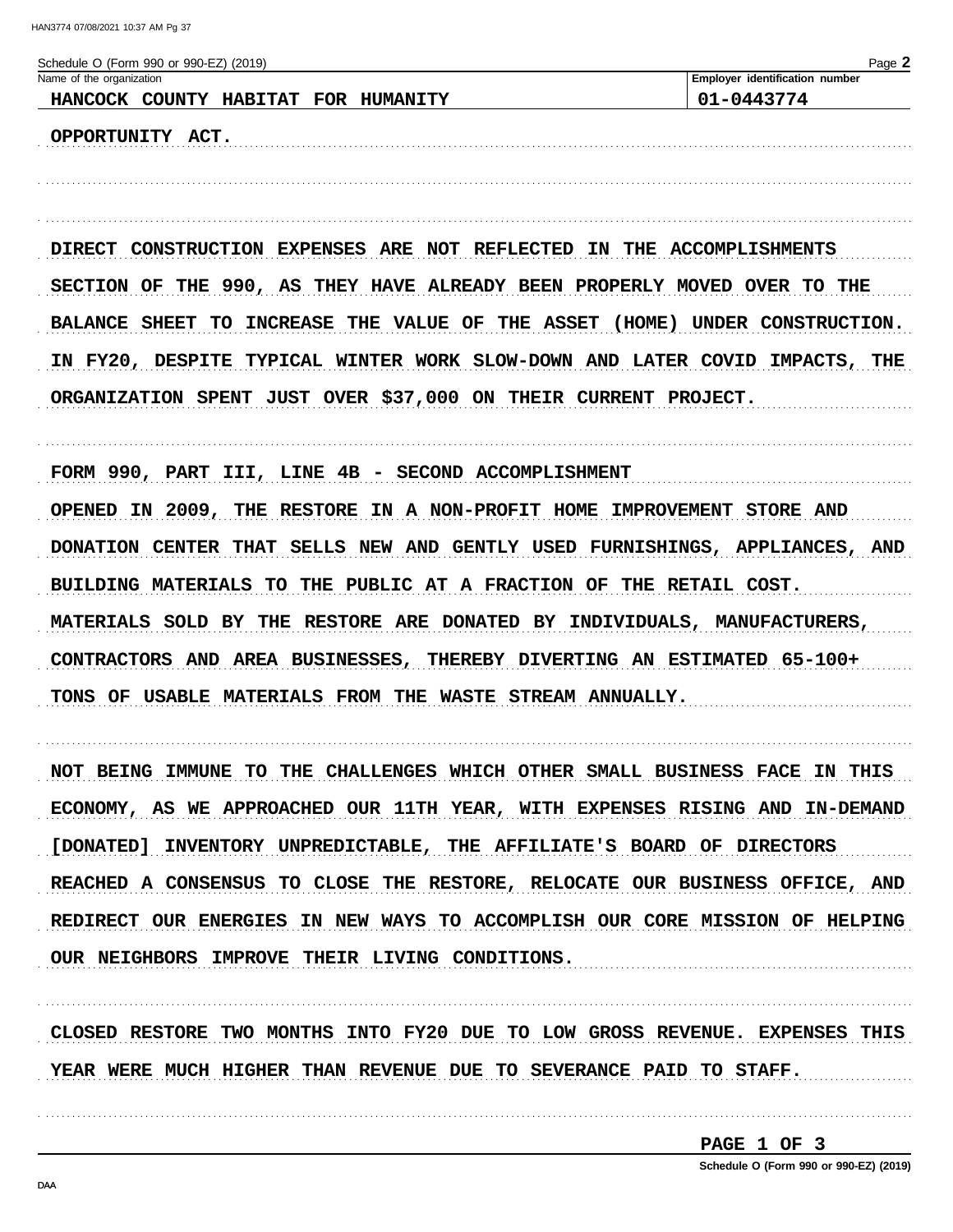HAN3774 07/08/2021 10:37 AM Pg 38

| Schedule O (Form 990 or 990-EZ) (2019)                                                                                                                                     | Page 2                                       |  |  |  |  |
|----------------------------------------------------------------------------------------------------------------------------------------------------------------------------|----------------------------------------------|--|--|--|--|
| Name of the organization<br>HANCOCK COUNTY HABITAT FOR HUMANITY                                                                                                            | Employer identification number<br>01-0443774 |  |  |  |  |
| FORM 990, PART III, LINE 4D - ALL OTHER ACCOMPLISHMENTS<br>OTHER EXPENSES                                                                                                  |                                              |  |  |  |  |
| FORM 990, PART VI - MATERIAL DIFFERENCES IN VOTING RIGHTS EXPLANATION                                                                                                      |                                              |  |  |  |  |
| DELEGATION OF AUTHORITY. AS OUTLINED MORE FULLY IN THE ORGANIZATION'S                                                                                                      |                                              |  |  |  |  |
| BYLAWS AND EXCEPT AS PROHIBITED OR LIMITED IN THE BYLAWS, THE "EXECUTIVE<br>COMMITTEE MAY EXERCISE THE AUTHORITY OF THE BOARD OF DIRECTORS AT SUCH                         |                                              |  |  |  |  |
| TIMES AS THE BOARD IS NOT IN SESSION. IN ADDITION, THE EXECUTIVE COMMITTEE                                                                                                 |                                              |  |  |  |  |
| SHALL PERFORM THE FUNCTIONS DESCRIBED BELOW:                                                                                                                               |                                              |  |  |  |  |
| (A) FINANCE AND BUDGET FUNCTIONS                                                                                                                                           |                                              |  |  |  |  |
| (B) HUMAN RESOURCES FUNCTIONS                                                                                                                                              |                                              |  |  |  |  |
| (C) STRATEGIC AND LONG RANGE PLANNING FUNCTIONS                                                                                                                            |                                              |  |  |  |  |
| FORM 990, PART VI, LINE 4 - SIGNIFICANT CHANGES TO ORGANIZATIONAL DOCUMENTS<br>COMPANY BYLAWS WERE UPDATED IN REGARDS TO CHECK SIGNING PROCEDURES AND<br><b>AUTHORITY.</b> |                                              |  |  |  |  |
| FORM 990, PART VI, LINE 11B - ORGANIZATION'S PROCESS TO REVIEW FORM 990                                                                                                    |                                              |  |  |  |  |
| FORM 990 IS REVIEWED BY THE BOARD OF DIRECTORS AS A WHOLE PRIOR TO                                                                                                         |                                              |  |  |  |  |
| SUBMISSION.                                                                                                                                                                |                                              |  |  |  |  |
| FORM 990, PART VI, LINE 12C - ENFORCEMENT OF CONFLICTS POLICY                                                                                                              |                                              |  |  |  |  |
| BOARD MEMBERS, COMMITTEE MEMBERS AND EMPLOYEES ARE REQUIRED TO COMPLETE A                                                                                                  |                                              |  |  |  |  |
| CONFLICT OF INTEREST FORM AND TO REVIEW ORGANIZATIONAL POLICY ANNUALLY.                                                                                                    |                                              |  |  |  |  |
| IMMEDIATE DISCLOSURE OF ACTUAL OR POTENTIAL CONFLICTS OF INTEREST IS AN                                                                                                    |                                              |  |  |  |  |
| ESSENTIAL OBLIGATION AS OUTLINED IN THE POLICY. BOARD MEMBERS AND OFFICERS                                                                                                 |                                              |  |  |  |  |
| MUST REVIEW AND SIGN AN ANNUAL CONFLICT OF INTEREST DISCLOSURE                                                                                                             |                                              |  |  |  |  |

PAGE 2 OF 3

Schedule O (Form 990 or 990-EZ) (2019)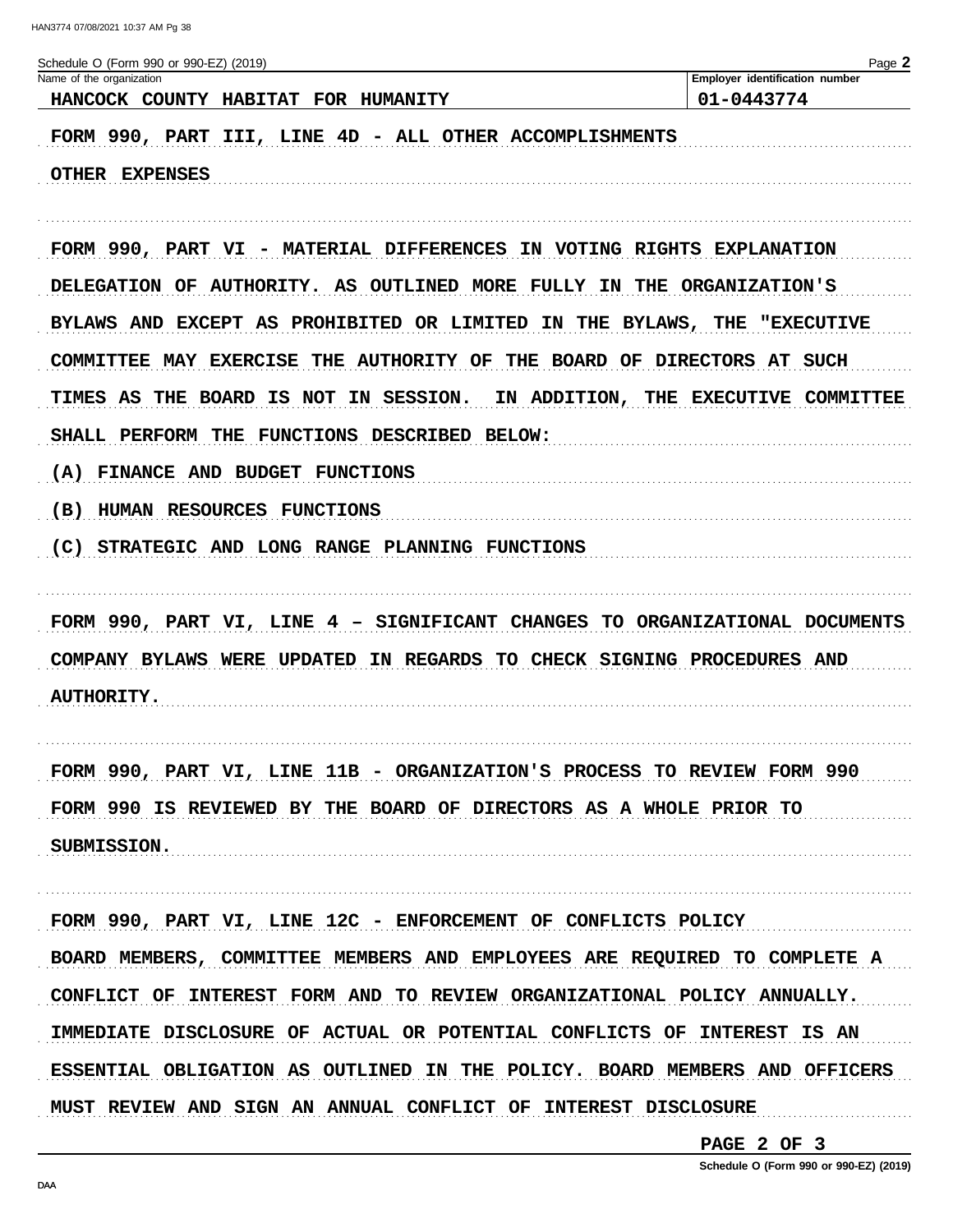| Schedule O (Form 990 or 990-EZ) (2019)<br>Name of the organization                     | Page 2<br>Employer identification number |  |  |  |
|----------------------------------------------------------------------------------------|------------------------------------------|--|--|--|
| HANCOCK COUNTY HABITAT<br>FOR HUMANITY                                                 | 01-0443774                               |  |  |  |
| QUESTIONNAIRE, AND NEW EMPLOYEES MUST DO SO UPON HIRE.                                 |                                          |  |  |  |
| FORM 990, PART VI, LINE 15A - COMPENSATION PROCESS FOR TOP OFFICIAL                    |                                          |  |  |  |
| COMPENSATION FOR TOP MANAGEMENT OFFICAL(S) IS BASED ON COMPARABLE DATA                 |                                          |  |  |  |
| PULLED FROM THE MOST RECENT MAINE ASSOCIATION OF NONPROFITS                            | (MANP)<br><b>SALARY</b>                  |  |  |  |
| OTHER INFORMATION FROM THE GEOGRAPHICAL AREA, AS WELL AS FROM THE<br><b>SURVEY,</b>    |                                          |  |  |  |
| RECENT<br>SALARY SURVEY PROVIDED BY HABITAT FOR HUMANITY INTERNATIONAL.<br><b>MOST</b> |                                          |  |  |  |
| <b>EXECUTIVE DIRECTOR UTILIZES</b><br>THESE SAME SOURCES<br>THE                        | TO DETERMINE                             |  |  |  |
| COMPENSATION FOR RESTORE AND CONSTRUCTION STAFF MEMBERS.                               | THE BOARD OF                             |  |  |  |
| DIRECTORS APPROVES ALL EMPLYEES'<br><b>COMPENSATION FIGURES</b>                        | DURING<br>THE                            |  |  |  |
| ORGANIZATION'S ANNUAL BUDGETING<br>PROCESS.                                            |                                          |  |  |  |
| FORM 990, PART VI, LINE 19 - GOVERNING DOCUMENTS DISCLOSURE EXPLANATION                |                                          |  |  |  |
| GOVERNING DOCUMENTS<br>AND CONFLICT OF                                                 | INTEREST POLICY ARE AVAILABLE UPON       |  |  |  |
| WRITTEN REQUEST OR IN PERSON AT<br>THE OFFICE.                                         | HANCOCK COUNTY HABITAT FOR               |  |  |  |
| HUMANITY'S MOST RECENT<br>FINANCIAL STATEMENTS ARE AVAILABLE ON                        | THE                                      |  |  |  |
| ORGANIZATION'S WEBSITE,<br>ON GUIDESTAR,<br>OR UPON REQUEST.                           |                                          |  |  |  |
| FORM 990, PART VIII - ADDITIONAL INFORMATION                                           |                                          |  |  |  |
| STATEMENT OF REVENUE, PART VIII, LINE 3 - INVESTMENT INCOME: NOW INCLUDES              |                                          |  |  |  |
| IMPUTED INTEREST AND PROGRAM SERVICE & LATE FEES PREVIOUSLY TRACKED                    |                                          |  |  |  |
| SEPARATELY UNDER LINE 2A & B, BASED ON CPA'S REINTERPRETATION OF THE IRS               |                                          |  |  |  |
| INSTRUCTIONS PERTAINING TO LINE 3. THIS SAME \$18,154 FIGURE NOW ALSO                  |                                          |  |  |  |

APPEARS AS A HIGHER # ON SCHEDULE A'S COLUMN (E)/2019, LINE 10A - GROSS

INCOME FROM INTEREST

PAGE 3 OF 3 Schedule O (Form 990 or 990-EZ) (2019)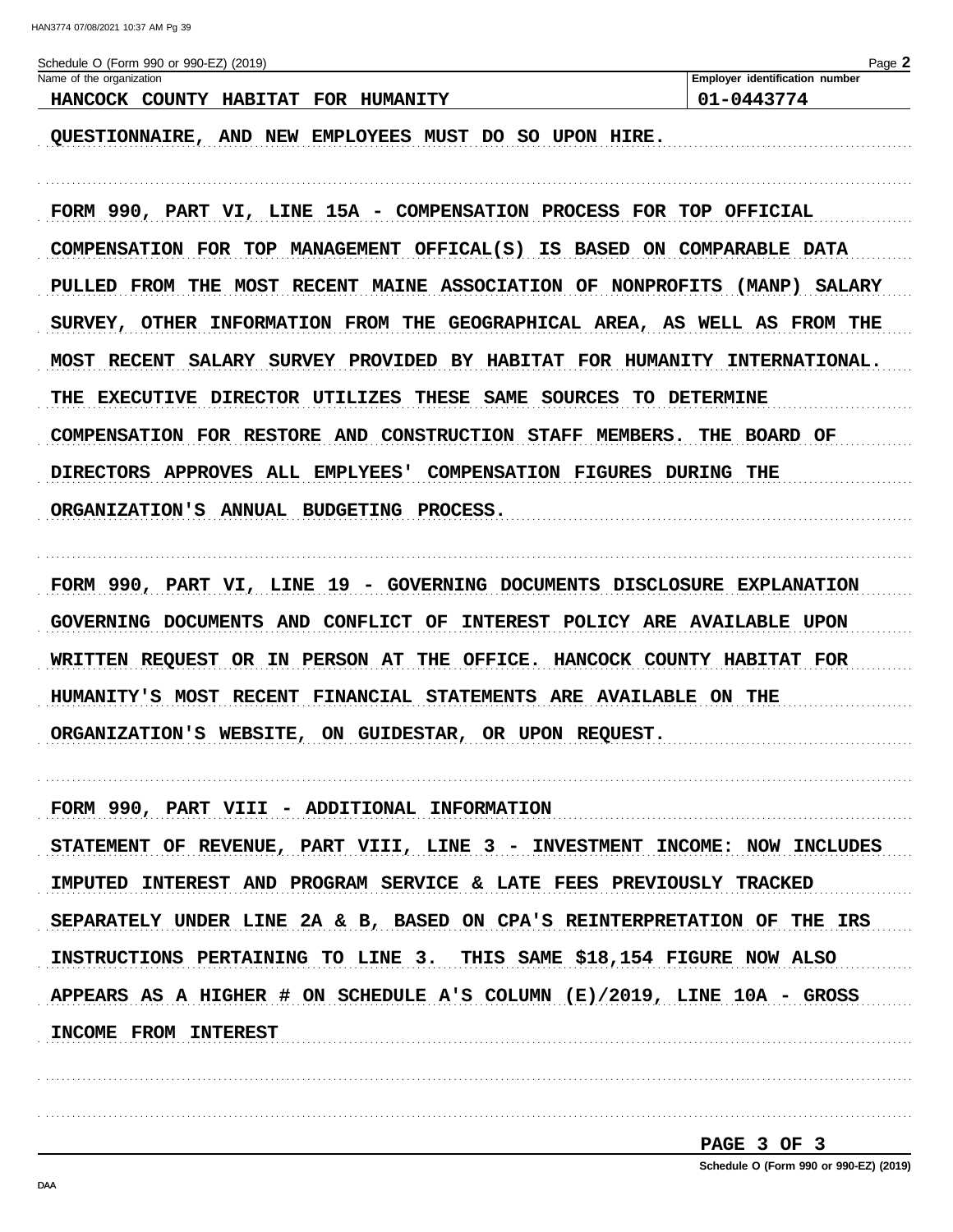HAN3774 07/08/2021 10:37 AM Pg 40

|                                                            |                                                                                                               |                                                                                     | Depreciation and Amortization                                                                                                           |                              |                |                     |                         | OMB No. 1545-0172          |  |
|------------------------------------------------------------|---------------------------------------------------------------------------------------------------------------|-------------------------------------------------------------------------------------|-----------------------------------------------------------------------------------------------------------------------------------------|------------------------------|----------------|---------------------|-------------------------|----------------------------|--|
|                                                            | Form 4562<br>(Including Information on Listed Property)                                                       |                                                                                     |                                                                                                                                         |                              |                | 19                  |                         |                            |  |
| u Attach to your tax return.<br>Department of the Treasury |                                                                                                               |                                                                                     |                                                                                                                                         |                              |                | Attachment          |                         |                            |  |
|                                                            | u Go to www.irs.gov/Form4562 for instructions and the latest information.<br>(99)<br>Internal Revenue Service |                                                                                     |                                                                                                                                         |                              |                | 179<br>Sequence No. |                         |                            |  |
|                                                            | Name(s) shown on return                                                                                       |                                                                                     |                                                                                                                                         |                              |                |                     | Identifying number      |                            |  |
|                                                            |                                                                                                               |                                                                                     | HANCOCK COUNTY HABITAT FOR HUMANITY                                                                                                     |                              |                |                     | 01-0443774              |                            |  |
|                                                            | Business or activity to which this form relates                                                               |                                                                                     |                                                                                                                                         |                              |                |                     |                         |                            |  |
|                                                            | INDIRECT DEPRECIATION<br>Part I                                                                               |                                                                                     | Election To Expense Certain Property Under Section 179                                                                                  |                              |                |                     |                         |                            |  |
|                                                            |                                                                                                               |                                                                                     | Note: If you have any listed property, complete Part V before you complete Part I.                                                      |                              |                |                     |                         |                            |  |
| 1                                                          | Maximum amount (see instructions)                                                                             |                                                                                     |                                                                                                                                         |                              |                |                     | $\mathbf{1}$            | 1,020,000                  |  |
| 2                                                          |                                                                                                               |                                                                                     |                                                                                                                                         |                              |                |                     | $\mathbf{2}$            |                            |  |
| 3                                                          |                                                                                                               |                                                                                     |                                                                                                                                         |                              |                |                     | $\overline{\mathbf{3}}$ | 2,550,000                  |  |
| 4                                                          |                                                                                                               |                                                                                     |                                                                                                                                         |                              |                |                     | $\overline{\mathbf{4}}$ |                            |  |
| 5                                                          |                                                                                                               |                                                                                     | Dollar limitation for tax year. Subtract line 4 from line 1. If zero or less, enter -0-. If married filing separately, see instructions |                              |                |                     | 5                       |                            |  |
| 6                                                          |                                                                                                               | (a) Description of property                                                         |                                                                                                                                         | (b) Cost (business use only) |                | (c) Elected cost    |                         |                            |  |
|                                                            |                                                                                                               |                                                                                     |                                                                                                                                         |                              |                |                     |                         |                            |  |
|                                                            |                                                                                                               |                                                                                     |                                                                                                                                         |                              |                |                     |                         |                            |  |
| 7                                                          |                                                                                                               |                                                                                     |                                                                                                                                         |                              |                |                     |                         |                            |  |
| 8                                                          |                                                                                                               |                                                                                     |                                                                                                                                         |                              |                |                     | 8                       |                            |  |
| 9                                                          |                                                                                                               |                                                                                     |                                                                                                                                         |                              |                |                     | 9                       |                            |  |
| 10                                                         |                                                                                                               |                                                                                     |                                                                                                                                         |                              |                |                     | 10                      |                            |  |
| 11                                                         |                                                                                                               |                                                                                     | Business income limitation. Enter the smaller of business income (not less than zero) or line 5. See instructions                       |                              |                |                     | 11                      |                            |  |
| 12                                                         |                                                                                                               |                                                                                     | Section 179 expense deduction. Add lines 9 and 10, but don't enter more than line 11                                                    |                              |                |                     | 12                      |                            |  |
| 13                                                         |                                                                                                               |                                                                                     | Carryover of disallowed deduction to 2020. Add lines 9 and 10, less line 12  ▶                                                          |                              | 13             |                     |                         |                            |  |
|                                                            |                                                                                                               | Note: Don't use Part II or Part III below for listed property. Instead, use Part V. |                                                                                                                                         |                              |                |                     |                         |                            |  |
|                                                            | Part II                                                                                                       |                                                                                     | Special Depreciation Allowance and Other Depreciation (Don't include listed property. See instructions.)                                |                              |                |                     |                         |                            |  |
| 14                                                         |                                                                                                               |                                                                                     | Special depreciation allowance for qualified property (other than listed property) placed in service                                    |                              |                |                     |                         |                            |  |
|                                                            |                                                                                                               |                                                                                     |                                                                                                                                         |                              |                |                     | 14                      |                            |  |
| 15                                                         |                                                                                                               |                                                                                     |                                                                                                                                         |                              |                |                     | 15                      |                            |  |
| 16                                                         |                                                                                                               |                                                                                     |                                                                                                                                         |                              |                |                     | 16                      | 736                        |  |
|                                                            | Part III                                                                                                      |                                                                                     | MACRS Depreciation (Don't include listed property. See instructions.)                                                                   |                              |                |                     |                         |                            |  |
|                                                            |                                                                                                               |                                                                                     | <b>Section A</b>                                                                                                                        |                              |                |                     |                         |                            |  |
| 17                                                         |                                                                                                               |                                                                                     |                                                                                                                                         |                              |                |                     | 17                      | $\mathbf 0$                |  |
| 18                                                         |                                                                                                               |                                                                                     | If you are electing to group any assets placed in service during the tax year into one or more general asset accounts, check here       |                              |                |                     |                         |                            |  |
|                                                            |                                                                                                               |                                                                                     | Section B-Assets Placed in Service During 2019 Tax Year Using the General Depreciation System                                           |                              |                |                     |                         |                            |  |
|                                                            | (a) Classification of property                                                                                | placed in<br>service                                                                | (business/investment use<br>only-see instructions)                                                                                      | (d) Recovery<br>period       | (e) Convention | (f) Method          |                         | (g) Depreciation deduction |  |
| 19a                                                        | 3-year property                                                                                               |                                                                                     |                                                                                                                                         |                              |                |                     |                         |                            |  |
| b                                                          | 5-year property                                                                                               |                                                                                     |                                                                                                                                         |                              |                |                     |                         |                            |  |
| с                                                          | 7-year property                                                                                               |                                                                                     |                                                                                                                                         |                              |                |                     |                         |                            |  |
| d                                                          | 10-year property                                                                                              |                                                                                     |                                                                                                                                         |                              |                |                     |                         |                            |  |
| е                                                          | 15-year property                                                                                              |                                                                                     |                                                                                                                                         |                              |                |                     |                         |                            |  |
|                                                            | 20-year property                                                                                              |                                                                                     |                                                                                                                                         |                              |                |                     |                         |                            |  |
| g                                                          | 25-year property                                                                                              |                                                                                     |                                                                                                                                         | 25 yrs.                      |                | S/L                 |                         |                            |  |
|                                                            | <b>h</b> Residential rental                                                                                   |                                                                                     |                                                                                                                                         | 27.5 yrs.                    | MМ             | S/L                 |                         |                            |  |
|                                                            |                                                                                                               |                                                                                     |                                                                                                                                         |                              |                |                     |                         |                            |  |
|                                                            | property                                                                                                      |                                                                                     |                                                                                                                                         | 27.5 yrs.                    | МM             | S/L                 |                         |                            |  |
| i.                                                         | Nonresidential real                                                                                           |                                                                                     |                                                                                                                                         | 39 yrs.                      | МM             | S/L                 |                         |                            |  |
|                                                            | property                                                                                                      |                                                                                     |                                                                                                                                         |                              | <b>MM</b>      | S/L                 |                         |                            |  |
|                                                            |                                                                                                               |                                                                                     | Section C-Assets Placed in Service During 2019 Tax Year Using the Alternative Depreciation System                                       |                              |                |                     |                         |                            |  |
| 20a                                                        | Class life                                                                                                    |                                                                                     |                                                                                                                                         |                              |                | S/L                 |                         |                            |  |
| b                                                          | 12-year                                                                                                       |                                                                                     |                                                                                                                                         | 12 yrs.                      |                | S/L                 |                         |                            |  |
| c                                                          | 30-year                                                                                                       |                                                                                     |                                                                                                                                         | 30 yrs.                      | MМ             | S/L                 |                         |                            |  |
|                                                            | d 40-year                                                                                                     |                                                                                     |                                                                                                                                         | 40 yrs.                      | MМ             | S/L                 |                         |                            |  |
|                                                            | Part IV                                                                                                       | <b>Summary</b> (See instructions.)                                                  |                                                                                                                                         |                              |                |                     |                         |                            |  |
| 21                                                         | Listed property. Enter amount from line 28                                                                    |                                                                                     |                                                                                                                                         |                              |                |                     | 21                      |                            |  |
| 22                                                         |                                                                                                               |                                                                                     | Total. Add amounts from line 12, lines 14 through 17, lines 19 and 20 in column (g), and line 21. Enter                                 |                              |                |                     |                         |                            |  |
|                                                            |                                                                                                               |                                                                                     |                                                                                                                                         |                              |                |                     | 22                      | 736                        |  |
| 23                                                         |                                                                                                               |                                                                                     | For assets shown above and placed in service during the current year, enter the                                                         |                              |                |                     |                         |                            |  |
|                                                            |                                                                                                               | For Paperwork Reduction Act Notice, see separate instructions.                      |                                                                                                                                         |                              | 23             |                     |                         | Form 4562 (2019)           |  |